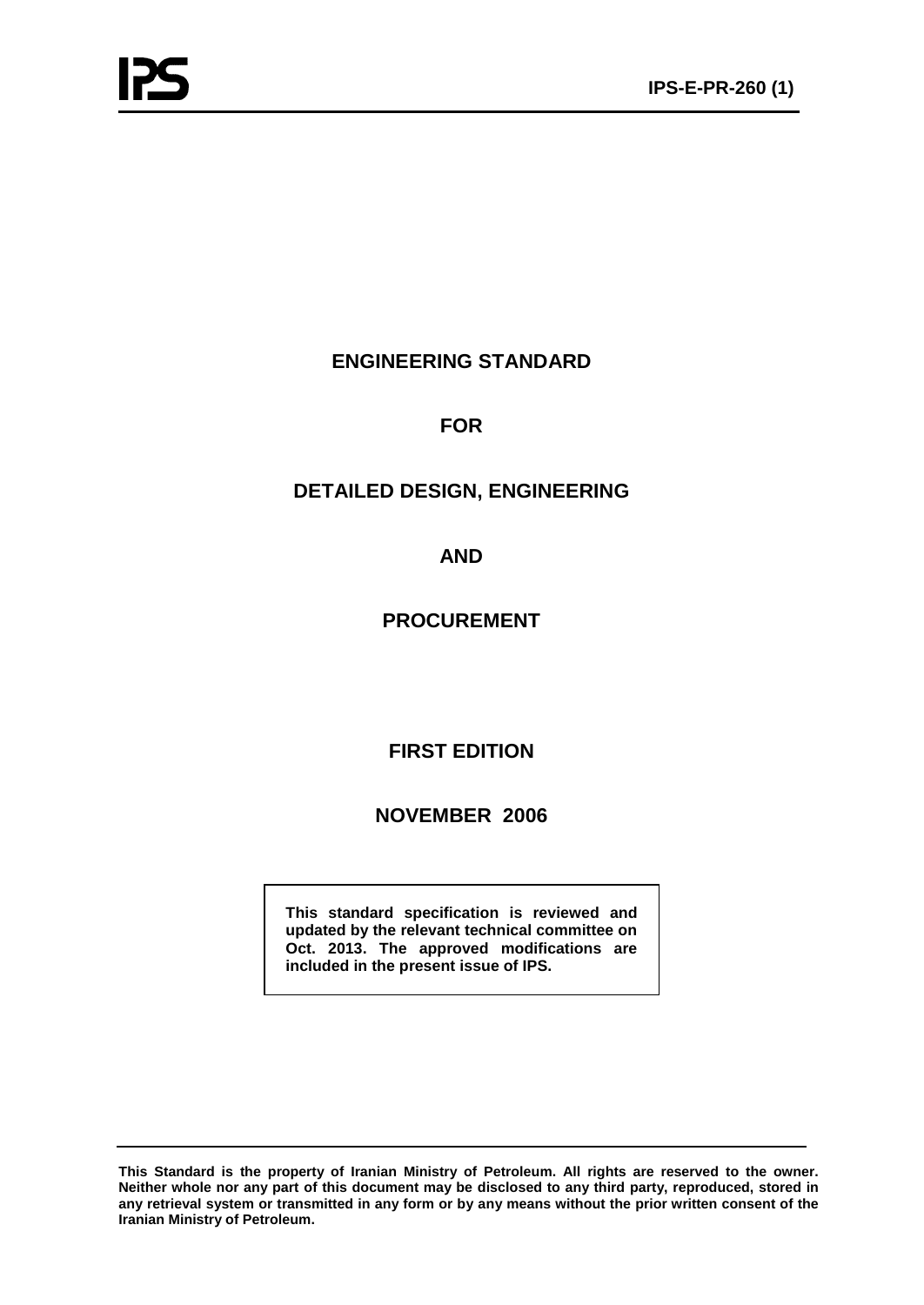

# **FOREWORD**

The Iranian Petroleum Standards (IPS) reflect the views of the Iranian Ministry of Petroleum and are intended for use in the oil and gas production facilities, oil refineries, chemical and petrochemical plants, gas handling and processing installations and other such facilities.

IPS is based on internationally acceptable standards and includes selections from the items stipulated in the referenced standards. They are also supplemented by additional requirements and/or modifications based on the experience acquired by the Iranian Petroleum Industry and the local market availability. The options which are not specified in the text of the standards are itemized in data sheet/s, so that, the user can select his appropriate preferences therein

The IPS standards are therefore expected to be sufficiently flexible so that the users can adapt these standards to their requirements. However, they may not cover every requirement of each project. For such cases, an addendum to IPS Standard shall be prepared by the user which elaborates the particular requirements of the user. This addendum together with the relevant IPS shall form the job specification for the specific project or work.

The IPS is reviewed and up-dated approximately every five years. Each standards are subject to amendment or withdrawal, if required, thus the latest edition of IPS shall be applicable

The users of IPS are therefore requested to send their views and comments, including any addendum prepared for particular cases to the following address. These comments and recommendations will be reviewed by the relevant technical committee and in case of approval will be incorporated in the next revision of the standard.

Standards and Research department No.17, Street14, North kheradmand Karimkhan Avenue, Tehran, Iran. Postal Code- 1585886851 Tel: 021-88810459-60 & 021-66153055 Fax: 021-88810462 Email: [Standards@nioc.ir](mailto:Standards@nioc.ir)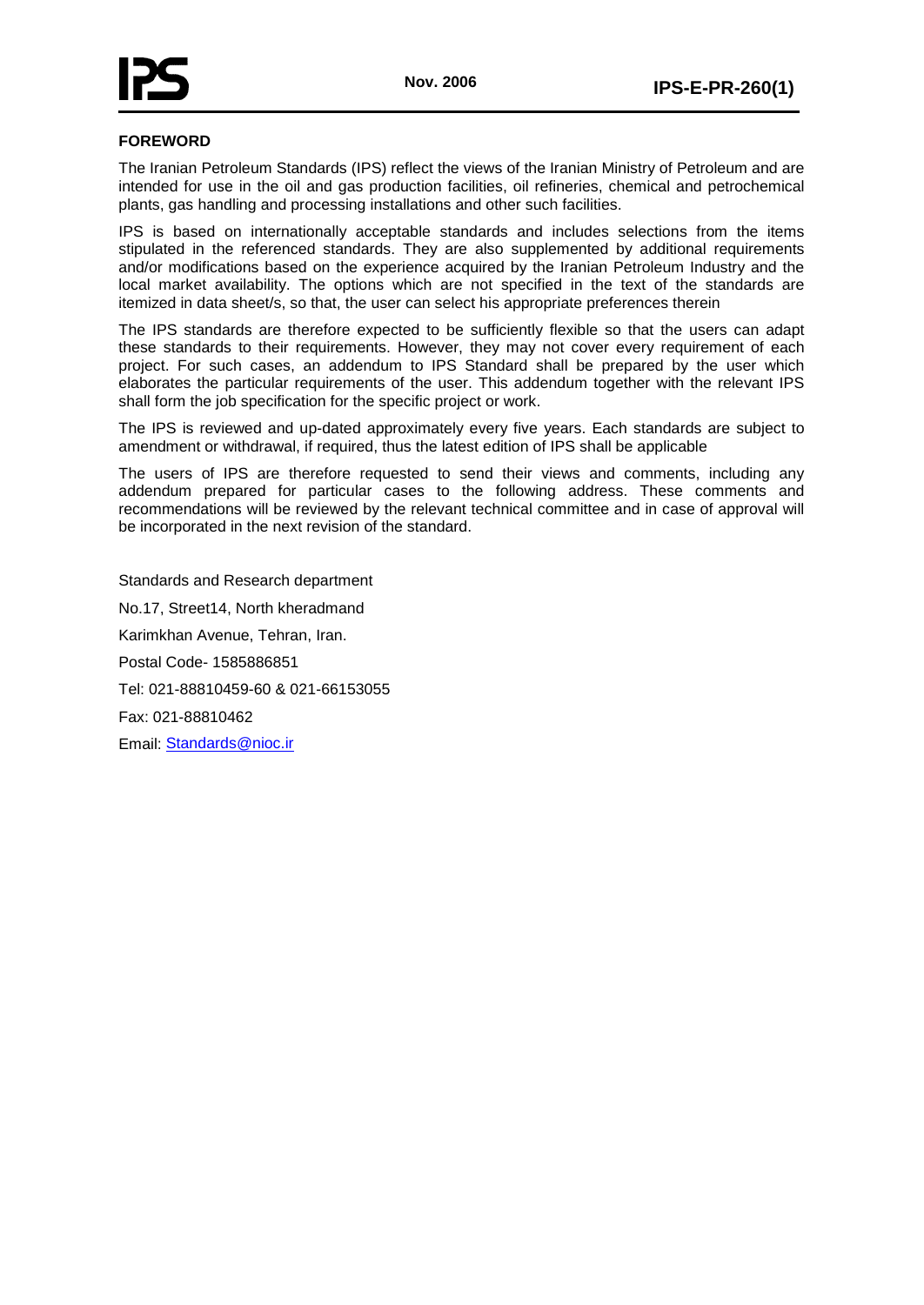

# **GENERAL DEFINITIONS:**

Throughout this Standard the following definitions shall apply.

## **COMPANY:**

Refers to one of the related and/or affiliated companies of the Iranian Ministry of Petroleum such as National Iranian Oil Company, National Iranian Gas Company, National Petrochemical Company and National Iranian Oil Refinery And Distribution Company.

### **PURCHASER:**

Means the "Company" where this standard is a part of direct purchaser order by the "Company", and the "Contractor" where this Standard is a part of contract documents.

### **VENDOR AND SUPPLIER:**

Refers to firm or person who will supply and/or fabricate the equipment or material.

### **CONTRACTOR:**

Refers to the persons, firm or company whose tender has been accepted by the company.

#### **EXECUTOR:**

Executor is the party which carries out all or part of construction and/or commissioning for the project.

#### **INSPECTOR:**

The Inspector referred to in this Standard is a person/persons or a body appointed in writing by the company for the inspection of fabrication and installation work.

## **SHALL:**

Is used where a provision is mandatory.

#### **SHOULD:**

Is used where a provision is advisory only.

#### **WILL:**

Is normally used in connection with the action by the "Company" rather than by a contractor, supplier or vendor.

#### **MAY:**

Is used where a provision is completely discretionary.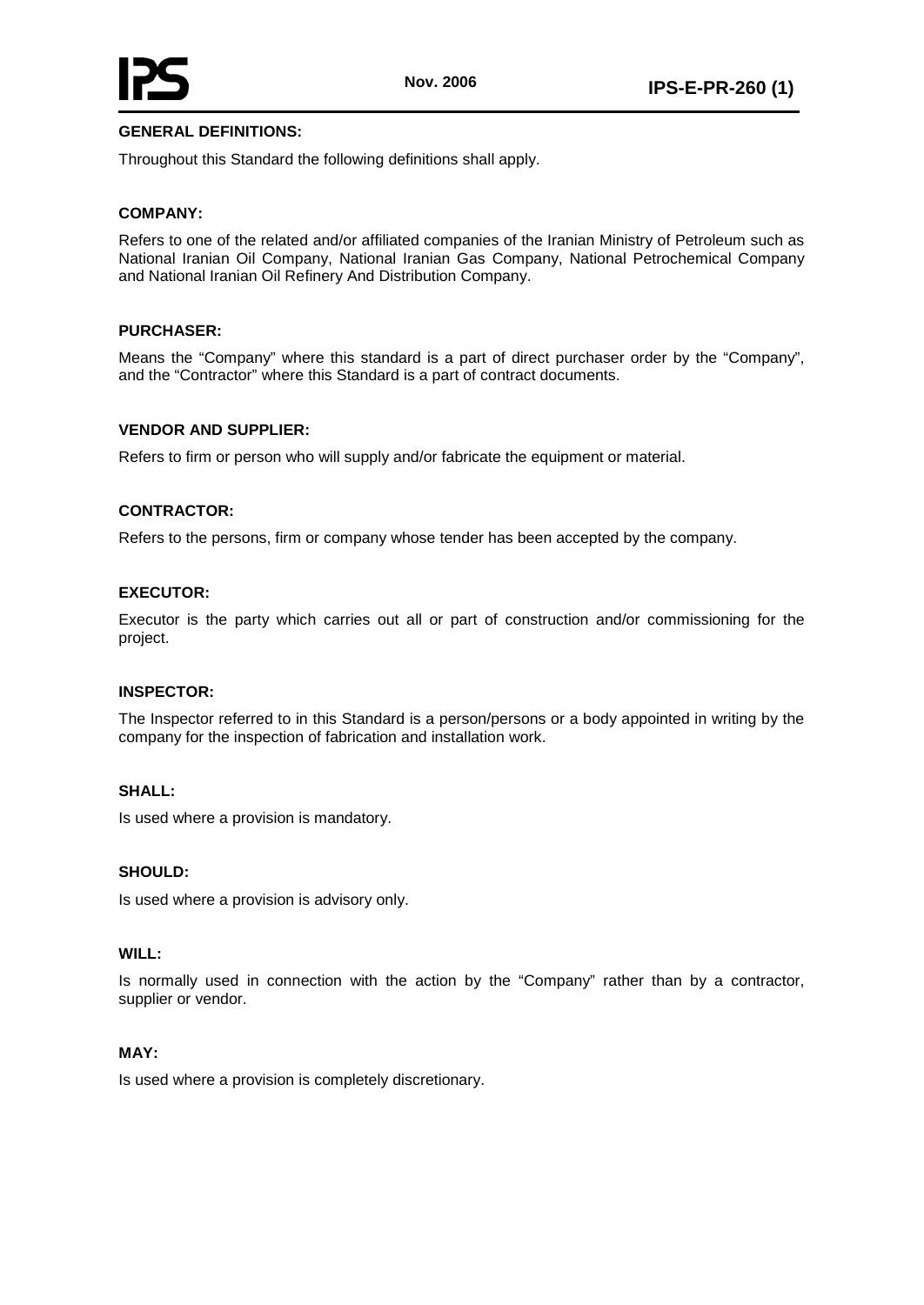# **CONTENTS:**

# PAGE No.

| 6.3.6 Heat transfer equipment (including heaters, heat exchangers, water and air |  |
|----------------------------------------------------------------------------------|--|
|                                                                                  |  |
|                                                                                  |  |
| 6.3.7 Machinery (pumps, compressors, blowers, etc & their drivers)  22           |  |
|                                                                                  |  |
|                                                                                  |  |
|                                                                                  |  |
|                                                                                  |  |
|                                                                                  |  |
|                                                                                  |  |
|                                                                                  |  |
|                                                                                  |  |
|                                                                                  |  |
|                                                                                  |  |
|                                                                                  |  |
|                                                                                  |  |
|                                                                                  |  |
|                                                                                  |  |
|                                                                                  |  |
|                                                                                  |  |
|                                                                                  |  |
|                                                                                  |  |
|                                                                                  |  |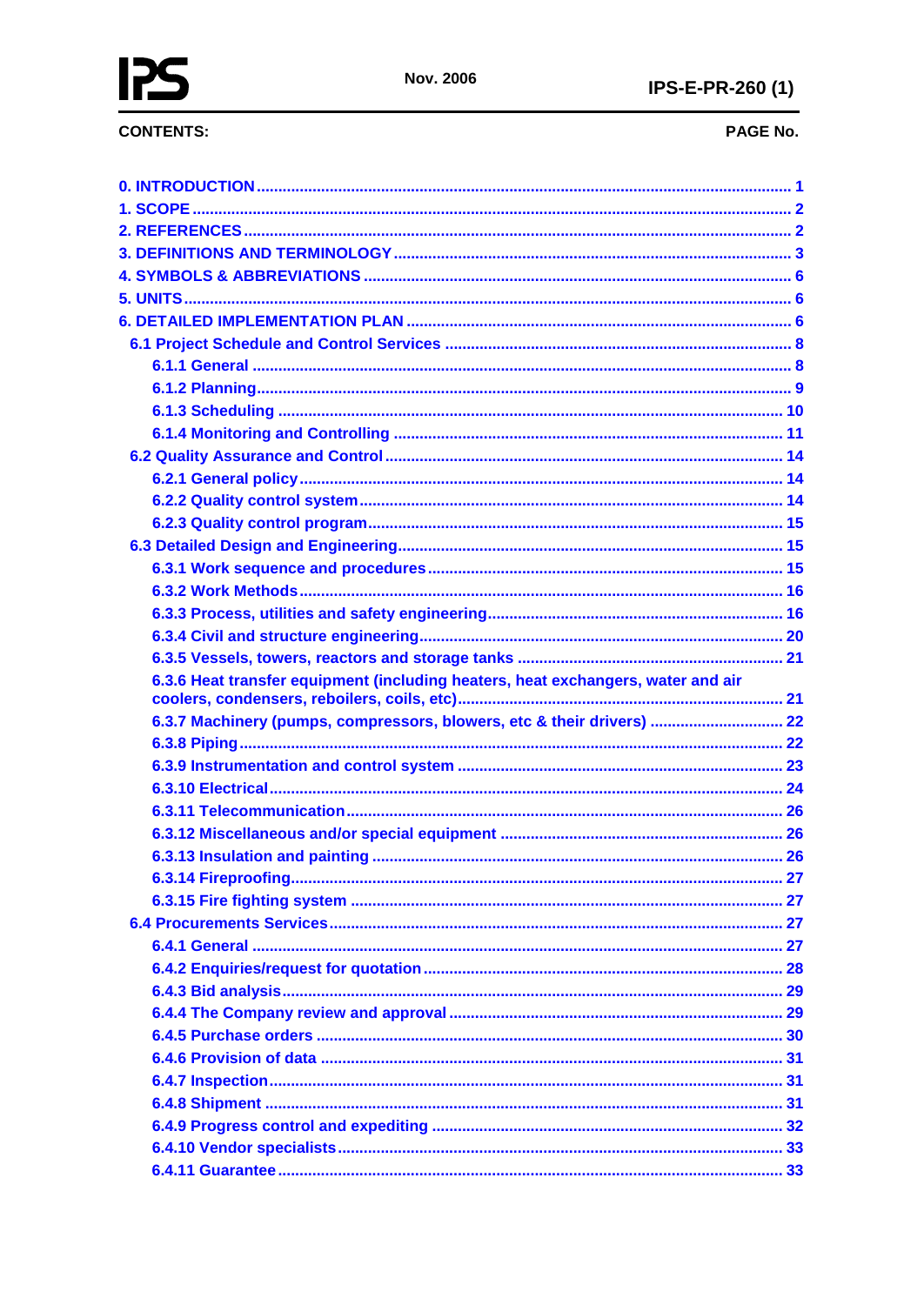# **[APPENDICES:](#page-41-0)**

| APPENDIX A TYPICAL PROJECT QUALITY ASSURANCE ORGANIZATION/INTERFACE  37  |  |
|--------------------------------------------------------------------------|--|
| APPENDIX B PROJECT CONTROL AND SCHEDULING METHODS AND PROCEDURES         |  |
|                                                                          |  |
| APPENDIX D SUPPLY OF SPARE PARTS, MISCELLANEOUS EQUIPMENT AND            |  |
|                                                                          |  |
| APPENDIX F GUIDELINES FOR THE COMPLETION OF THE SPARE PARTS LIST AND  46 |  |
|                                                                          |  |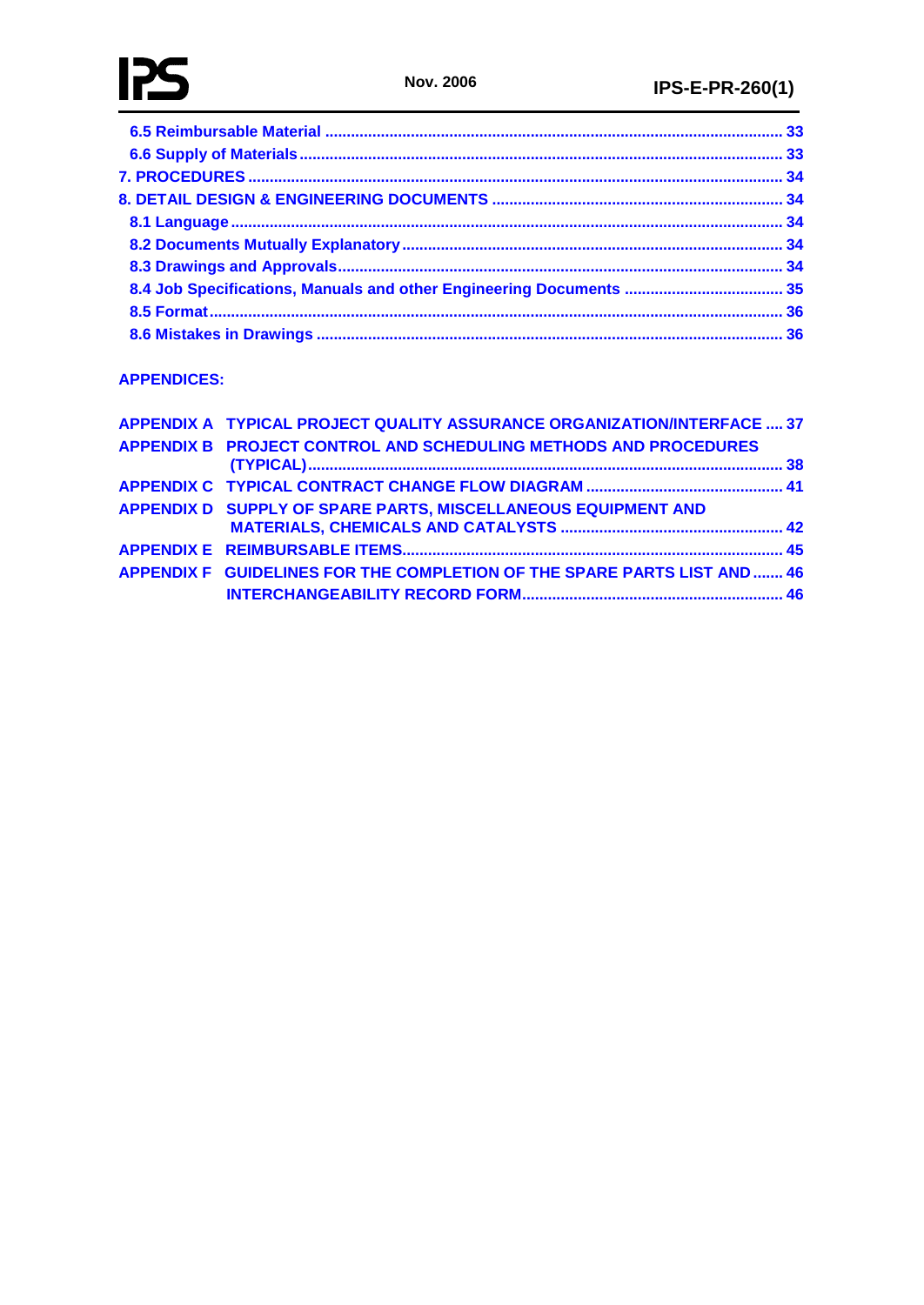

# <span id="page-5-0"></span>**0. INTRODUCTION**

The Standard Practice Manuals titled as "Fundamental Requirements for the Project Design and Engineering" are intended for convenience of use and a pattern of follow-up and also guidance.

These Standard Engineering Practice Manuals also indicate the check points to be considered by the process engineers for assurance of fulfillment of prerequisitions at any stage in the implementation of projects. It should be noted that these Iranian Petroleum Standards (IPS), as a Practice Manual do not profess to cover all stages involved in every project, but they reflect the stages that exist in general in projects of oil, gas and petrochemical industries.

These preparation stages describe the following three main phases which can be distinguished in every project & include, but not be limited to:

- **Phase I:** Basic Design Stages (containing seven Standards).
- **Phase II:** Detailed Design, Engineering and Procurement Stages (containing two Standards).
- **Phase III:** Start-up Sequence and General Commissioning Procedures (containing two Standards).

The process engineering standards of this group include the following 11 Standards:

### **STANDARD CODE STANDARD TITLE**

#### **I: Manuals of Phase I (Numbers 1-7)**

| <b>IPS-E-PR-150</b> | "Engineering Standard for Basic Design Package and Recommended<br>Practice for Feasibility Studies" |
|---------------------|-----------------------------------------------------------------------------------------------------|
| IPS-E-PR-170        | "Engineering Standard for Process Flow Diagram"                                                     |
| IPS-E-PR-190        | "Engineering Standard for Layout and Spacing"                                                       |
| IPS-E-PR-200        | "Engineering Standard for Basic Engineering Design Data"                                            |
| IPS-E-PR-230        | Standard for Piping & Instrumentation<br>"Engineering<br>Diagrams<br>(P&IDs)"                       |
| IPS-E-PR-250        | "Engineering Standard for Performance Guarantee"                                                    |
| IPS-E-PR-308        | "Engineering Standard for Numbering System"                                                         |
|                     |                                                                                                     |

#### **II: Manuals of Phase II (Numbers 8 & 9)**

| IPS-E-PR-260 | "Engineering Standard for Detailed Design, Engineering<br>Procurement"                     |  |  | and |
|--------------|--------------------------------------------------------------------------------------------|--|--|-----|
| IPS-E-PR-300 | "Engineering Standard for Plant Technical and Equipment Manuals<br>(Engineering Dossiers)" |  |  |     |

#### **III: Manuals of Phase III (Numbers 10 & 11)**

- IPS-E-PR-280 "Engineering Standard for Start-Up Sequence and General Commissioning Procedures"
- IPS-E-PR-290 "Engineering Standard for Plant Operating Manuals"

<span id="page-5-1"></span>This Engineering Standard Specification covers:

### **"DETAILED DESIGN, ENGINEERING AND PROCUREMENT"**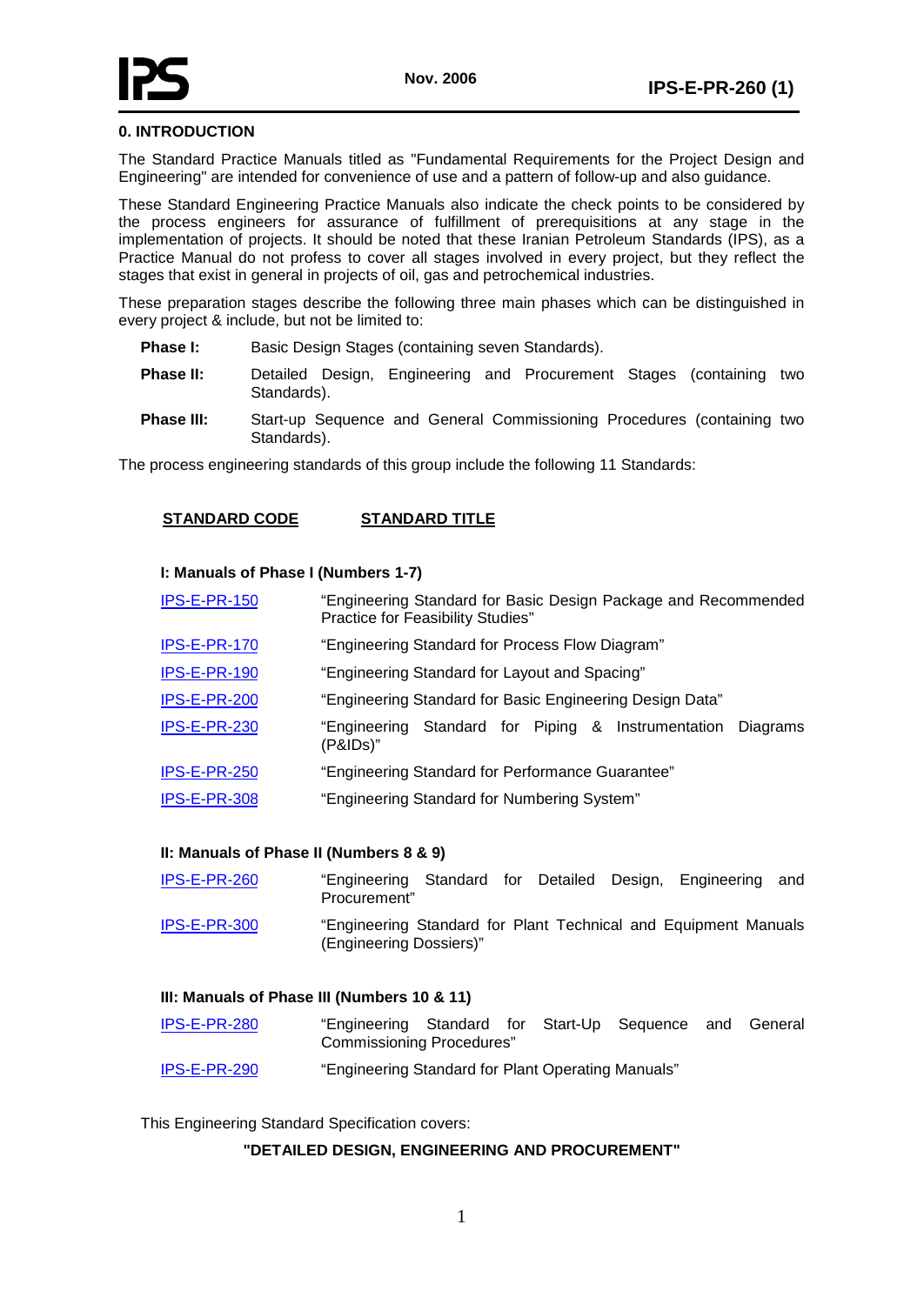

## **1. SCOPE**

This Process Engineering Standard Specification which should be regarded as a Recommended Practice, specifies the minimum requirements for handling of a project in the detail design and procurement stages.

However, depending on the nature and extent of the contract between the Company and Contractor, some parts/sections may be added, modified or deleted as required.

The main activities for implementation of the detailed engineering, procurement services and supply of equipment and materials are covered in this Standard Specification.

This Engineering Standard Specification does not deal with the construction activities and/or efforts which normally should be made after or in parallel with the engineering phase for completion of the project in the site.

This Standard includes all activities pertaining to the production of drawings, data sheets, specifications, etc., covering all technical aspects of the job, including the execution of the studies, analysis and detailed designs which are necessary to allow the designer to place purchase orders for the supply of equipment and materials, and to award such subcontracts as are planned for fabrication, installation, construction and pre-commissioning of the facilities. Basis of the Works to be executed during the detailed design phase shall be the Basic Engineering Design Packages and Company's Standards / Specifications.

#### **Note 1:**

**This is a revised version of the standard specification for detailed design engineering and procurement, which is issued as revision (1). Revision (0) of the said standard specification is withdrawn.**

### **Note 2:**

**This standard specification is reviewed and updated by the relevant technical committee on Oct. 2013. The approved modifications by T.C. were sent to IPS users as amendment No. 1 by circular No. 395 on Oct. 2013. These modifications are included in the present issue of IPS.**

# <span id="page-6-0"></span>**2. REFERENCES**

Throughout this Standard the following dated and undated standards/codes are referred to. These referenced documents shall, to the extent specified herein, form a part of this standard. For dated references, the edition cited applies. The applicability of changes in dated references that occur after the cited date shall be mutually agreed upon by the Company and the Vendor. For undated references, the latest edition of the referenced documents (including any supplements and amendments) applies.

#### **IPS (IRANIAN PETROLEUM STANDARDS)**

| IPS-E-GN-100        | "Engineering Standard for Units"                                                                                   |
|---------------------|--------------------------------------------------------------------------------------------------------------------|
| <b>IPS-E-PR-150</b> | Standard for<br>Basic<br>Package<br>"Engineering<br>Desian<br>and<br>Recommended Practice for Feasibility Studies" |
| IPS-E-PR-170        | "Engineering Standard for Process Flow Diagram"                                                                    |
| IPS-E-PR-200        | "Engineering Standard for Basic Engineering Design Data"                                                           |
| IPS-E-PR-230        | "Engineering Standard for Piping & Instrumentation Diagrams<br>(P&IDs)"                                            |
| IPS-E-PR-290        | "Engineering Standard for Plant Operating Manuals"                                                                 |
| IPS-E-PR-300        | "Engineering Standard for Plant Technical and Equipment Manuals<br>(Engineering Dossiers)"                         |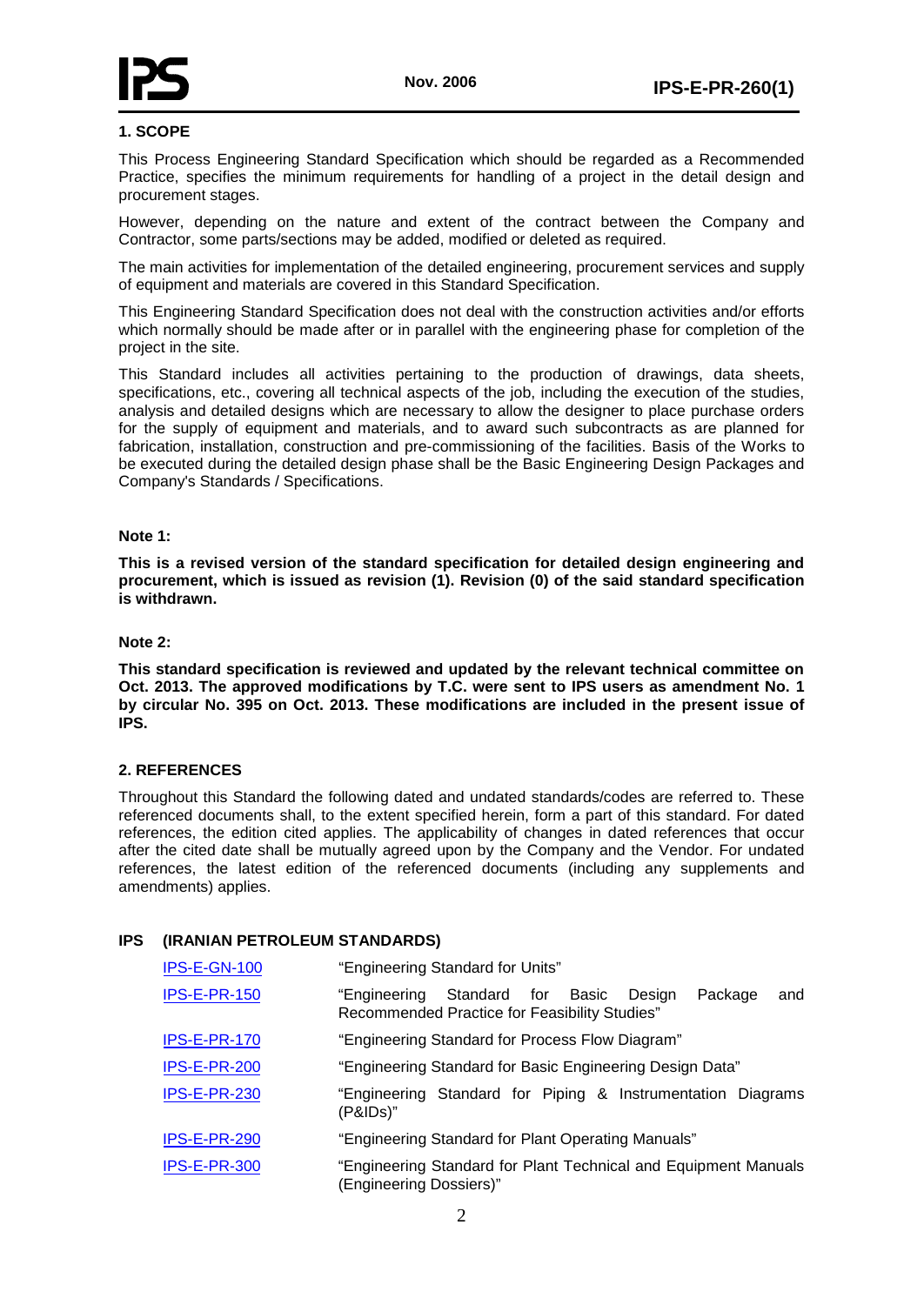# <span id="page-7-0"></span>**3. DEFINITIONS AND TERMINOLOGY**

#### **Basic Engineering Package**

The basic engineering Specifications and preliminary operating and laboratory manuals for the Project as outlined in IPS-E-PR-150 which shall be provided by the basic engineering designer.

#### **Calendar**

Project calendar shall preferably be according to Iranian calendar, unless the project requirements call for Gregorian calendar.

#### **Company/Owner/Employer**

One of the affiliated\* companies of the Ministry of Petroleum of the Islamic Republic of Iran, as National Iranian Oil Company (NIOC), National Iranian Gas Company (NIGC), National Petrochemical Company (NPC), National Iranian Oil Refining and Distributing Company (NIORDC) and or their subsidiaries.

**\*Affiliate:** Means any company which owns or controls directly or indirectly fifty percent (50%) or more than the voting stock of either owner and also means any company which 50 percent or more of its voting stock is owned or controlled directly or indirectly by either owner.

#### **Completion Certificate**

The certificate to be issued by the Engineer stating that part of the permanent works (as defined in the Contract) specified in the Certificate has been completed.

#### **Contractor**

The persons, firm, company or consortium whose tender has been accepted by the 'Company' and includes the Contractor's legal representative, legal successors and permitted authorized assignees.

#### **Defects**

All items which require replacement or repair but could not have been replaced or repaired before Take Over and in no way hinder or affect the requirements for substantial completion.

#### **Dossier**

All inspections and test certificates and all other documents that record the 'System' and/or 'Unit' completion status in accordance with terms of 'Contract'. The Dossier will be prepared individually for each 'System' and/or 'Unit'.

#### **Effective Date of the Contract**

The date when all the necessary formalities mutually agreed upon including signing of all the Agreement between the 'Company' and the 'Contractor', take place in accordance with the 'Contract'.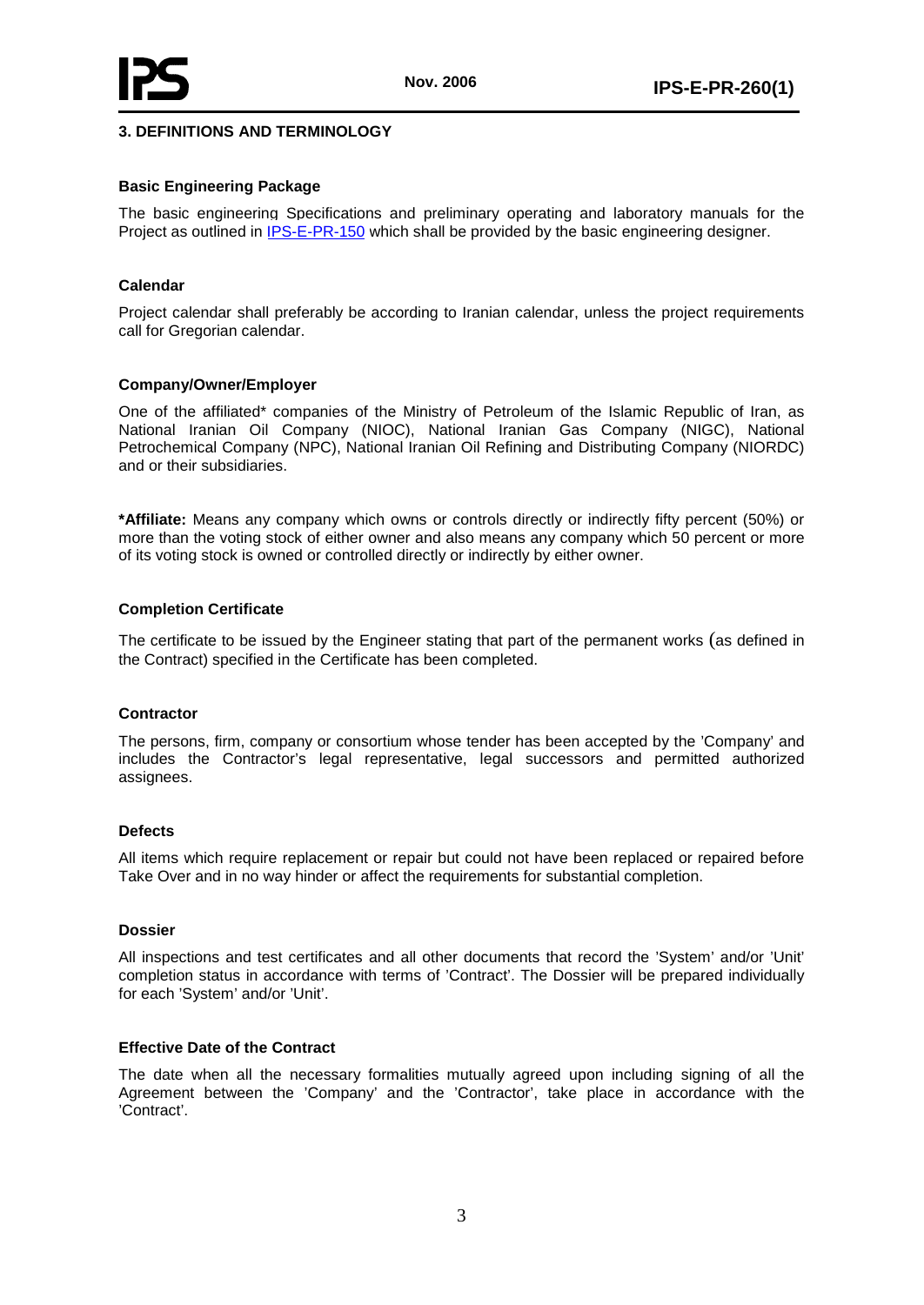

## **Engineer**

The Company's authorized representative appointed by the 'Company' from time to time to supervise execution of the 'Project'.

## **Engineer's Representative**

Any authority or person appointed, in writing by the 'Engineer', from time to time, and to whom part or all of the 'Engineer's' authorities and powers are delegated by the 'Engineer'.

#### **Final Acceptance**

The certificate to be issued by 'Engineer' stating that all of the 'Contractor's' guarantees under the 'Contract' have been satisfactorily met or discharged subject to 'Contractor's' obligations and after completion of 'Works', tests on completion, taking over, and the remedy of defects period.

#### **Inside Iran**

Performance of all obligations covering the part of engineering services, procurement of 'Materials' and equipment, construction management and construction, precommissioning work, commissioning services, assistance in start-up and remedy of defects inside the Islamic Republic of Iran, for the 'Project'.

### **Outside Iran**

Performance of all obligations covering the procurement of 'Materials' and equipment including engineering and other services outside the Islamic Republic of Iran, for the 'Project'.

#### **Performance Test**

The test conducted to demonstrate and ratify performance of Unit or Units meeting all process and utilities guarantees as requested and defined in the Contract.

#### **Permanent Works**

All Works which will be incorporated in and form part of the project to be handed over to the "Company" by the 'Contractor'.

#### **Progress Report**

The reports by the 'Contractor' in writing to the 'Company's' authorized Representative specifying the amount of Progress of the Services and Works, respective values and Project area of concerns.

#### **Project**

'Works' to be performed and rendered by the 'Contractor' in accordance with the terms and conditions of the 'Contract' documents.

#### **Provisional Acceptance**

'Operability Test' have been satisfactorily completed with the system operating at capacity as defined in the relevant clauses of the 'Contract', for a continuous period as defined in the 'Contract'. Substantial completion shall be evidenced by issuance of a "Provisional Acceptance Certificate" as per the 'Contract'.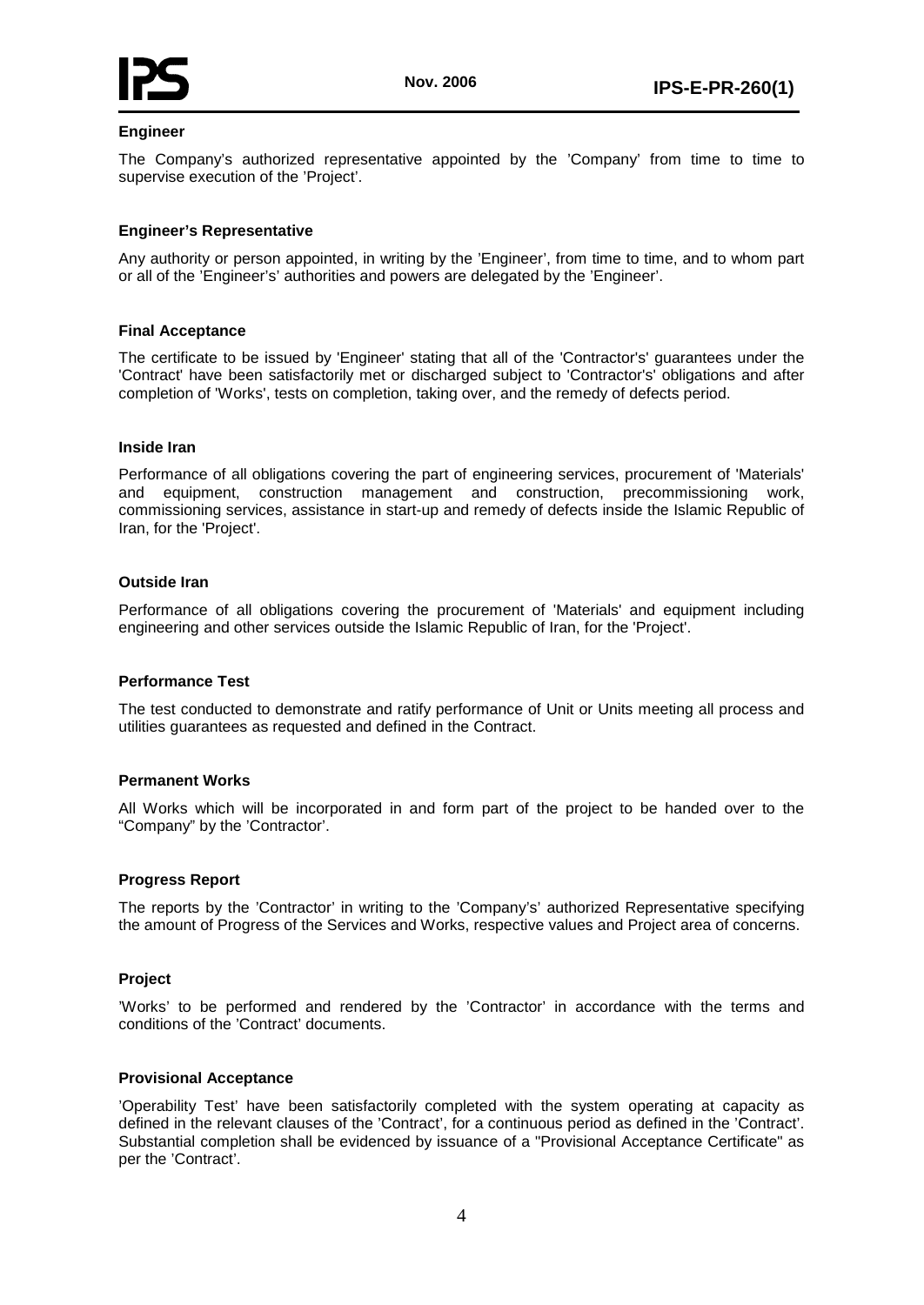

## **Site**

The lands and other places, on, under or through which the works are to be executed or carried out, and any other lands or places provided by the 'Company' for the purposes of the 'Contract' together with such other place as may be specially designated in the 'Contract' as forming part of the site.

### **Specifications**

Drawings, Specifications, data sheets and any other technical documents, whatever they may be, issued with the 'contract' documents including any revisions or additions from time to time to the drawings, specifications, data sheets and any other technical documents.

# **Sub-Contractor**

Any person, firm or company (other than Contractor) to whom any part of the Works has been entrusted by Contractor with the consent in writing of Company, and also the legal representative, successors and permitted authorized assignees of such person, firm or company.

### **System**

A part of each 'Unit' which can be well identified with battery limits in the relevant Unit for systematic turn over of that Unit. e.g., instrument air, cooling water, control room, electrical substation, etc.

### **Temporary Works**

Any other work which is not specifically mentioned in the contract, but by inference required to complete the plants as far as required under the contract.

#### **Tests on Completion**

Such tests to be made by the 'Contractor' before the 'Works' are taken over by the 'Company' as are provided for in the 'Contract' and such other tests as may be agreed between the 'Company' and the 'Contractor'.

#### **Unit or Units**

One or all Units and facilities as applicable, to form a complete operable oil or gas refinery, and a petrochemical complex or distribution depot as defined in the Scope of Work of the 'Contract' except those items listed in the Scope of Work as to be designed and constructed by others.

#### **Works**

<span id="page-9-0"></span>Any and all design and engineering, supply of materials and procurement services, assistance in commissioning and start-up (if required), and remedy of defects and all other services to be rendered by the 'Contractor' in accordance with the 'Contract'.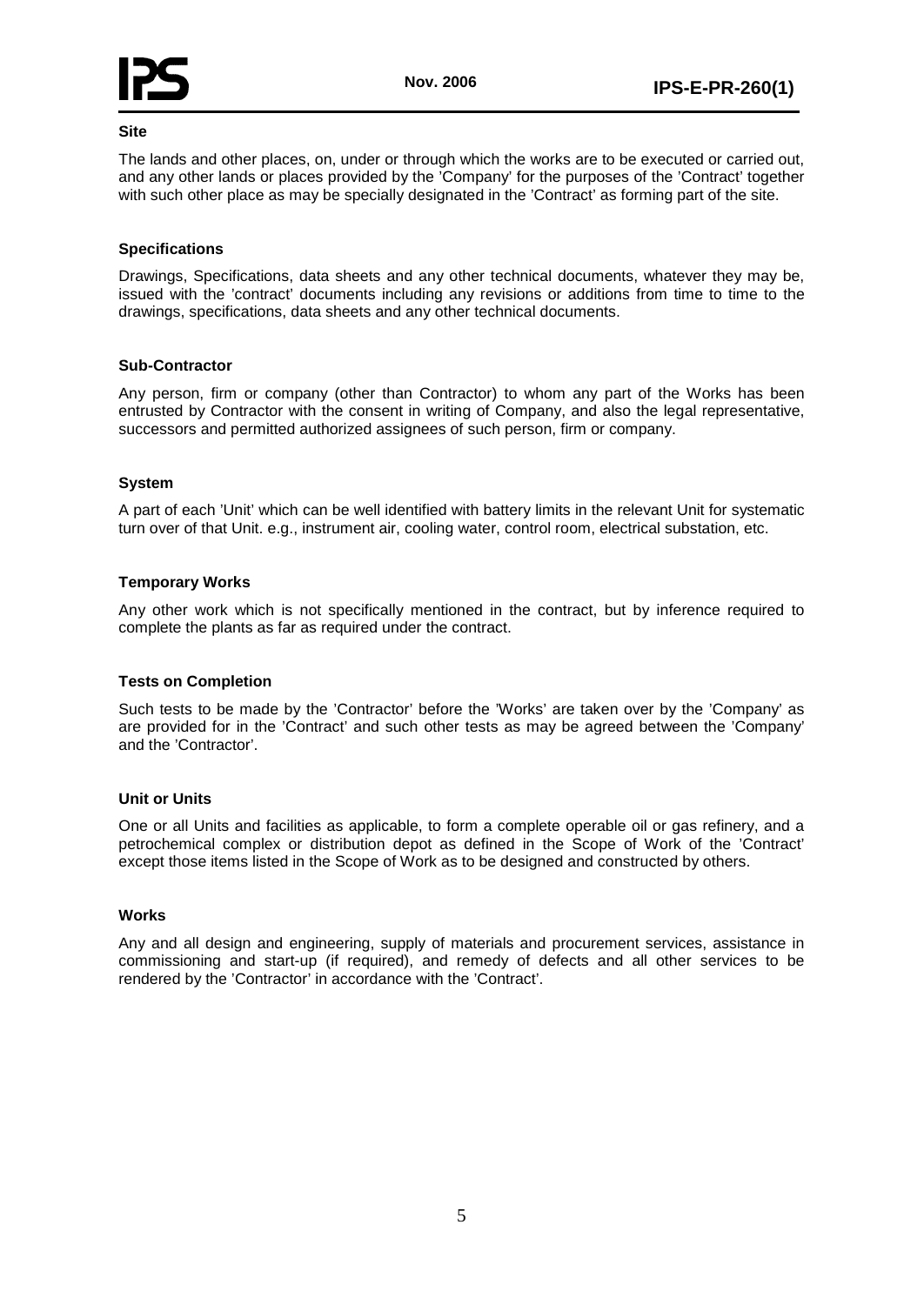# **4. SYMBOLS & ABBREVIATIONS**

| <b>Symbol/Abbreviation</b> | <b>Description</b>                             |
|----------------------------|------------------------------------------------|
| <b>AFC</b>                 | <b>Approved For Construction</b>               |
| <b>BFW</b>                 | <b>Boiler Feed Water</b>                       |
| <b>CPM</b>                 | Critical Path Method                           |
| <b>DCI</b>                 | Document Control Index                         |
| <b>ESD</b>                 | <b>Emergency Shut Down</b>                     |
| <b>FOB</b>                 | Free On Board                                  |
| F&G                        | Fire & Gas detection                           |
| <b>HAZOP</b>               | <b>Hazard and Operability</b>                  |
| <b>HVAC</b>                | Heating, Ventilation and Air Conditioning      |
| <b>MCI</b>                 | <b>Material Control Index</b>                  |
| <b>MESC</b>                | <b>Material Equipment Standard Code</b>        |
| <b>MRQ</b>                 | <b>Material Requisition Quantity</b>           |
| <b>NACE</b>                | National Association of Corrosion Engineer     |
| <b>NPSH</b>                | <b>Net Positive Suction Head</b>               |
| <b>OBS</b>                 | Organization Break down Structure              |
| <b>OSD</b>                 | Overage, Shortage and Damage                   |
| <b>PCS</b>                 | <b>Process Control System</b>                  |
| <b>PDCS</b>                | Power Distribution Control System              |
| P&ID <sub>s</sub>          | Piping & Instrumentation Diagrams (P&IDs)      |
| <b>PLC</b>                 | Programmable Logic Controller                  |
| <b>PSA</b>                 | Pressure Swing Adsorption                      |
| <b>RCI</b>                 | <b>Requisition Control Index</b>               |
| SGS                        | Safe Guarding System                           |
| <b>SPIR</b>                | Spare Parts List and Interchangeability Record |
| <b>WBS</b>                 | Work Break down Structure                      |

# <span id="page-10-0"></span>**5. UNITS**

This Standard is based on International System of Units (SI), as per **IPS-E-GN-100** except where otherwise specified.

# <span id="page-10-1"></span>**6. DETAILED IMPLEMENTATION PLAN**

**6.1** The detailed design and engineering and procurement services (hereinafter referred to as Detailed Services) which shall be performed by the 'Contractor' for the realization of the 'Unit' shall be based upon Basic Engineering Design Specifications as defined in *IPS-E-PR-150* "Basic Design Package" and shall be done according to the Company's Engineering Standards or Superior (upon approval of the Company on the proposed Superior Engineering Standards). For cases not covered by the Company's Engineering Standards, other Standards upon the Company's approval shall be used.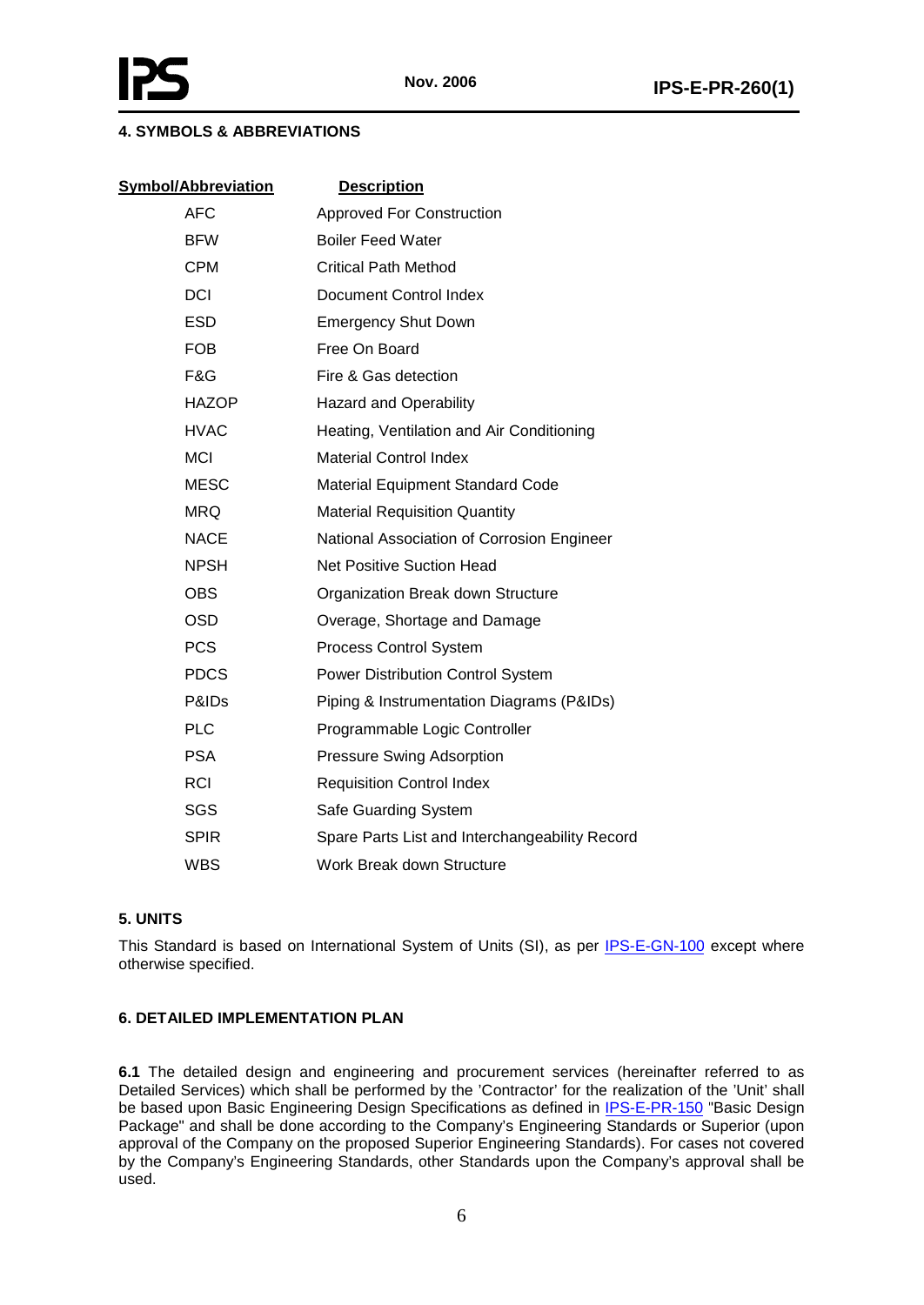

**6.2** In addition to the services stipulated in other parts of the Contract, the following services shall be performed by the Contractor for the Units as defined in the Scope of Work of Contract. The activities specified herein below are minimum requirements and the Contractor should provide all other services required to complete the "Works".

**6.3** The services performed by the Contractor may consist of the "Outside Iran" portion and the "Inside Iran" portion. The limit and extent of the activities in each portion will be clarified in the "Contract" between the Company and the Contractor.

**6.4** The main activities of project implementation are covered in the following sections:

**6.4.1** Project Management.

**6.4.2** Quality Assurance and Control.

**6.4.3** Project Controls.

**6.4.3** Detailed Design and Engineering.

**6.4.5** Procurement.

**6.5** In general the following main services as minimum requirement:

- **6.5.1** Review project scope and objectives.
- **6.5.2** Provide overall management of the Detailed Services.
- **6.5.3** Review the basic design package completely and endorse the documents at the early stage of detailed phase. In case of any deviation or non-conformities in standard or calculation, inform the company and provide its suggestion to correct the documents.
- **6.5.4** Perform Detailed Engineering Works.
- **6.5.5** Provide drawings, data sheets, specifications, material requisitions, manuals and other documents as described under project management below for approval and record purposes according to the project schedule to enable the Company to review, check and approve the detailed services and all materials, apparatus and equipment and other goods, including all spare parts required for commissioning and for two years operation and chemical and catalysts for initial loading and for 2 years operation (herein individual or together referred to as 'Materials'), which enter into the realization of the "Unit" with the conditions as defined in the 'Contract'.
- **6.5.6** Review, check and approve any and all Specifications for compliance with the Contract requirements.
- **6.5.7** Review Vendor's drawings and other technical documents of 'Materials' for compliance with purchase order requirements.
- **6.5.8** Ensure that all drawings, data, specifications and other information are specifying applicable codes and standards which will form the basis for purchase order and construction activities.
- **6.5.9** Prepare computerized construction planning schedule, and construction work content, derivation including estimate of manpower required and bills of materials value & progress schedules.
- **6.5.10** Provide supporting procedures and Standard documentation to illustrate day to day running of the Project.
- **6.5.11** Ensure that all detailed and procurement services comply with safety standards.
- **6.5.12** Furnish Company with the hard copies and electronic files of the Operating and Maintenance Instructions Manuals together with drawings for the Materials in sufficient details to enable the Company to operate and maintain the equipment, and where applicable, dismantle; reassemble and adjust all parts of the equipment.
- **6.5.13** Furnish Company with the revised sheets / drawings of any and all documents and Manuals as may be requested by Company and/or due to changes made by the Contractor.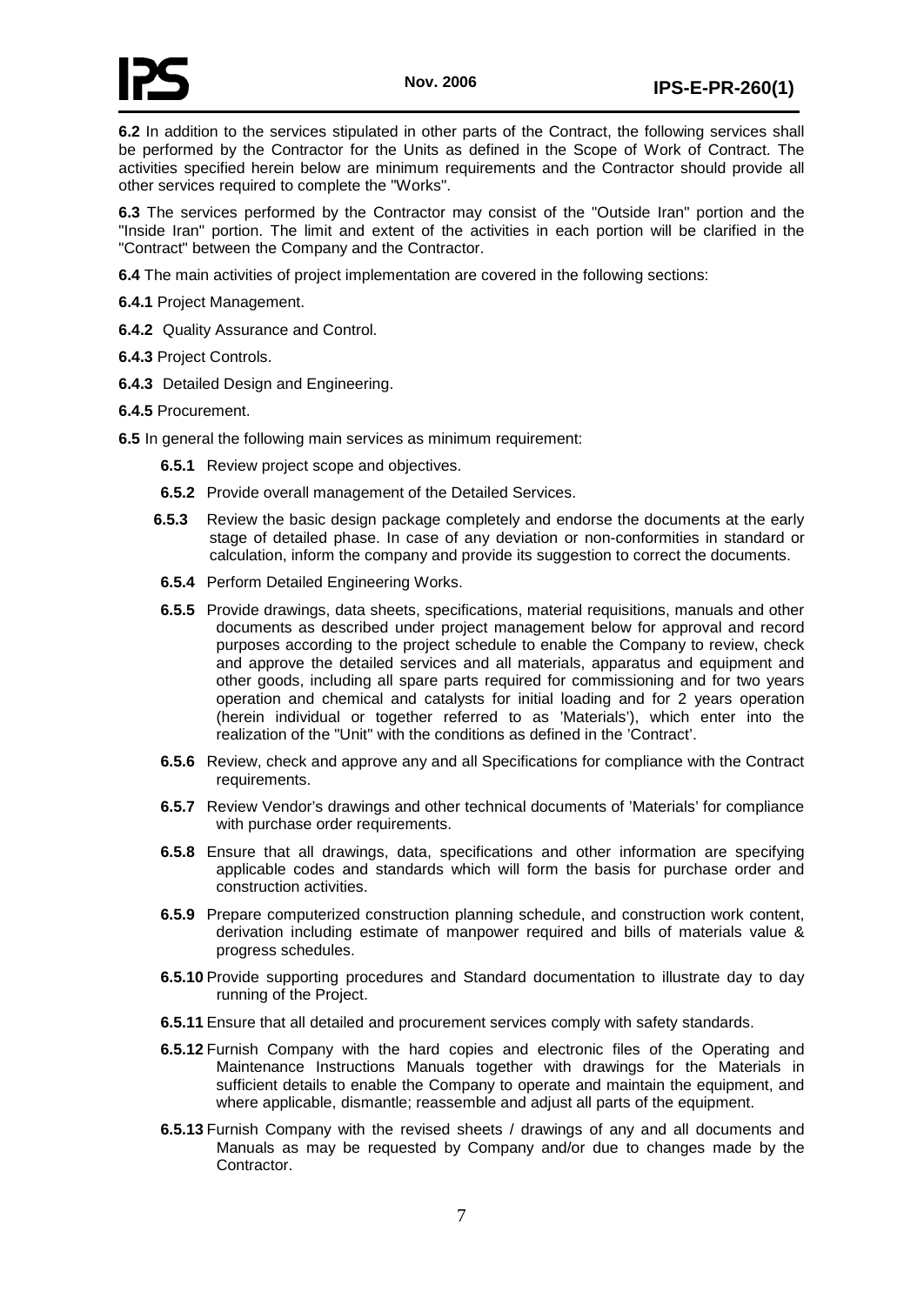- **6.5.14** Furnish the Basic Designers and/or Licensors with those portions of Detailed Design which are required to be reviewed and or approved by them, as specified in the relevant Basic Design documents.
- **6.5.15** Furnish Company with the as-built drawings in hard copies and electronic files not later than 3 months after Completion and in any case before the Provisional Acceptance. However in case any change(s) occur after issuance of the Provisional Acceptance Certificate, the as-built drawings shall be revised accordingly. Contractor shall furnish Company with the said revised as-built drawings in the same number as mentioned above, not later than the date of Final Acceptance Certificate.
- **6.5.16** Provide replies to any questions and queries that may arise from respective authorities, Basic Designers, Licensors and Contractors with respect to the services included in the Contract with prior coordination and finalization with Company.
- **6.5.17** Complete all relevant questionnaires.
- **6.5.18** Provide technical assistance services during construction/ erection, precommissioning, commissioning and start-up.
- **6.5.19** Supply all services to complete the above.

**6.6** The English language shall be used exclusively. All engineering and design data, specifications and drawings including technical information for Materials inclusive of vendor documents and drawings shall be in English with consistent use of units of measurements as specified in IPS-E-GN-100.

**6.7** Any and all review, check, comments and/or approval by Company shall not relieve the Contractor from his responsibilities, obligations and guaranties under the Contract.

# <span id="page-12-0"></span>**7. Project Schedule and Control Services**

# <span id="page-12-1"></span>**7.1 General**

Planning, scheduling, controlling and coordination of the Project including but not limited to the following activities:

**7.1.1** Establishment of overall communication and coordination procedures with approval of Company.

**7.1.2** Establishment of overall project execution policies, Project schedules and procedures with approval of Company.

**7.1.3** Integration of activities to ensure overall uniformity of job philosophy and execution.

**7.1.4** Being sure that all Work is executed in accordance with the project specifications and within time schedule of the project.

**7.1.5** Establishment risk management process and mitigation throughout all Project development and implementation phases.

**7.1.6** Applying computerized system for planning, controlling, scheduling and reporting by using software such as Microsoft Office, Primavera/MSP and other software approved by Company.

In case Contractor uses its in-house software different from the above mentioned software, Contractor shall convert all in-house respective files to the files under the above mentioned format and deliver the converted files to Company together with the monthly report.

**7.1.7** Submitting original electronic files of all information i.e. progress calculation sheets and reports, in addition to hard copies.

**7.1.8** Filling the blank information formats sent by Company in respect of planning, scheduling and controlling.

**7.1.9** Documentation of all project phases by using the above mentioned software. It shall be delivered to Company as a package at the end of the Work/Project.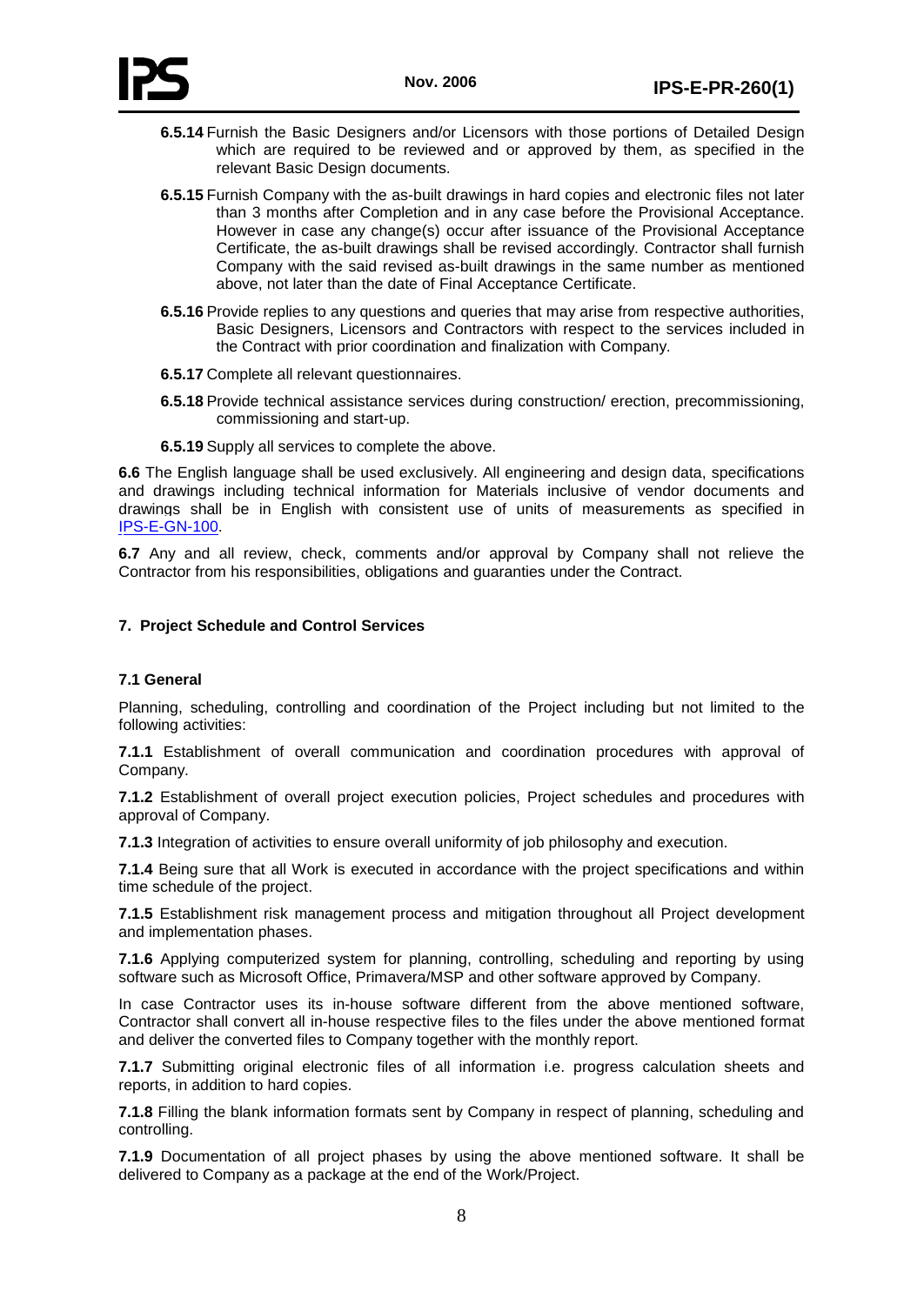

# <span id="page-13-0"></span>**7.2 Planning**

# **7.2.1 General**

Upon receipt of the Contract a project planning task force shall be established by the Contractor which should include Project Director, Project Manager and the Directorate Coordinators of Planning, Quality Assurance, Engineering, and Procurement in order to:

- **a)** Confirm the Master Project Schedule.
- **b)** Set-up the Quality Assurance Plan for the Project.
- **c)** Identify long-lead equipment, materials and activities.
- **d)** Establish fabrication and contracting plans and sequences so that engineering, procurement and all other project activities can be planned accordingly.

### **7.2.2 Work plan**

- **a)** Ratify the basis, on which project activity is to commence,
- **b)** Provide detail project scope and measurable objectives,
- **c)** Prepare work plans, schedules, budgets, project procedures and allocate resources.
- **d)** Arrange necessary meetings with all parties involved in the Project to ensure that the Project objectives, schedules, priorities and all other criteria required making the Project a success to be defined clearly.

#### **7.2.3 Definitive project execution plan**

For execution of the work :

- **a)** Set up, and maintain throughout the project, the appropriate communications and transfer of information with the Company.
- **b)** Organize and staff the project teams. Place major emphasis on the selection of a balanced team with expert knowledge of the project's requirements.
- **c)** Administer the Contract to fulfil its terms and conditions.
- **d)** Ensure that the requirements of the Company, governmental regulatory agencies, certifying authorities, insurance underwriters and others are complied with.
- **e)** Control the scope, cost, schedule and quality of the project works.

#### **7.2.4 Procedures**

Contractor shall prepare, develop and implement complete project control procedures for Planning and Scheduling, including WBS and OBS procedures. WBS procedure including weight factors up to agreed level by Company (approx. 100 activities) shall be detailed. The procedures shall also specify clearly the methods which are used for planning, scheduling, monitoring, controlling and reporting of progress in comply with the plan.

Procedures shall include samples of all standard formats intended to be used by Contractor during execution of the Project. Contractor shall prepare the following procedures as minimum:

- **a)** Progress measurement procedure
- **b)** Schedule control procedure
- **c)** WBS
- **d)** OBS procedure
- **e)** Document control procedure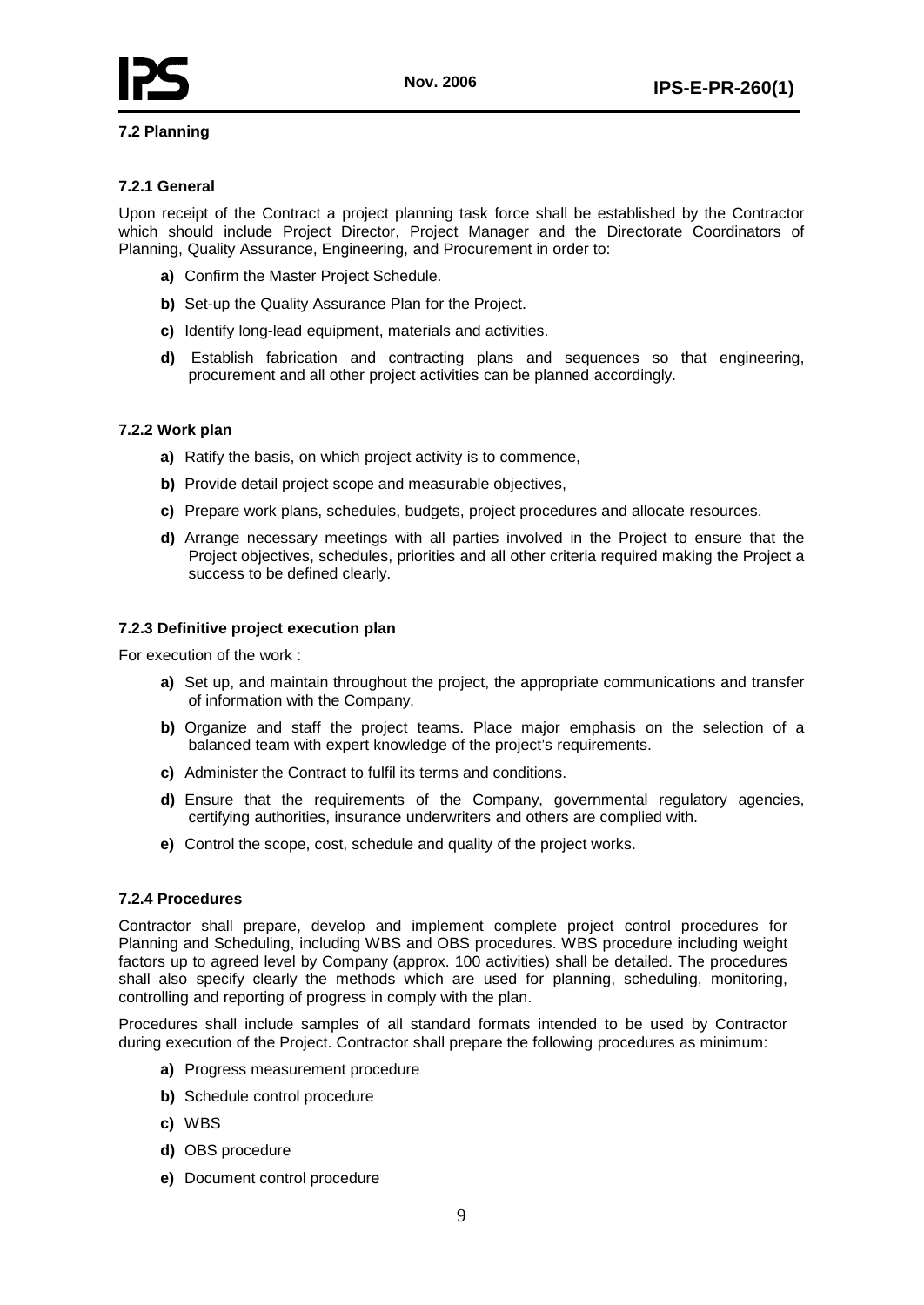

- **f)** Requisition control procedure
- **g)** Material control procedure
- **h)** Cost control procedure
- **i)** Reporting procedure
- **j)** Coordination procedure
- **k)** Schedule revising procedure
- **l)** Inventory control procedure
- **m)** Value engineering procedure
- **n)** Technical Query (TQ) procedure
- **o)** Change order procedure

# <span id="page-14-0"></span>**7.3 Scheduling**

# **7.3.1 General**

Contractor shall develop and implement project execution policies, overall plans and schedules for the Work based on project master schedule, milestones and target dates specified in the Contract.

### **a) Master Schedule**

Means the schedule showing the commencement and completion dates of each major phase of the Work and dates of Milestone events / target dates as agreed between the parties in the Contract.

# **b) Initial Schedule**

Within one week from the effective date, the Contractor shall issue to Company a schedule in bar-line form covering the initial fourteen weeks or agreed duration of project work. This schedule shall include steps for initial resource mobilisation, Basic and Detail engineering, procurement services, supply of the equipment for preparation of the Overall Project Schedule, and Detailed Schedule. This schedule shall be updated every two weeks until issue of Detailed Schedule.

# **c) Overall Project Schedule**

Contractor shall issue an overall project schedule for implementation of the Work which shall be agreed upon by the parties in Contract. This schedule shall be detailed up to agreed level of the WBS.

This schedule shall cover Contractor's entire activities in respect of Basic engineering, Detail engineering, procurement activities and estimated manufacturing time. This schedule shall also include all key milestone activities as defined in the Contract. Schedule would form the basis for developing the detailed schedule and shall indicate delivery time for engineering documents (discipline wise), site preparation and other activities.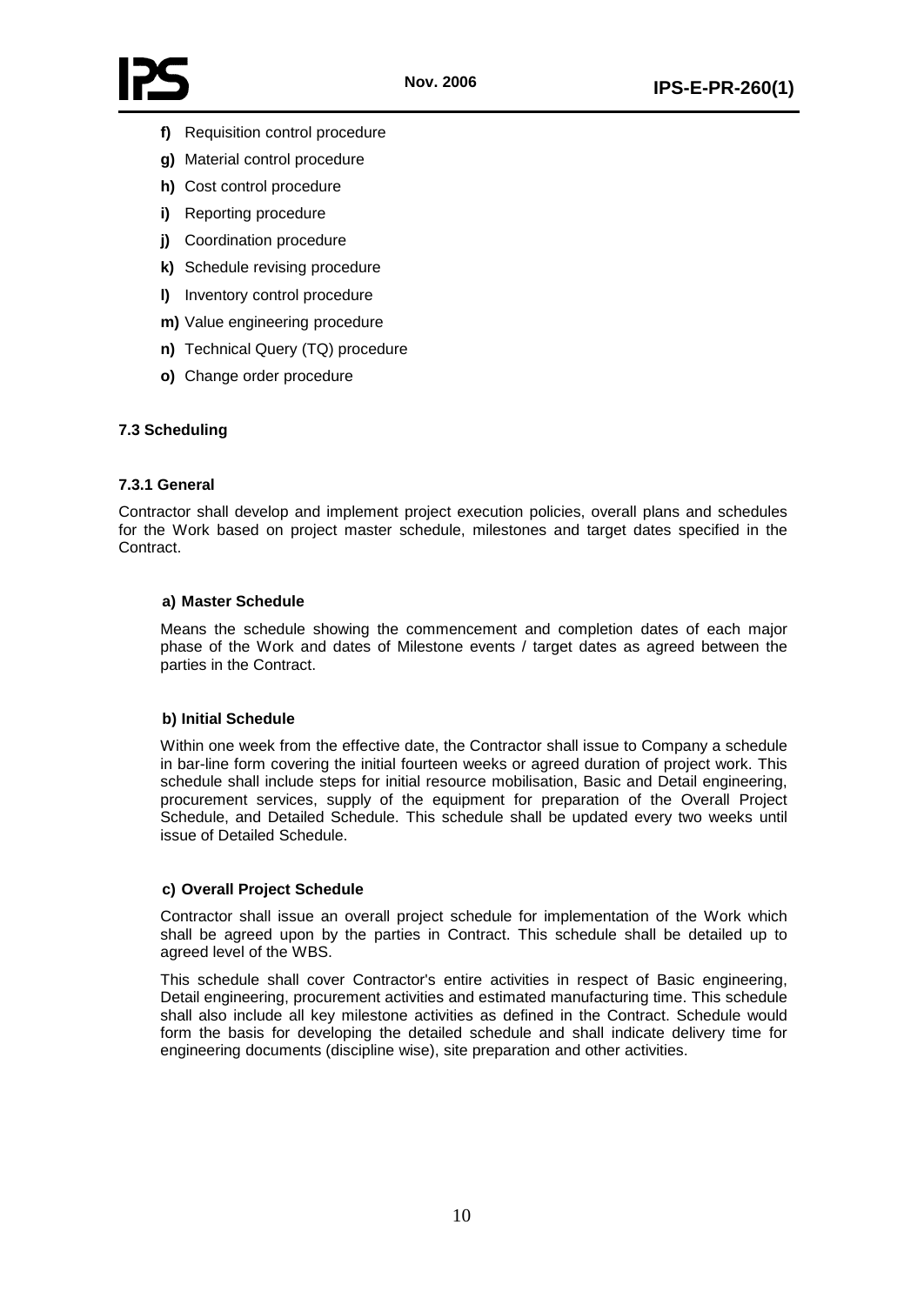

#### **d) Detailed Schedule**

## • **Preliminary Detailed Schedule**

Contractor shall issue a preliminary detailed schedule using man powers & machines allocation, activity/event oriented network analysis method on time scale, covering all engineering and procurement activities.

- The schedule shall identify probable critical items and shall have all key milestones during implementation of the Work agreed by Parties.

- Contractor shall issue a graphical "S" curve for the total Project with preliminary detailed schedule. This "S" curve shall not be changed after final detailed schedule approved by Company.

### • **Final Detailed Schedule**

Contractor shall issue a detailed schedule for implementation of the whole Work. This schedule shall cover Contractor's entire activities in respect of basic design, detail engineering activities, manufacturing time, time of delivery of equipment including custom clearance and transportation to the site. Detailed schedule shall cover all key milestones activities including subcontractors' activities and shall also indicate the critical path of the Project.

- The schedule shall be prepared by considering the available resources i.e. manpower, budget during execution of the project.
- Contractor shall submit to Company the Critical Path Method (CPM) network diagram including critical activities.
- Final detailed schedule shall be established according to planning logic & Critical Path.
- Every month, for each activity, the actual monthly progress shall be entered / incorporated in final detailed schedule and update it. Obviously the baseline and S-Curve of schedule shall not be changed.

#### **e) Preliminary construction schedule**

Based on project master schedule Contractor shall prepare preliminary construction/erection, pre-commissioning and commissioning schedule which will be developed in next phase by construction Contractor.

# <span id="page-15-0"></span>**7.4 Monitoring and Controlling**

# **7.4.1 General**

Project control is that element of a project that keeps it on-track, on-time, and within budget. Project control begins early in the project with planning and ends late in the project. Contractor is responsible by using proven established project control techniques and procedures to monitor and control execution of the Work. These techniques and procedures should include cost estimating, cost control and planning and scheduling control, and encompass the engineering, procurement and construction (if required) phases of the project. The principal methods used to plan and control **7.4.1.1** Develop a control system based on project control techniques and procedures.

**7.4.1.2** Measure progress performance for cost, time, quality and human resources and compare them to planned progress on a timely immediately.

**7.4.1.3** Determine the effects of actual schedule performance on the project schedule and update it.

**7.4.1.4** Incorporate project changes into the schedule.

**7.4.1.5** Control and analyze the project schedule.

**7.4.1.6** Recalculate the schedule and allocate the resources.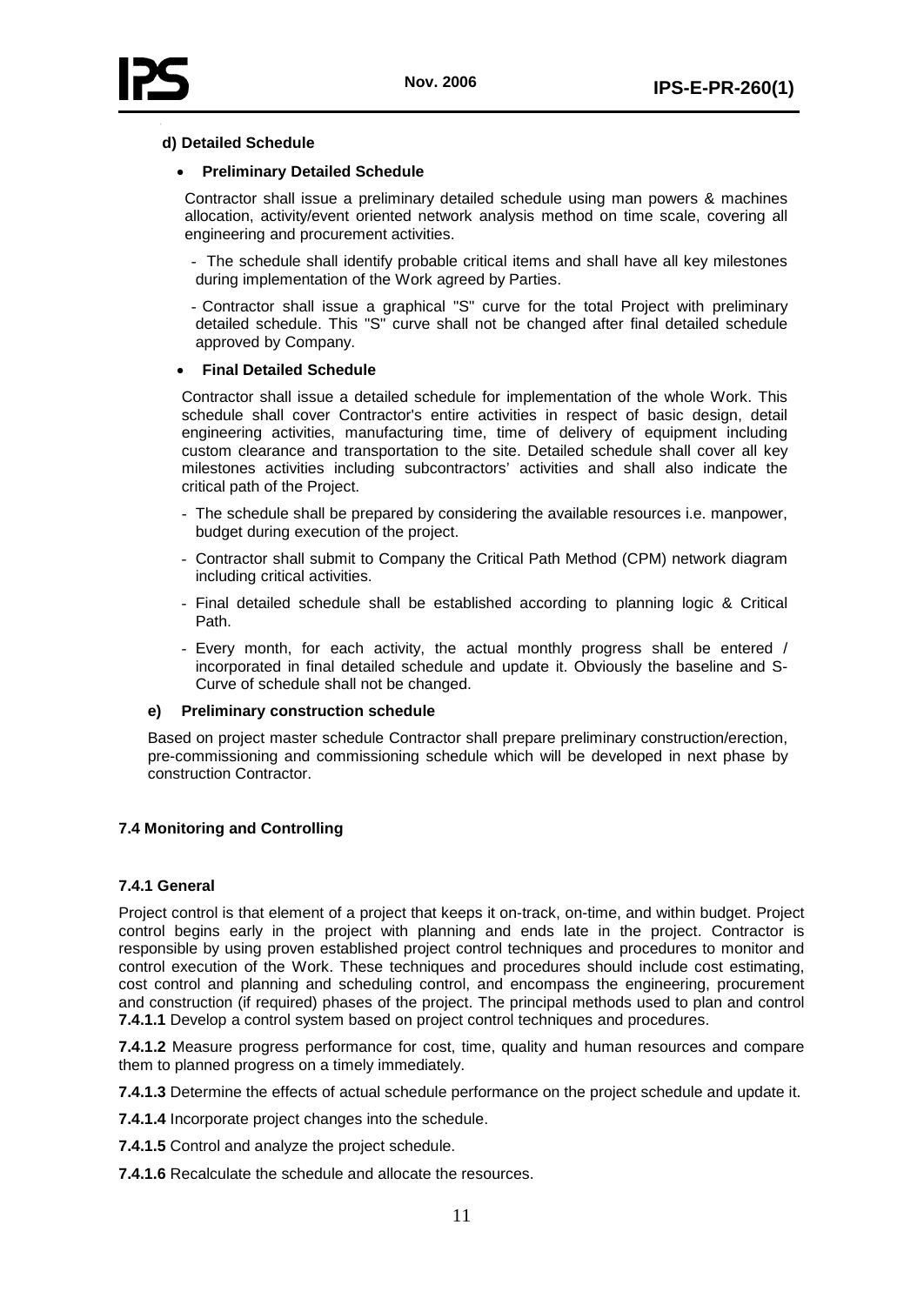

**7.4.1.7** Develop detailed sub-networks where required to meet the objectives shown as critical on the master schedule. These detailed sub-networks should be produced for all activities required controlling the satisfactory progress of the project and should be analyzed by the most appropriate computer systems.

**7.4.1.8** Prepare weekly progress reports for the weekly meetings. The reports should show achievements, activities to be achieved during the following week and critical activities. The report should be used as an agenda for the weekly meeting.

**7.4.1.9** Issue monthly progress report which should incorporate progress made by all groups during the period. Particular attention should be paid to any critical activities and problem area. Recommended action should be included.

### **7.4.2 Reporting**

**7.4.2.1** Contractor shall submit to Company a monthly consolidated report, in an agreed format, prepared as per WBS and schedule control procedures including:

- **a)** Technical review.
- **b)** Key milestone table as plan & actual in agreed format.
- **c)** Goals achieved last month.
- **d)** Next month goals and look-ahead schedule.

**e)** Progress, actual vs. scheduled with reasons for shortfall and actions to be taken by Contractor to overcome any shortfall or delay at earliest.

**f)** The reasons of delay if occurred and percentage of each reason for delay.

**g)** Areas of concern, Contractor shall give reasonable resolutions to overcome any problems raised in the areas of concern.

- **h)** Statement of any reimbursable costs incurred.
- **i)** Document Control Index (DCI) and summary status table of the issued documents.
- **j)** Material Control Index (MCI).

**k)** Requisition Control Index (RCI) and summary status table of the issued requisitions. MRQs shall be categorized corresponding to the equipment categories as listed in the Contract.

- **l)** Financial status including Change Order, if any.
- **m)** Summary of any Contract changes, pending and agreed issues including cash requirement.
- **n)** Correspondence status table exchanged by Contractor and Company.

**Note: Contractor shall update DCI, MCI and RCI monthly and attach to monthly progress report in hardcopy & electronic files.**

**7.4.2.2** The report shall include Project progress (scheduled and actual) broken down into engineering (up to each document), procurement (up to each equipment and bulk material category).

**7.4.2.3** Progress shall be measured physically according to "progress measurement procedure" for reporting purpose. Reports shall include curves showing planned and actual progress percentages, together with a statement of work which has not been achieved to schedule and the actions being taken by Contractor to remedy delays.

Actual physical progress in the field shall be measured based upon physical progress measurement procedure prepared by Contractor and approved by Company. Actual physical progress shall be calculated for each activity from lowest level (job phase) up to highest level of each category of the Work.

**7.4.2.4** Procedures to measure the physical progress shall be prepared by Contractor and to be approved by Company. The mentioned procedure shall include the weight of each activity. These weights shall be approved by Company based on the information submitted by Contractor. After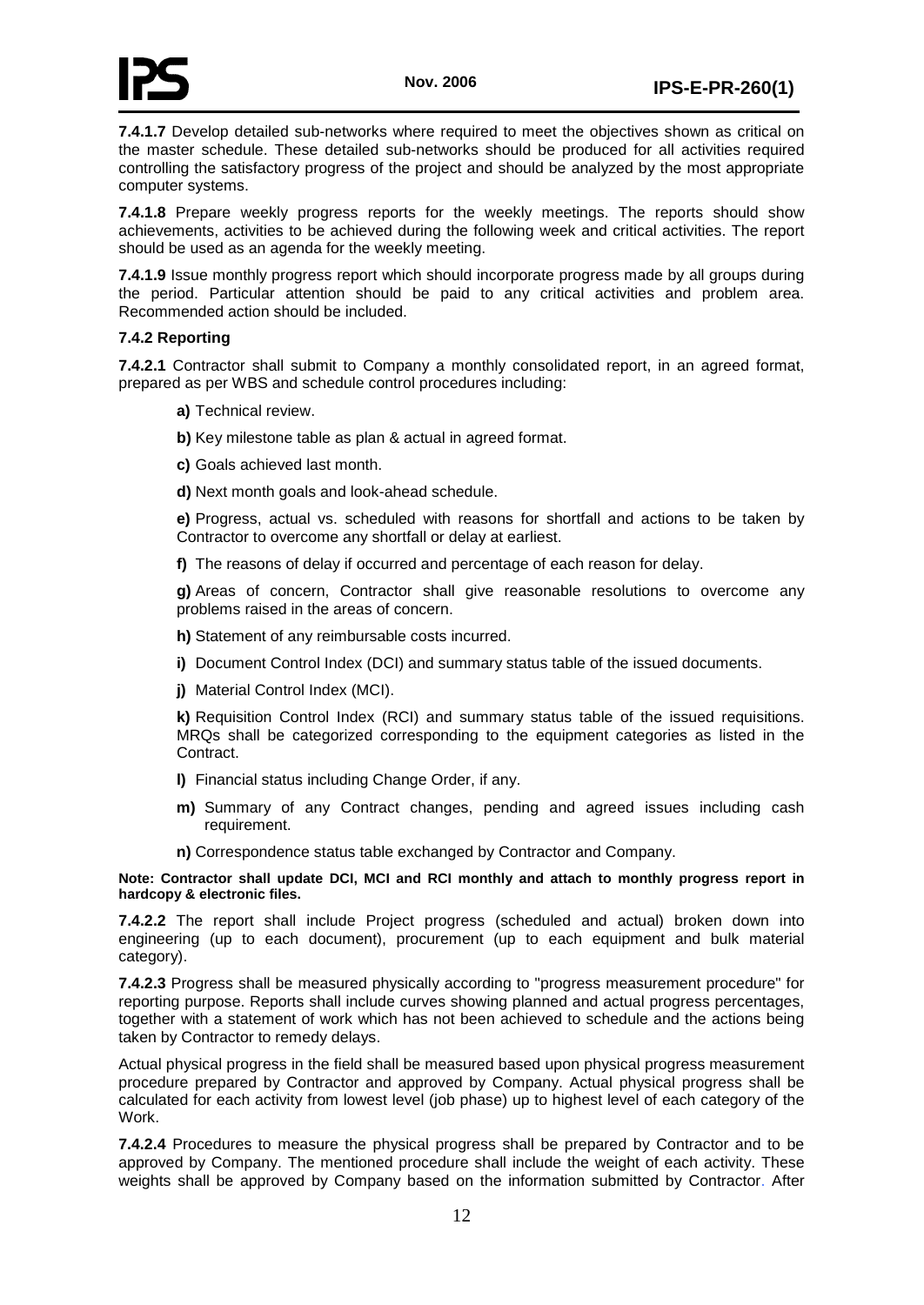

approving of weight factor calculation and WBS procedures, Contractor shall make the utmost endeavour to apply any changes in weights of activities, if so requested by Company.

**7.4.2.5** Monthly consolidated reports shall include any further detailed analysis of any important aspect(s) of the Project as may be requested by Company.

**7.4.2.6** Monthly reports shall be issued within maximum five working days of the end of the monthly reporting period (cut-off date as agreed).

**7.4.2.7** The sample of progress reports will be reviewed during Kick-off Meeting.

**7.4.2.8** Contractor shall send monthly vendors status report to Company as per agreed format.

**7.4.2.9** The report shall include Risk Analysis comprising "Risk Events" and "Recommended Response Plan" for each "Risk Event" (if any).

### **7.4.3 Status Review Meeting**

Periodic project status review meetings shall be held (monthly/biweekly/weekly/Daily or at any time requested by Company) as desired by Company. It may also be necessary to hold review meetings at regular intervals at management levels as deemed necessary by Company. Such meetings shall generally be arranged at the place of activity concerned.

### **7.4.4 Additional Efforts**

Contractor shall provide additional efforts whenever the CPM diagram indicates a possible delay in the target dates. Such additional efforts may require supplementing of equipment, personnel, work in excess of the normal work per day/week or other resources. All extra costs incurred by Contractor for such additional efforts in order to prevent a happened and/or possible delay in the target dated shall be borne by Contractor.

#### **7.4.5 Risk Analysis and Contingency**

A mathematical model shall be used by estimators, of a project and its various cost components. Each component will be assigned to variable probabilities and these are used to simulate the most probable outcome of the project cost. The program analyses the distribution showing the percent estimate costs (or forecast totals) with overrun/ under run probabilities for each component.

#### **7.4.6 Access to Documents**

Company shall have on line access through an allocated password, to all necessary documents, original electronic files, work centres of non-confidential nature of the Contractor related to this Project necessary for execution of the Work and for assessment of the progress and monitoring.

Company shall have access to the work progress files (original files) whenever he wishes during the course of the project.

Contractor shall establish a database program with suitable & secure software. This program shall have abilities for save, maintain, search & access to all documents of project.

#### **7.4.7 Change proposals**

<span id="page-17-0"></span>Contractor shall provide to the Company a procedure for handling changes in the scope of work. The objective of this procedure shall be to permit the timely evaluation of cost and schedule impacts associated with proposed scope changes prior to their implementation. A brief outline of this procedure is presented in sequential order in Appendix C of this standard.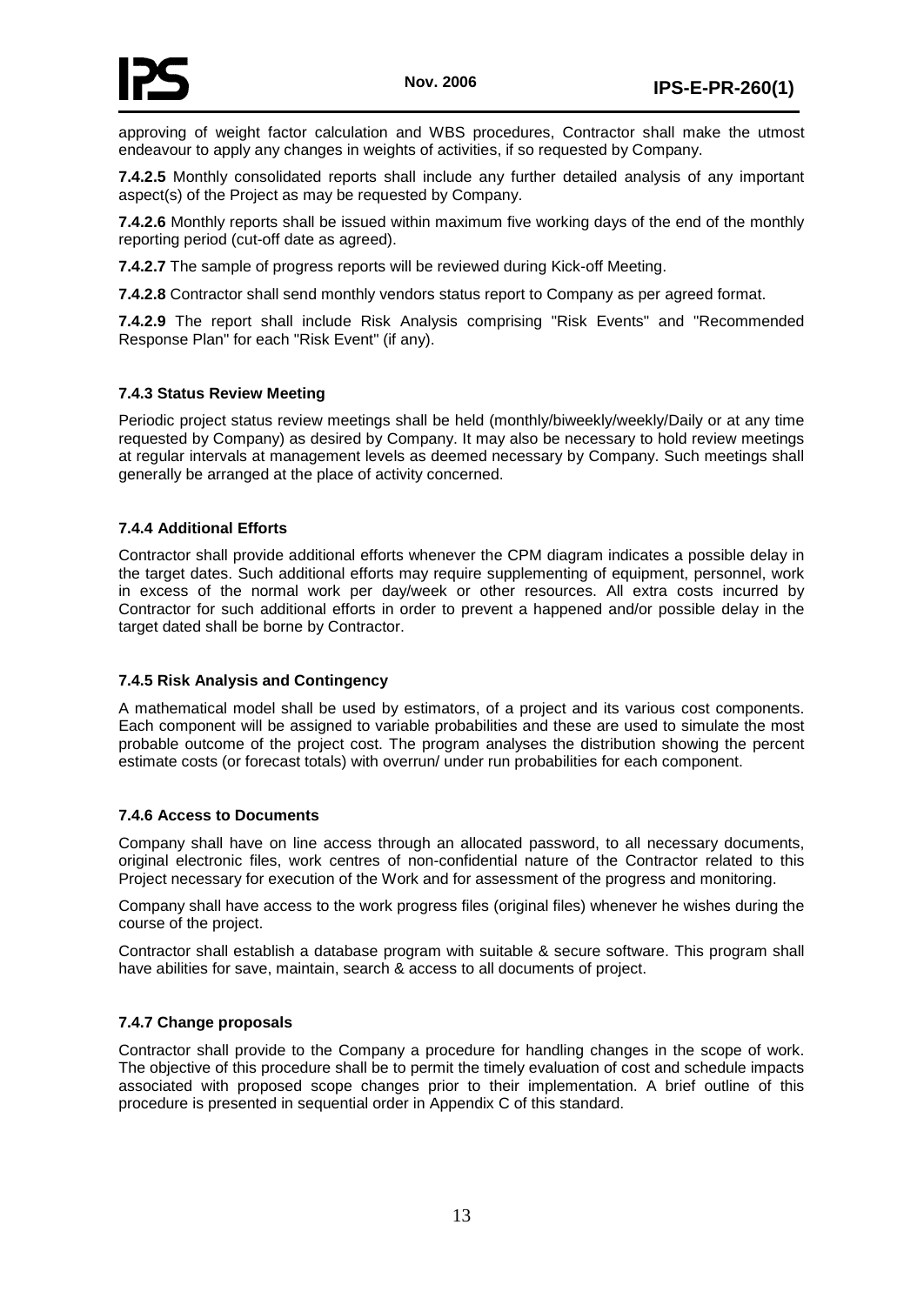## **8. Quality Assurance and Control**

### <span id="page-18-0"></span>**8.1 General policy**

Quality activities associated with the project shall have two prime objectives summarized as below:

- **a)** The establishment of a quality System for their part of the project in compliance with the Contract requirements.
- **b)**The verification of compliance (or otherwise) with the Quality System by all personnel assigned to the project.
- **c)** The main activities necessary to secure the prime quality objectives of the project by the Contractor shall be as follows:
- **d)**To establish Quality Control Organization whose sole duty shall be to ensure conformance to the Contract of all contractual activities.
- **e)** To establish a Quality Control System to perform sufficient inspection and tests of all items of work.
- **f)** To specify the components of the Quality System by the production of the Project Quality Plan.
- **g)**To establish a Schedule of Quality System Audits.
- **h)**To make sure that the documentary evidence of the Quality System, (the Quality Program) is established and complete.
- **i)** To monitor compliance by project personnel [both Home Office and Construction Site (if required)] with the project Quality System by preparing, conducting and closing out audits of specified activities in accordance with the Audit Schedule.
- **j)** To see that project personnel for their part of the project are fully aware of the Quality System and understand all Quality requirements applicable to them.
- **k)** To respond the reviews of the Project Quality System by the Contractor's Quality Assurance Department via the Project Directorate.
- **l)** To advise the Contractor's Quality Assurance Managers and their respective Task Force Managers of project progress/status by issuance of regular departmental reports.
- **m)** To liaise directly with the Construction Site Quality Control Groups (if required by the Company) which will be under the jurisdiction of the Field Engineering Manager(s) and report all pertinent matters regarding Quality to the Construction Manager on a regular basis.
- **n)**To liaise with the Company management representatives on Quality related matters on a regular basis.

See Appendix A of this Standard for typical project quality assurance organization/interface.

#### <span id="page-18-1"></span>**8.2 Quality control system**

**8.2.1** The Quality Control System consists of Quality Controller and Quality Control Engineer as required to meet the specifications and to ensure qualified inspection of work.

**8.2.2** Quality Control shall perform or coordinate and supervise the performance of all required inspections, testing, and document checking and approval. In addition Quality Control will keep complete, updated records on submittals of documents. As a general procedure, Quality Control shall:

- **a)** Review the Contract requirements.
- **b)** Check to assure that the required submittals have been prepared and approved.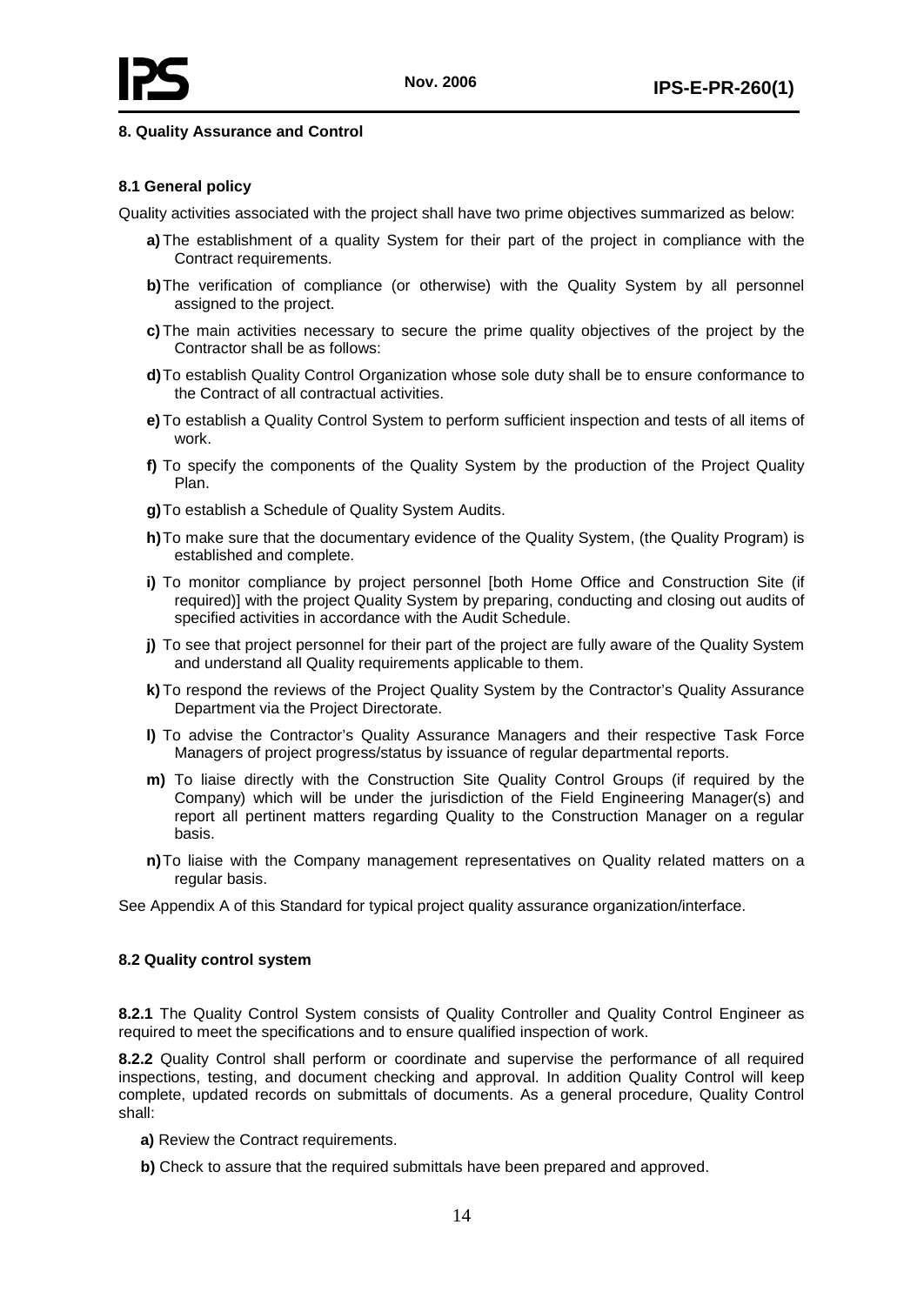

**c)** Make sure that the required materials and equipment is on the site.

**d)** Check to assure that the required off-site inspections and tests have been accomplished and approved.

**e)** Coordinate and arrange for the required on-site inspection and tests (if required by the Contract).

**f)** Determine that all preliminary work has been completed.

**g)** Re-check materials and equipment for compliance.

**h)** Prepare the schedule of inspection.

**8.2.3** Quality Control shall continue inspecting the work daily, or as required, to assure continuing compliance with the plans and specifications until the work is completed. Upon completion of an item of work, required operational or performance testing shall be supervised by Quality Control and required certification and/or approval submitted.

**8.2.4** When materials being used do not comply with the specifications, or workmanship is not satisfactory, Quality Control shall stop the works immediately and assure the corrective actions.

**8.2.5** As soon as a representative segment of an item of work is accomplished, Quality Control shall inspect workmanship, dimensional accuracy, and assure use of approved materials. In addition, Quality Control shall review the testing and inspection operations to ensure compliance with the specification.

# <span id="page-19-0"></span>**8.3 Quality control program**

Quality Control Program shall be prepared by the Contractor and shall be submitted to the Company for review and approval.

# <span id="page-19-1"></span>**9. Detailed Design and Engineering**

The following activities shall be considered in detail design engineering and contractor shall review, approve/regenerate, and complete the basic design documents as per requirements outlined in *IPS*-E-PR-150<sub></sub>

#### <span id="page-19-2"></span>**9.1 Procedures**

The company's procedures shall be included in basic engineering documents to cover all aspects of the design and procurement phases of the project. In case of lack of the Company's Standard procedures, Contractor can utilize either his own or other international procedures upon approval of the Company. These procedures should include but not be limited to the following:

- **a)** Filing System.
- **b)** Document Distribution.
- **c)** Standards & Codes (Data Base).
- **d)** Engineering Symbols, Scales and Units.
- **e)** Numbering Procedures.
- **f)** Drafting Procedures.
- **g)** Specification for Handling of the Technical Documents.
- **h)** Specification Preparation.
- **i)** Progress Measurement Procedure for Engineering and Procurement Services.
- **j)** Design Interface Control.
- **k)** Safety and Operability Review.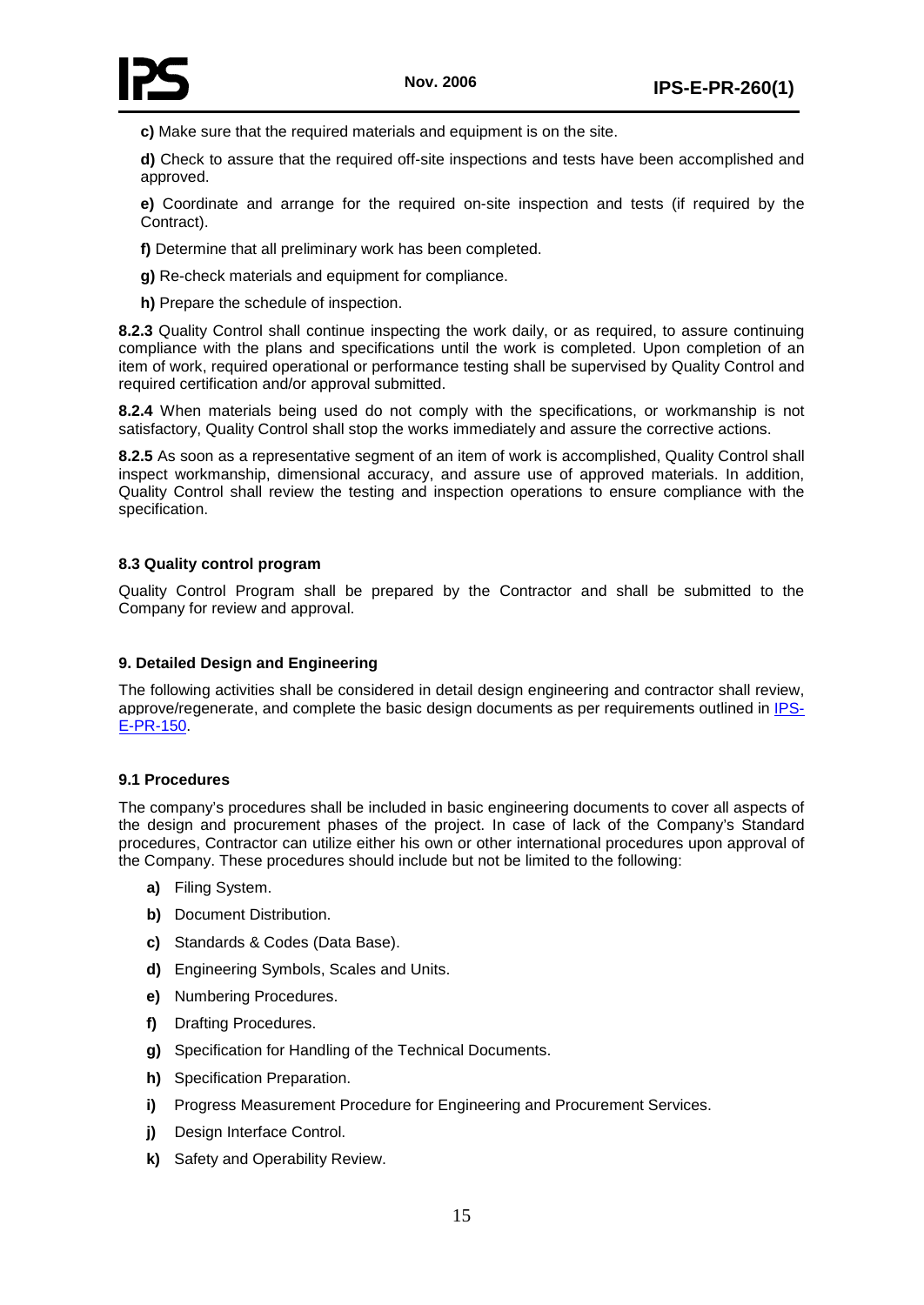

- **l)** Control of Engineering Budget and Schedule.
- **m)** Document Control Center.
- **n)** Engineering Document Checks and Reviews.
- **o)** Requisitions.
- **p)** Testing and inspection.
- **q)** Quality assurance plan.

# <span id="page-20-0"></span>**9.2 Work Methods**

- **a)** Monitor the progress in all areas against the Project schedule to detect early deviations to schedule and to arrange for corrective action, e.g. additional staff, computing facilities or other measures. A biweekly progress meeting may be held to outline the progress achieved, problems encountered, and solutions intended.
- **b)** Monitor, identify and resolve any non conformity with the Contract requirements and potential problems.
- **c)** Be responsible for any and all specifications prepared by vendors/subcontractors. In this connection the Contractor shall review and check and approve the mentioned Specifications compliance with the Contract requirements.
- **d)** Be responsible for the quality and completeness of Work and shall review and sign all drawings, data sheets, Specifications and acquisitions.
- **e)** Establish format of all data sheet forms.
- **f)** Confirm that works are all in accordance with Contract requirements and design guides, and shall act to identify and resolve problems. The Contractor shall also monitor any possible trends involving design changes and shall alert the Company of these potential changes.

# <span id="page-20-1"></span>**9.3 Process, utilities and safety engineering**

# **9.3.1 Process and utilities engineering**

Based upon the Basic Design Process P & IDs, Contractor shall develop and prepare detail design P & IDs to be approved for design and then follow through to approve for construction incorporating vendors' information. These P&IDs shall be prepared in accordance with the requirements as outlined in IPS-E-PR-230.

The P&IDs shall show the interfaces with other drawings included but not limited to those supplied parts by vendor.

Any P&ID prepared by vendors, should also comply with the above mentioned requirements.

The following main activities as minimum requirement relevant to Process, and Utilities:

- **a)** Develop complete (inclusive auxiliary system) P&IDs for each Unit to be approved for design based upon the Basic Engineering P&IDs and then follow through and complete the said P&IDs to be approved for construction incorporating vendors information.
- **b)** Develop definitive Plant General Plot Plan considering plant safety aspects, operability and maintenance.
- **c)** Develop definitive detailed plot plan drawings for the Units taking into account safety, easy operation and maintenance of individual equipment and accessories and parts included in the plant.
- **d)** Review and develop possible operating modes where necessary as a basis for detailed design and issue process data sheets in main desired operating mode, for each individual equipment.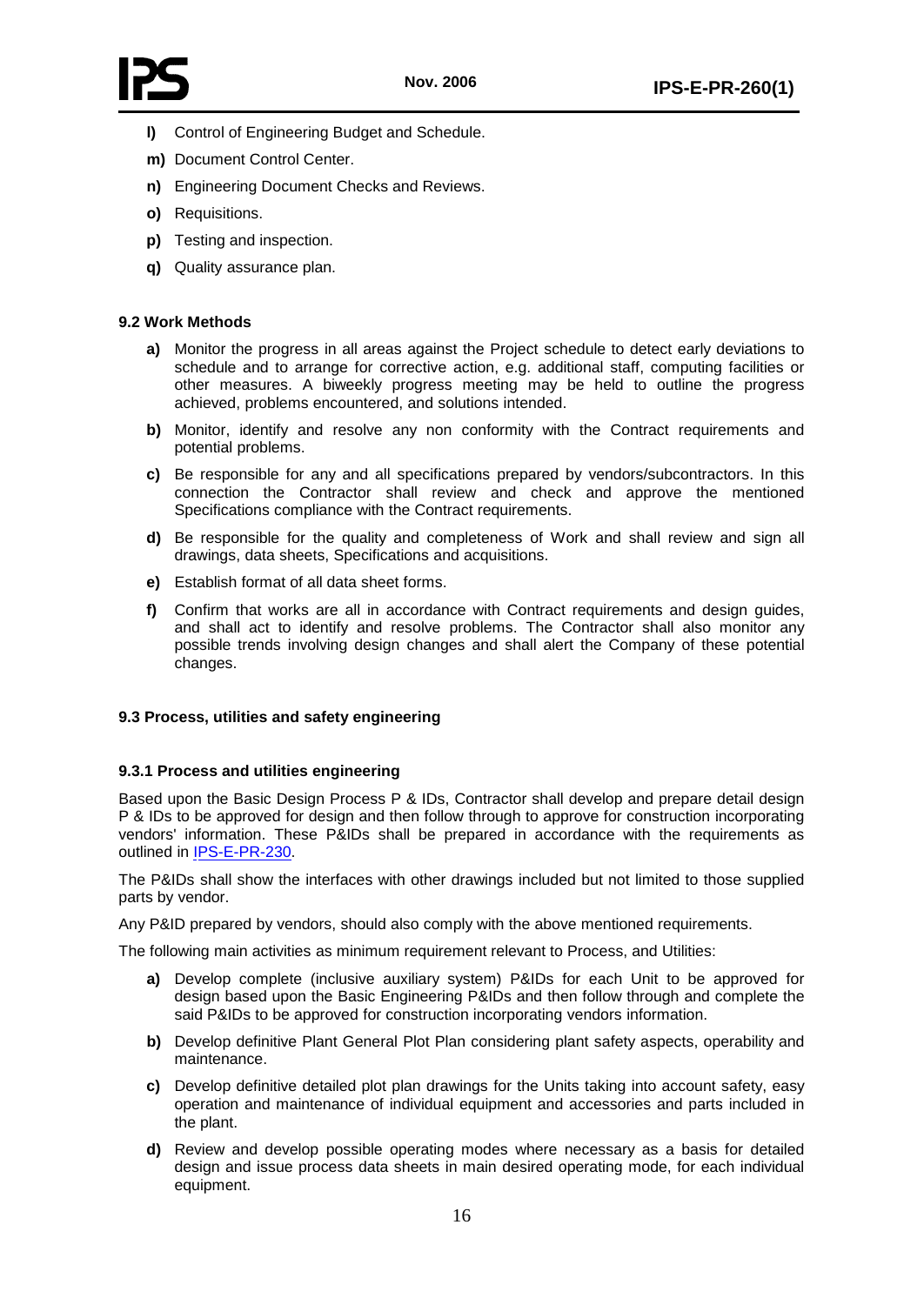

- **e)** Develop process engineering specifications and drawings for each individual equipment.
- **f)** Review and develop basic requirements for plant drainage and disposal systems.
- **g)** Develop and complete equipment list/index and schedule for all equipment including driver where applicable as per requirements outlined in [IPS-E-PR-150](/ips/pr/e-pr-150.pdf).
- **h)** Develop and complete utility data including-effluent data and utility balances diagrams.
- **i)** Develop safety data related to P&ID and review process design safety and conduct P&I Diagrams safety review.
- **j)** Review equipment arrangement drawings.
- **k)** Prepare and develop procedures for preservation of equipment during short/long time of non operation.
- **l)** Review flares and relieving philosophy (in conjunction with different emergency cases) and finalize size of the flares headers and approve flares load data.
- **m)** Check and verify all tower capabilities in design, normal and turn down throughputs based on the tower load calculations performed by the tray or packing supplier.
- **n)** Develop line list for all piping, including line numbers, unit number, fluid symbol, origin and termination, size, material specification, operating and design conditions field test pressure, insulation type and thickness, special requirements (e.g., stress relieving) and tracing design conditions.
- **o)** Develop line list for hydraulic review of piping engineering.
- **p)** Review hazardous area drawings.
- **q)** Develop piping classification data.
- **r)** Develop instrument control system and develop safeguarding system basic requirements.
- **s)** Prepare list of all set point values for alarm and shutdown system.
- **t)** Complete utility summary tables. The summaries shall be provided all required utilities such as but not limited to the following utilities:
	- Electrical Load.
	- Steam (All types).
	- Condensate (All types).
	- Boiler Feed Water (BFW).
	- Cooling Water (all types), Demineralized Water, Fire Water, Desalinated Water, Plant Water and Potable Water.
	- Instrument and Plant Air.
	- Nitrogen.
	- Fuels (Gas and Oil).

#### **Note: Above summaries shall be provided for each Unit as well as the whole plant and shall include all operating modes (as applicable) and for summer and winter cases.**

- **u)** Develop Utility Distribution P&IDs Diagrams for each Unit showing distribution of the all utility services as mentioned above. All headers, branches to the users and all miscellaneous items such as utility stations, safety showers, eye washes and etc. with full details shall also be shown.
- **v)** Perform system hydraulic design calculations. Contractor shall perform a complete hydraulic design at rated (design) capacity and at the defined turndowns (i.e., Lower Operating Levels) for each part of the Units within the Units Battery Limits. Hydraulic Design shall be based on the procedure, established by the Contractor and approved by the Company, and shall include, but not be limited to the following: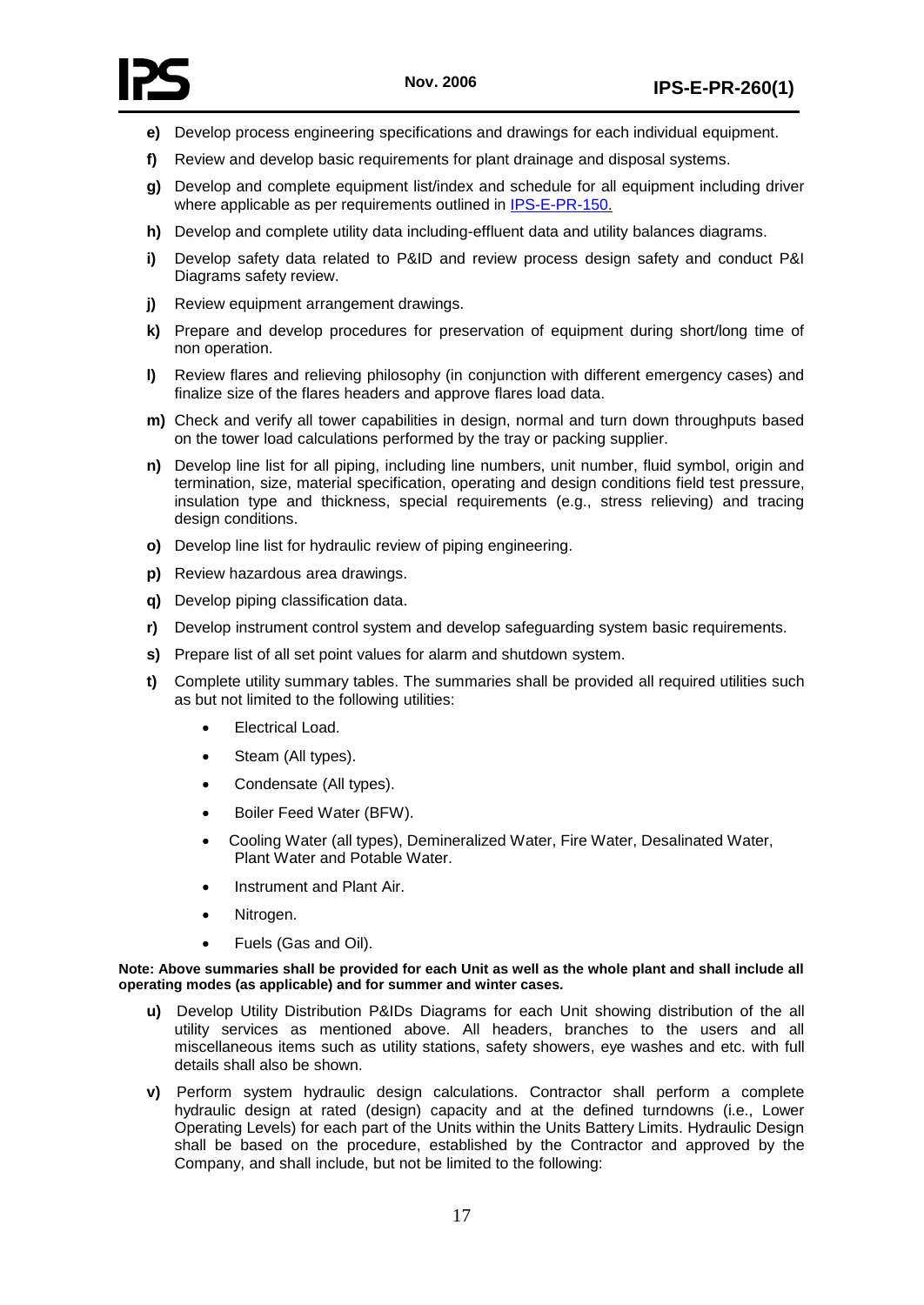

- Calculation of line sizes.
- Control valve sizing
- Pump suction and discharge pressure and NPSH.
- Equipment elevations.
- Compressor inlet/discharge pressure.
- Equipment and piping design pressures.
- Stream flows in towers and vessels to ensure satisfactory hydraulic flows.
- Relief systems including relief valve sizing.
- Equipment to be purchased, to ensure that such equipment will perform satisfactorily within the system for which it is specified.
- **w)** Prepare for the Company's review, the pressure profiles for all systems comprising the Unit based on the hydraulic design calculations.
- **x)** Develop emergency shutdown philosophy and review P&I Diagrams for Advanced Process Optimization start-up, shut-down and emergency operations of each Unit and catalyst regeneration (where applicable) to ensure that all necessary processing, utility, and blow down piping and facilities are included for safe operation.
- **y)** Review defined operation modes and alternative operations of the Units when associated Units may be shutdown to ensure continuous operation of each Unit.
- **z)** Prepare each Unit battery limit conditions (operating and design) for any and all lines inclusive of operating and design flow rates, temperature, pressure and destination/sources.
- **aa)** Complete process information on all equipment data sheets including instruments, vessels, heat exchangers, heaters, electrical motors, fans and blowers and all other miscellaneous equipment.
- **bb)** Define the philosophy and the functionality for Advanced Process Control system for fired heaters and multi product column.
- **cc)** Develop process duty specifications for the packaged units.
- **dd)** Review and develop catalyst and chemicals summary.
- **ee)** Review and develop effluent summary for each UNIT separately.
- **ff)** Prepare chemical hazard report.
- **gg)** Prepare start-up, shut down, catalyst regeneration (if applicable) and normal operation procedures.
- **hh)** Prepare normal and emergency shutdown procedures.
- **ii)** Supply all other services as may be required to complete the above.

#### **9.3.2 Safety engineering**

#### **9.3.2.1 General**

- **a)** Make sure that applicable safety and loss prevention codes as well as the Company's special requirements as expressed in the Safety Rules as mentioned in the Contract are applied in a systematic and effective manner by safety audits during the engineering design phase.
- **b)** Provide necessary documentation to support safety case and certification submissions as required by the applicable legislation.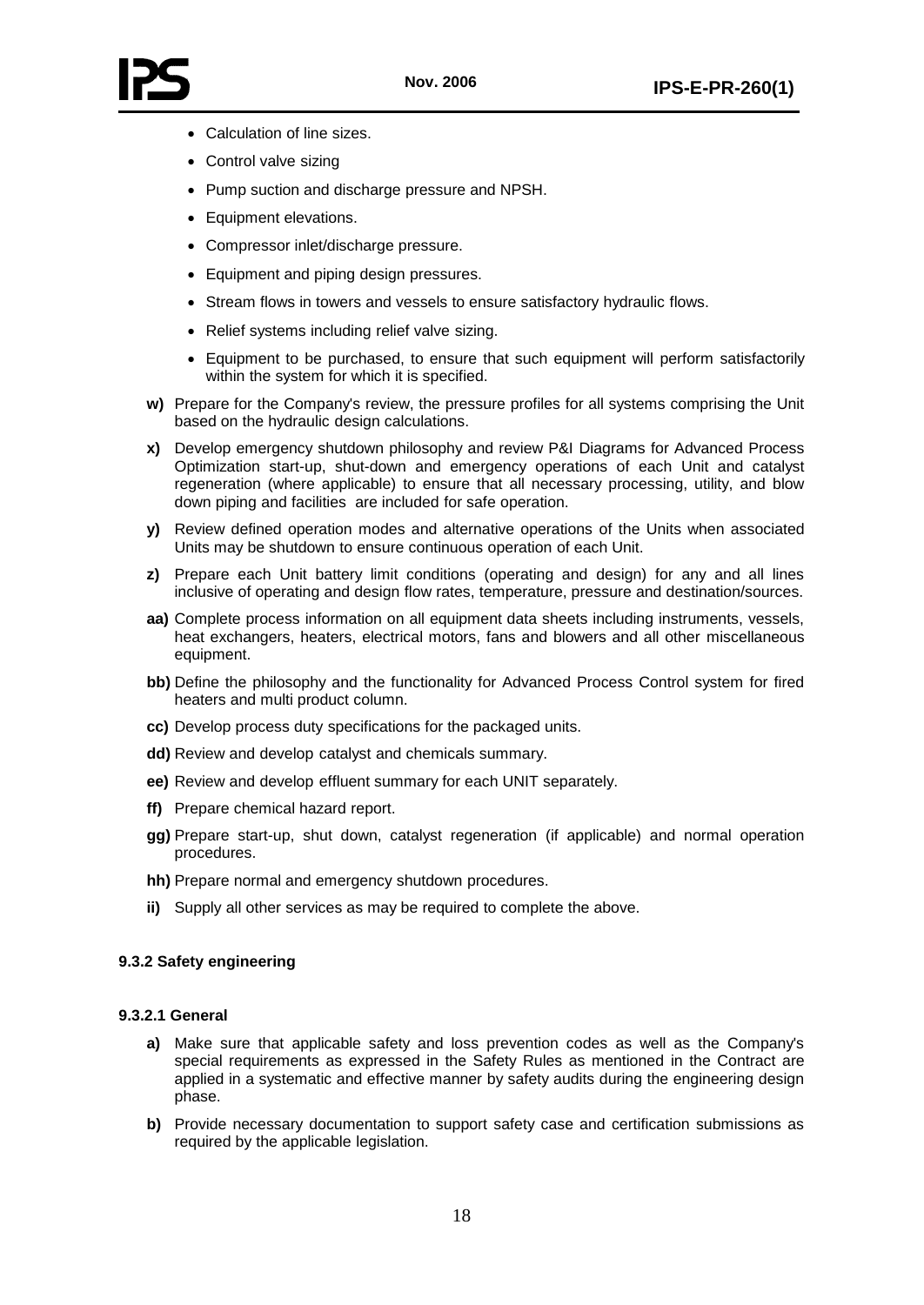

- **c)** Prepare and/or complete the overall safety philosophy and detailed safety documents for each section of the Project.
- **d)** The mentioned documents among other necessary information and Specifications shall include hazards and loss prevention data including plant layouts and arrangements, hazard sources and evaluation, area classifications, detection and alarm systems for specific events e.g., fire, gas release, shutdown, ESD (Emergency Shut Down) systems, toxic gas release, fire protection systems both active and passive, fire fighting equipments, means of escape, life saving appliances, drainage systems, ventilation, communication systems, navigational aids, regulations for effluent discharge, emergency power supply, sick bay and first aid requirements.
- **e)** Foresee the following main sequences of safety and Loss prevention work:
	- **I.** Preparation of logic diagram, Cause and Effect Charts and safety documentation.
	- **II.** Preparation of layouts of fire and gas detection systems as well as fixed fire fighting equipment; collection of up-to-date vendor information; preparation of inquiry packages for loss prevention systems; review and approval of Vendor drawings and documentation.
	- **III.** Provide all other services as may be required to complete the above.

### **9.3.2.2 HAZOP Study**

In support of safety and safe operation obligations, full HAZOP studies which allow a systematic approach to identifying hazards and potential operating problems, is required to be conducted at the detail engineering design early stage.

HAZOP will be undertaken at the start of detail design. Another HAZOP study shall be accomplished after the AFC issue of documents upon Company request. Actions arising from HAZOP studies shall be recorded and implemented in according to HAZOP procedure.

Preparation of HAZOP study procedure for Company's review and approval.

Organization of the HAZOP and following up all actions outstanding as well as provision of any and all facilities for the Works, to insure that all the process, utility, offsite, miscellaneous units and equipments to be operated and maintained safely without endangering personnel and equipment at all time.

# **9.3.2.3 HAZOP Outputs**

The information shall include but not limited to:

- **a)** Hazard identification report: Defining objectives, methods and scope of hazards and operability.
- **b)** Hazard Assessment: The hazard identification studies shall identify areas for hazard assessment and appropriate actions for elimination of the hazard.

The following major hazards are to be considered as minimum requirements:

- **a)** Fire,
- **b)** Explosions,
- **c)** Hazardous substances release and their environmental impact,
- **d)** Events causing escalation of incident, including process emergency systems,
- **e)** Power supply failure,
- **f)** Human error,
- **g)** Others, specific to a Unit or equipment.
- **h)** Supply all other services required to do HAZOP study and review.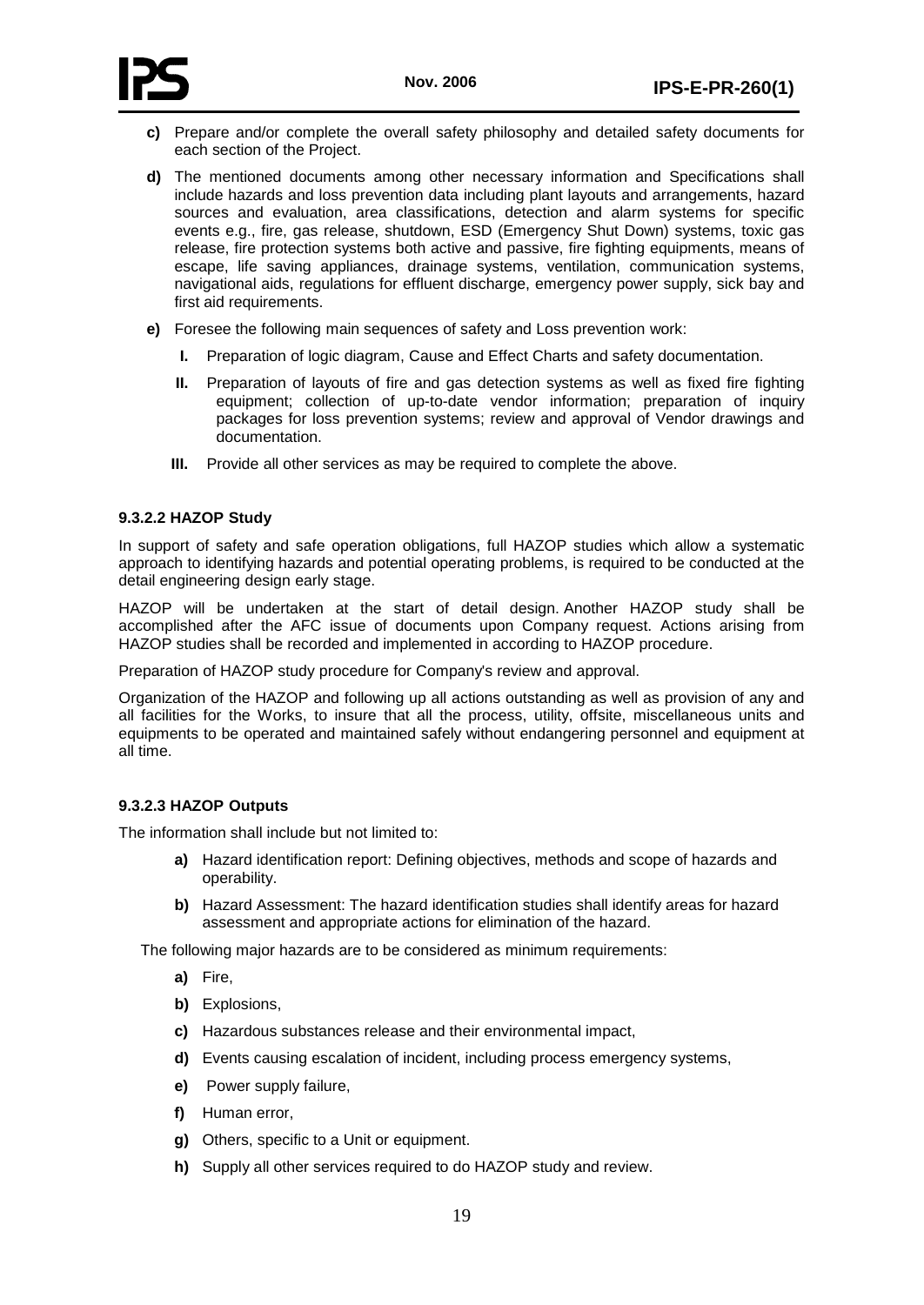

#### <span id="page-24-0"></span>**9.4 Civil and structure engineering**

- **a)** Review the Site survey provided by the Company and perform Site survey if additional data is required as per Contract requirements. In case, no Site survey data is provided by Company, Contractor is responsible to perform Site survey to complete required data for implementation of the Project.
- **b)** Provide site preparation information including drawings and data which are necessary for construction activities.
- **c)** Establish job specifications for engineering and construction.
- **d)** Establish specific job requirement for civil work including structure and fire-proofing.
- **e)** Design and prepare detailed drawings for all foundations, elevated concrete, floors, roads, sewer system, basins, sumps, cable trenches, underground piping, etc., including arrangement and detailing of reinforcing and piling (if required), complete with relevant specifications and re-bar bending schedule for equipment foundations.
- **f)** Design and Prepare general arrangement drawings, specific details and design computations for all reinforced concrete piperacks, steel structures such as equipment structures and platforms, steel building, etc in sufficient detail.
- **g)** Develop and design special equipment, which may be necessary for handling of Materials.
- **h)** Design and Prepare general arrangement plans, elevations and specific details for concrete structures including concrete buildings.
- **i)** Perform checks for equipment and structural drawings, which are bolted to foundations.
- **j)** Prepare key plan showing location and orientation of the Units, buildings, shelters, structures and etc.
- **k)** Design and Prepare arrangement of reinforcing for concrete structures and the necessary details.
- **l)** Prepare foundation location plan.
- **m)** Design special pipe supports and provide pipe support drawings.
- **n)** Coordinate foundation and steel structure drawings.
- **o)** Prepare bills of material.
- **p)** Prepare drawings for ladder and platform of vessels.
- **q)** Prepare drawings covering specific details for fire-proofing.
- **r)** Provide fire alarm and fire fighting systems for buildings.
- **s)** Provide loading diagram and calculations results for structure.
- **t)** Provide loading diagram and calculations results for foundations.
- **u)** Design and prepare detail drawings for industrial buildings as per project requirements.
- **v)** Coordinate with job Site.
- **w)** Incorporate vendor information on drawings.
- **x)** Review, comment and approve vendor documents.
- **y)** Design buildings and all aspects of the building including:
	- **I.** Architectural layouts,
	- **II.** HVAC,
	- **III.** Building services,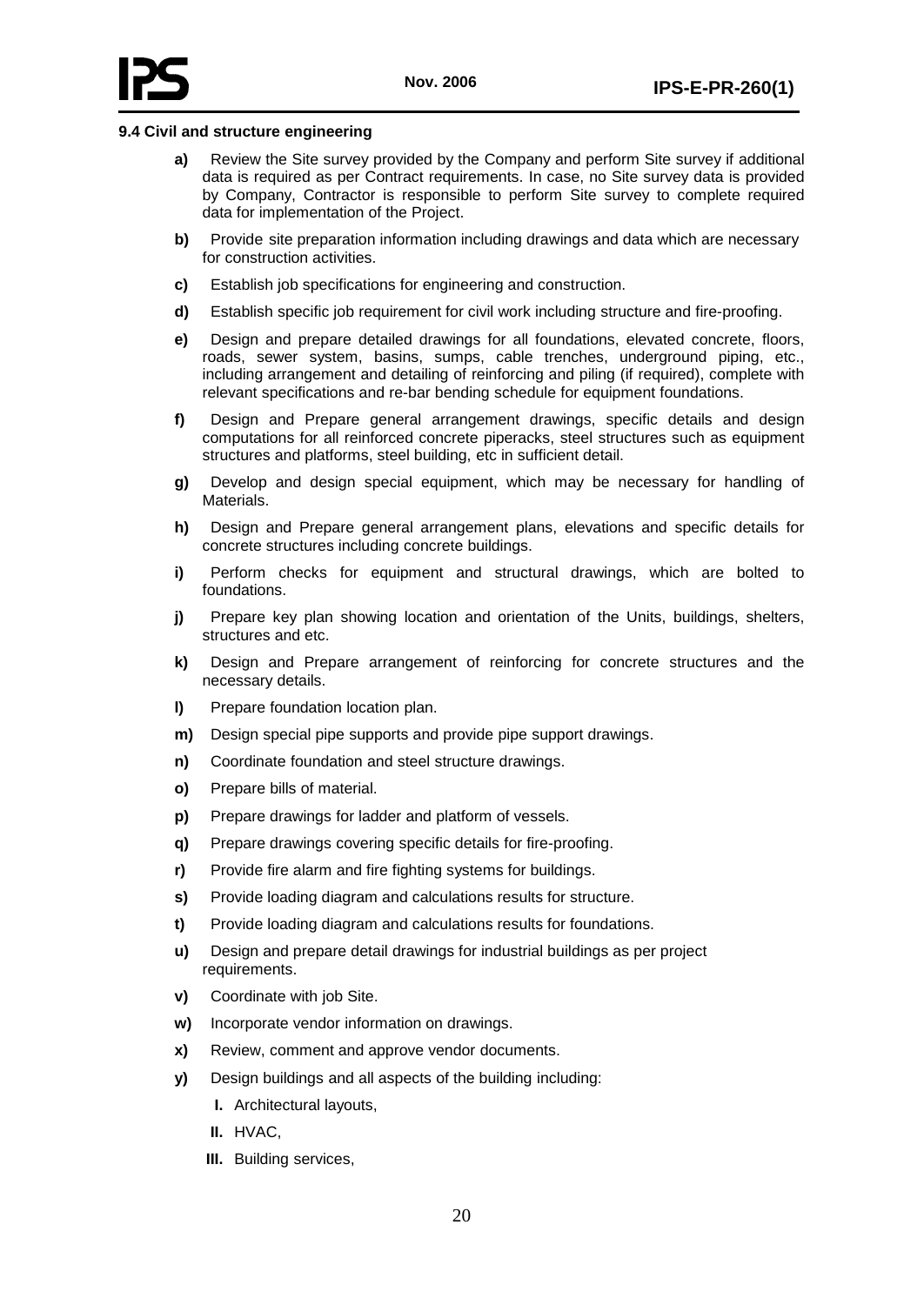



- **IV.** Structural engineering.
- **z)** Design and prepare drawings and specific details for boundary and fencing, retaining walls, lift stations, evaporation ponds, etc.
- **aa)** Carry out surveying, engineering and design of temporary access roads, diversion channel (if required) and other facilities to the plant, required for Materials handling as well as construction activities.
- **bb)** Design and prepare detail drawings for area paving, sumps and drainage drawing complete with bills of material and specifications with due consideration to Contract requirements.
- **cc)** Prepare any other drawing and detailed specification as required.
- **dd)** All civil & structure drawings should be Approved for Construction (AFC).
- **ee)** Supply all other services required to do civil and structure works.
- **ff)** Supply all other services as may be required to complete the above.

#### <span id="page-25-0"></span>**9.5 Vessels, towers, reactors and storage tanks**

- **a)** Provide job specifications for towers, pressure vessels and storage tanks.
- **b)** Design each vessel (reactors, towers, storage tanks and etc.) and prepare detail drawings showing wall thickness, heads, shells, nozzles, supports, internals including number and locations of caps/valves, risers, baffles, weir supports, downflow section, platforms clips, insulation clips and angles, etc. in sufficient details to permit vendors to prepare shop details.
- **c)** Check vendor's drawings for conformance with Specifications.
- **d)** Compile vendor information on the drawings, data sheets and specifications.
- **e)** Finalize vessel drawings with orientation and lugs.
- **f)** Check all drawings including vendor's drawings to be virtually complete and issue for Approved for Construction (AFC).
- **g)** Perform checks for:
	- **I.** Vessel foundation drawings.
	- **II.** Drawings for steel work and platform supporting vessels.
	- **III.** Nozzle sizes and location / orientation.
- **h)** Supply all other services as may be required to complete the above.

### <span id="page-25-1"></span>**9.6 Heat transfer equipment (including heaters, heat exchangers, water and air coolers, condensers, reboilers, coils, etc)**

- **a)** Provide job specifications for heat transfer equipments.
- **b)** Prepare and complete data sheets.
- **c)** Perform thermal and mechanical optimization.
- **d)** Supply thermal and mechanical design.
- **e)** Supply bills of materials.
- **f)** Supply setting plans.
- **g)** Prepare detailed drawings to enable vendors to prepare shop detail drawings.
- **h)** Review vendors' drawings, data sheet and setting plans for conformance with Specifications, orientation of nozzles and location of supports.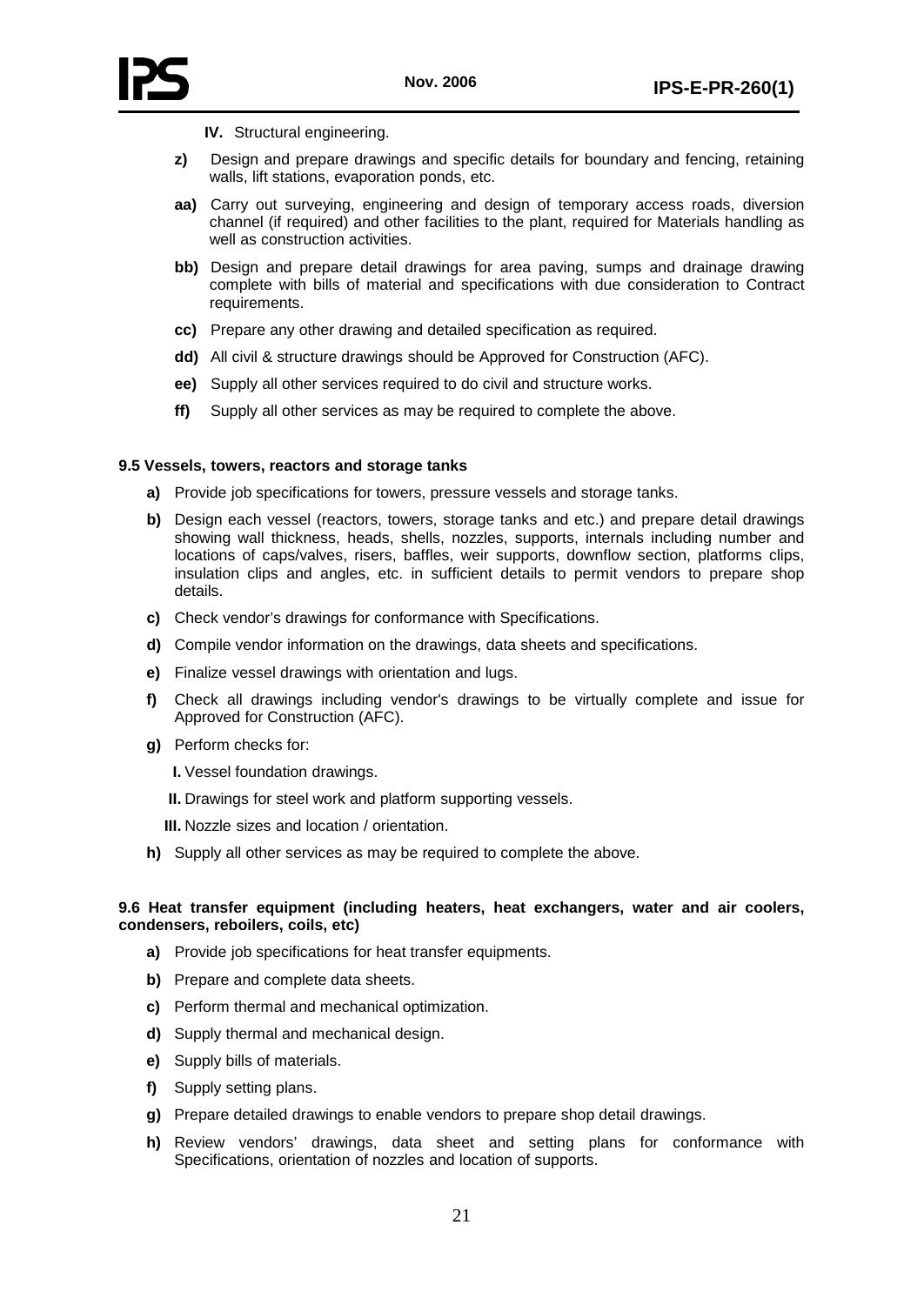

- **i)** Compile vendor information on the drawings, Specifications, data sheets and other Project documents.
- **j)** Prepare the plant technical and Equipment manuals.
- **k)** Supply all other services as may be required to complete the above.

### <span id="page-26-0"></span>**9.7 Machinery (pumps, compressors, blowers, etc & their drivers)**

The Contractor shall:

- **a)** Establish job specifications for machineries.
- **b)** Provide and complete data sheets and make NPSH and machinery discharge systems hydraulic calculations.
- **c)** Review vendors' data sheets and drawings for conformance with Specifications and Project requirements.
- **d)** Compile vendor information on the drawings, Specifications and other Project documents.
- **e)** Perform checks for:
	- **I.** Machinery foundation drawings.
	- **II.** Nozzle sizes and location / orientation.
- **f)** Supply all other services as may be required to complete the above.

### <span id="page-26-1"></span>**9.8 Piping**

**a)** Provide job specifications for piping.

#### **Note: Stress relief and branch reinforcement requirements shall be included in piping specifications.**

- **b)** Develop general and unit plot plans.
- **c)** Prepare piping layout and general arrangement drawings.
- **d)** Establish mechanical and material specification for each section of piping, including specifications and data sheets for expansion joints, spring support, shock arrestors and other special items.
- **e)** Prepare line numbering schedule.
- **f)** Prepare and complete line list.
- **g)** Review and check PMS and P&ID and implement modifications which made arise during detail design.
- **h)** Review and check technically all packaged units' inquiries and purchase order requisitions where piping is to be furnished by a vendor as part of the packaged unit with conformity with contract requirements.
- **i)** Check vendor drawings and specifications for piping and piping components for compliance with Contract requirements.
- **j)** Design all piping system including special piping items (steam jacketing included) and prepare all necessary arrangement and detail drawings including tie-in points.
- **k)** Where steam tracing is required, design the steam tracing system and provide details and specifications of steam tracing and traps materials and details plus isometric drawing.
- **l)** Design underground piping systems and prepare all necessary arrangement and detail drawings.
- **m)** Design utility piping and prepare drawings showing arrangement of utilities distribution system.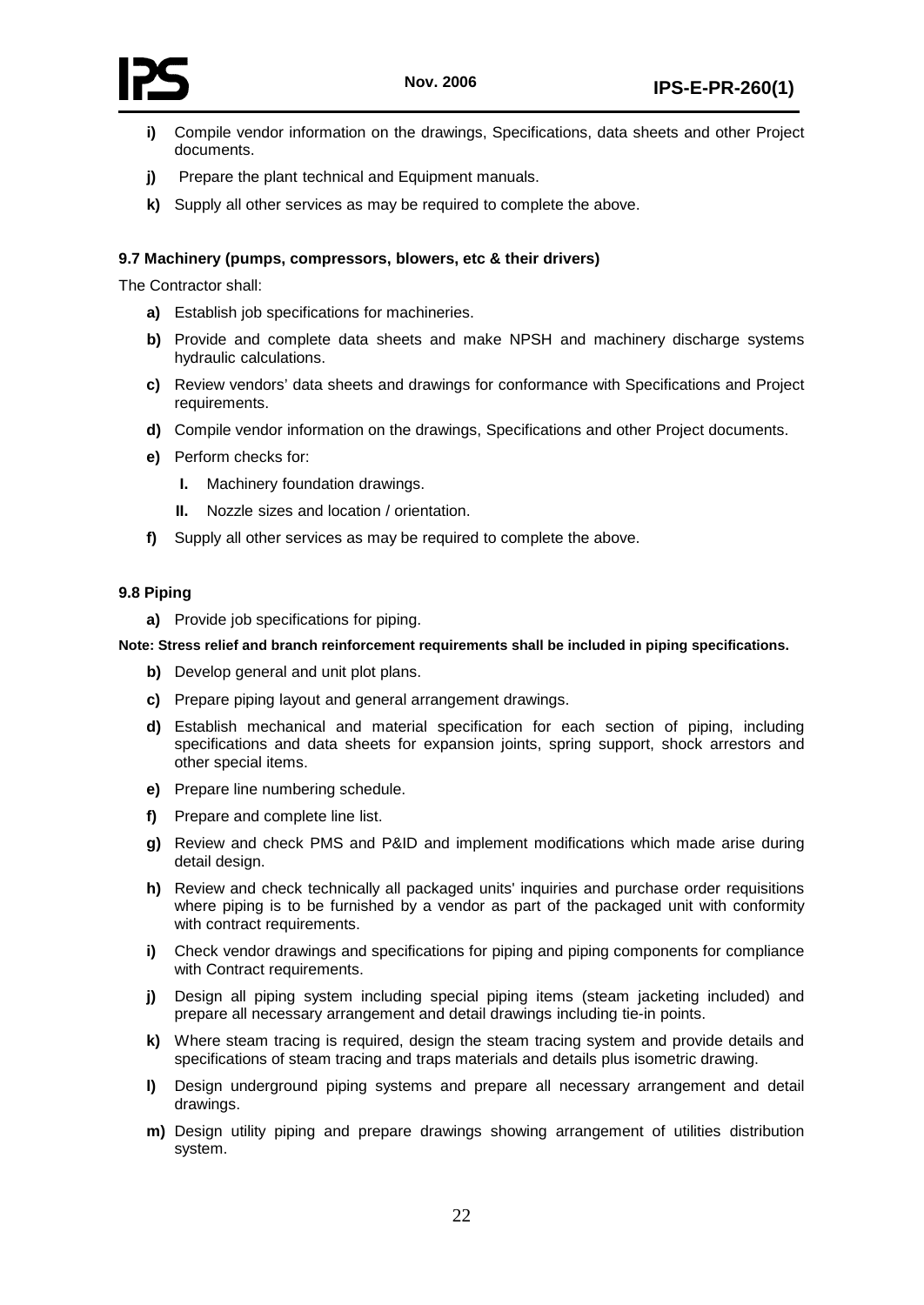

- **n)** Prepare isometric drawings and spool drawings inclusive of complete bill of materials suitable for fabrication of small and large bore piping, except for underground pressurized lines of below 2" and for skids to the extent they are shop assembled.
- **o)** Prepare P&ID for pressure testing giving required information for testing.
- **p)** Prepare bill of material sheets for each isometric in the same drawing.
- **q)** Perform stress analysis calculations and pipe support details.
- **r)** Finalize layout arrangement drawings.
- **s)** Check and coordinate equipment nozzle orientation.
- **t)** Prepare plant three dimensional computer models for the new Units. For the Units which are duplicated one computer model may be prepared and in this case the interconnecting piping between the identical units shall also be shown.
- **u)** Perform checks for:
	- **I.** Drawings of equipment and terminal point of package units to which piping is connected.
	- **II.** Layout drawings of foundations.
	- **III.** Layout and elevations on structural steel drawing.
- **v)** Assist in preparation of plant technical and Equipment manuals.
- **w)** Supply all other services as may be required to complete the above.

#### <span id="page-27-0"></span>**9.9 Instrumentation and control system**

- **a)** Establish job specifications for field instruments and analytical instruments.
- **b)** Prepare detail specifications for Process Control System (PCS), Emergency Shut-down Systems (ESD), Safe Guarding System (SGS) and Fire and Gas (F&G) Detection systems.
- **c)** Prepare detail specification for advanced process control system.
- **d)** Provide detail specification for tank gauging system.

**e)**Provide computer system and application software for the above mentioned systems.

- **f)** Check and complete process P & ID's and utility distribution diagrams including instruments numbering symbols and identification.
- **g)** Provide computerized data base inclusive of data and information for any and all equipment and other items to be utilized for the mentioned application software.
- **h)** Prepare instrument lists, comprising all loop components, instrument tag numbers and relevant drawing cross-references.
- **i)** Prepare data sheets for all instrumentation components.
- **j)** Check and complete sizing of control valves, safety and relief valves, orifice plates and other flow elements.
- **k)** Size UPS, battery and chargers.
- **l)** Size PD meters, turbine meters and meter provers.
- **m)** Prepare layouts for instrument panels, etc
- **n)**Review and check technically all packaged units' inquiries and purchase order requisitions where instrumentation is to be furnished by a vendor as part of the packaged unit with conformity with Contract requirement.
- **o)**Prepare drawings showing location of instruments, cable route and utilities distribution systems.
- **p)** Layout and develop electrical systems, for instrumentation.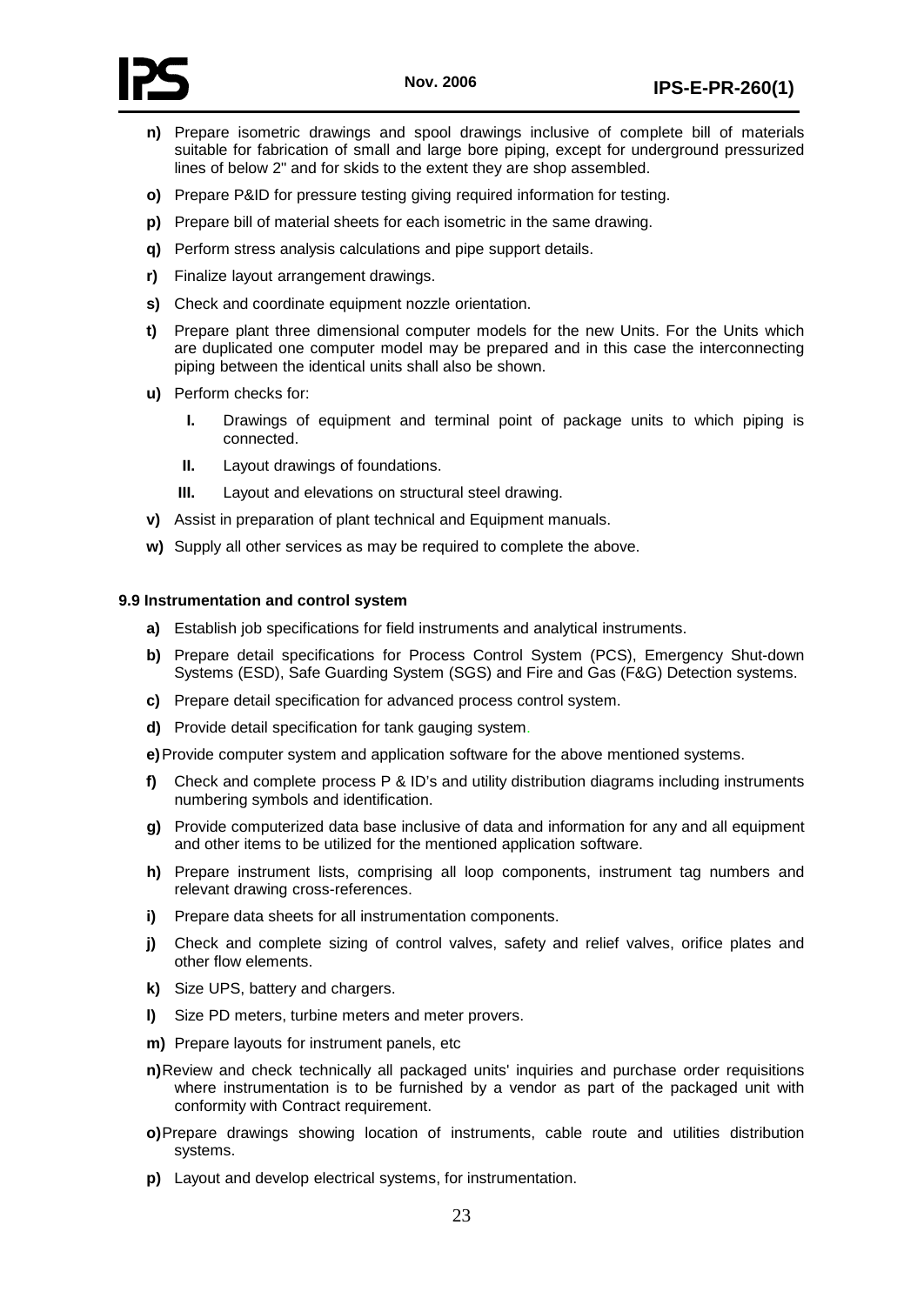

- **q)** Check instrumentation vendor prints / drawings and Specifications for compliance with Contract requirement.
- **r)** Perform checks on vessel drawings for instrumentation.
- **s)** Prepare panel layout drawings to scale with overall dimensions and show the locations of instruments, push buttons, lights, annunciators, alarms, etc.
- **t)** Prepare instrument location drawings, using piping drawings as background.
- **u)** Prepare logic diagrams for interlock and alarm systems.
- **v)** Prepare logic diagrams for sequence and program control.
- **w)** Prepare cause & effect tables showing all causes with their consequences.

**x)**Establish SIL (Safety Integrity Level) requirements.

- **y)** Prepare SIL assessment report.
- **z)** Prepare all other data sheets drawings, and diagrams required for installation, maintenance and operation of instrument and control items.
- **aa)** Prepare instrument cable/tubing schedules.
- **bb)** Prepare junction box locations.
- **cc)** Prepare instrument hook-up drawings with bill of material.
- **dd)** Prepare instrument transmission loop details.
- **ee)** Prepare bulk items specifications.
- **ff)** Prepare all analyzer specifications.
- **gg)** Prepare detail test procedures for PCS/SGS/F&G systems.
- **hh)** Prepare detail test procedure of the interlocks and sequential Loops.
- **ii)** Prepare basic logic scheme and function description for start-up, shutdown, emergency shutdown procedure, anti-surge control and etc.
- **jj)** Prepare comprehensive drawings and Specifications index sorted by document number as well as document title.
- **kk)** Prepare full instrument instruction manuals including operation, installation, calibration, trouble-shooting and maintenance.
- **ll)** Prepare instrument inspection report.
- **mm)** Prepare instrument summaries for checking, cross-checking and reference.
- **nn)** Provide comprehensive calculation sheets and selection philosophy, bounded separately for each category of control valves, flow elements, safety valves, pressure control valves, PD meters, turbine meters, UPS and batteries & charges including method of calculations.
- **oo)** Prepare wiring diagram of alarms and inter-locks showing functional sequence of start and stop buttons, relays, alarms, solenoid and shutdown switches.
- **pp)** Prepare initial and final material Take-off for all instruments and instrument material.
- **qq)** Supply all other services as may be required to complete the above.

### <span id="page-28-0"></span>**9.10 Electrical**

- **a)** Establish job specifications for all electrical system (inclusive of electrical tracing system and cathodic protection system).
- **b)** Prepare single line diagrams for the whole electrical generation and distribution systems, and also for each area substations.
- **c)** Design electrical distribution system.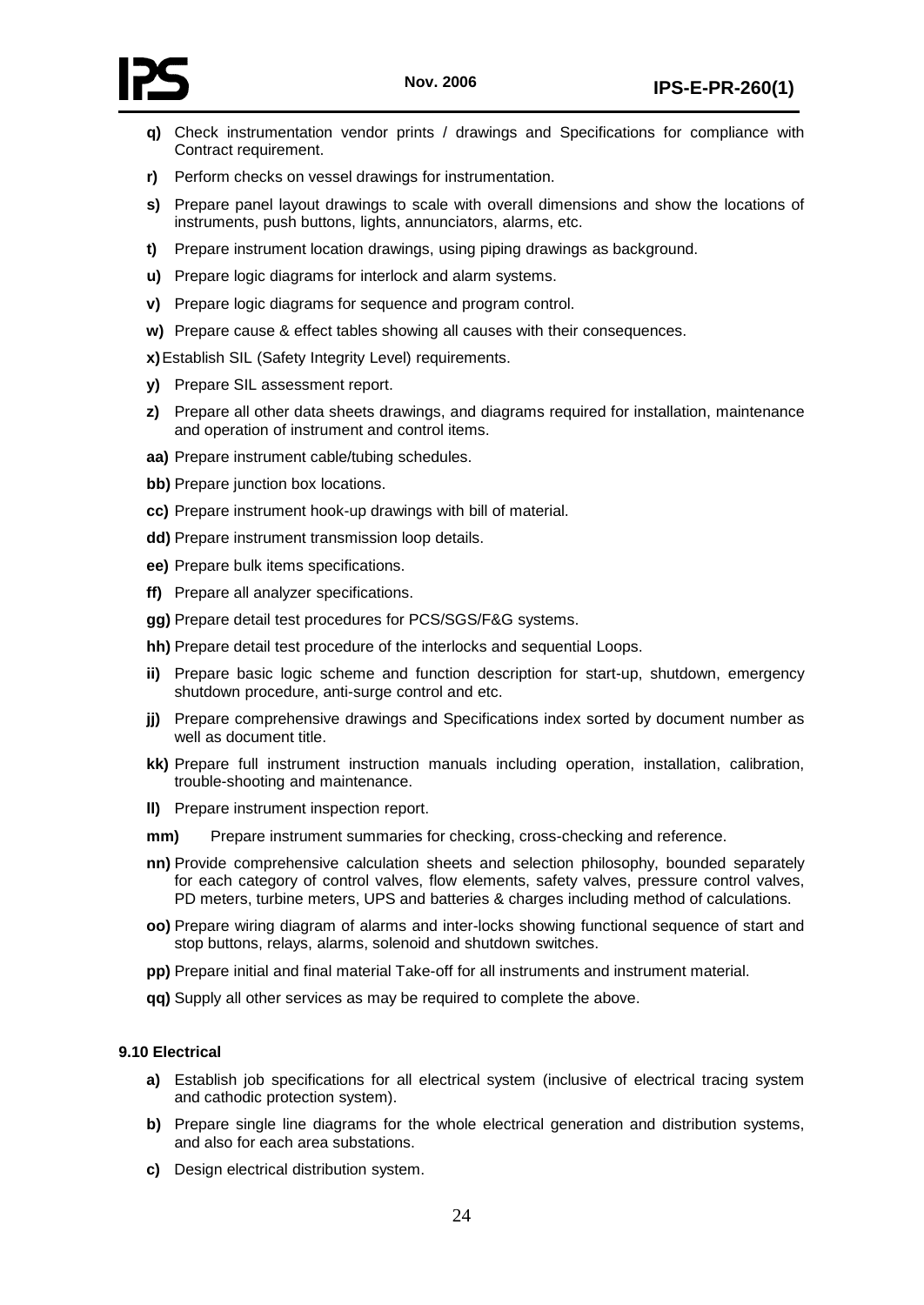



- **d)** Design electrical tracing where required.
- **e)** Design lighting systems and prepare drawing showing arrangement of lighting panels, lighting requirement at grade, on platforms and structures and electrical trays with specific details as required.
- **f)** Prepare data sheets for electrical equipment (including motors).
- **g)** Prepare layout drawings of power cables and specific requirements for switchgear and motor control center.
- **h)** Prepare grounding drawings and details.
- **i)** Prepare layout and design electrical power supply systems for instrumentation.
- **j)** Prepare area classification drawings.
- **k)** Perform checks for underground drawings of piping and civil where underground electrical cables are to be laid.
- **l)** Prepare electrical load list including motors and other consumers.
- **m)** Prepare relay setting schedule.
- **n)** Prepare electrical system design report including voltage profile, re- acceleration, and fault studies.
- **o)** Prepare electrical system study and short circuit calculations.
- **p)** Prepare electrical cable schedules and routing.
- **q)** Prepare wiring diagrams for all circuit breakers and electrical items having internal wiring or relays.
- **r)** Prepare layout of switch rooms showing the location of major equipment, battery charger room and classification of hazardous locations.
- **s)** Prepare list of all starters and switchgears with capacity requirements and specifications for each.
- **t)** Prepare all earthing, control station and other miscellaneous fixing and mounting details.
- **u)** Prepare material Take-off for all electrical material.
- **v)** Prepare power control house building (substation) layout.
- **w)** Prepare substation and switchgear drawings.
- **x)** Prepare system shutdown connection diagrams.
- **y)** Prepare electrical instrument drawings.
- **z)** Prepare electrical heat tracing drawings.
- **aa)** Prepare cathodic protection system with detailed specifications and drawings.
- **bb)** Supply load flow calculations in start-up and steady state operation of the electrical system.
- **cc)** Design emergency supply including uninterrupted power supply system.
- **dd)** Prepare initial and final material take-off for all electrical equipment, accessories and materials.
- **ee)** Prepare material requisitions for all electrical accessories, equipment and materials including heat tracing material, if any.
- **ff)** Prepare block diagrams, connection diagrams, design philosophy and instruction manuals for interlocking systems, alarm system and other complicated power and control systems.
- **gg)** Determine physical location of electrical equipment and wiring installed and installation details.
- **hh)** Determine physical location of grounding electrodes, equipment to be grounded and wiring layouts as well as their installation details.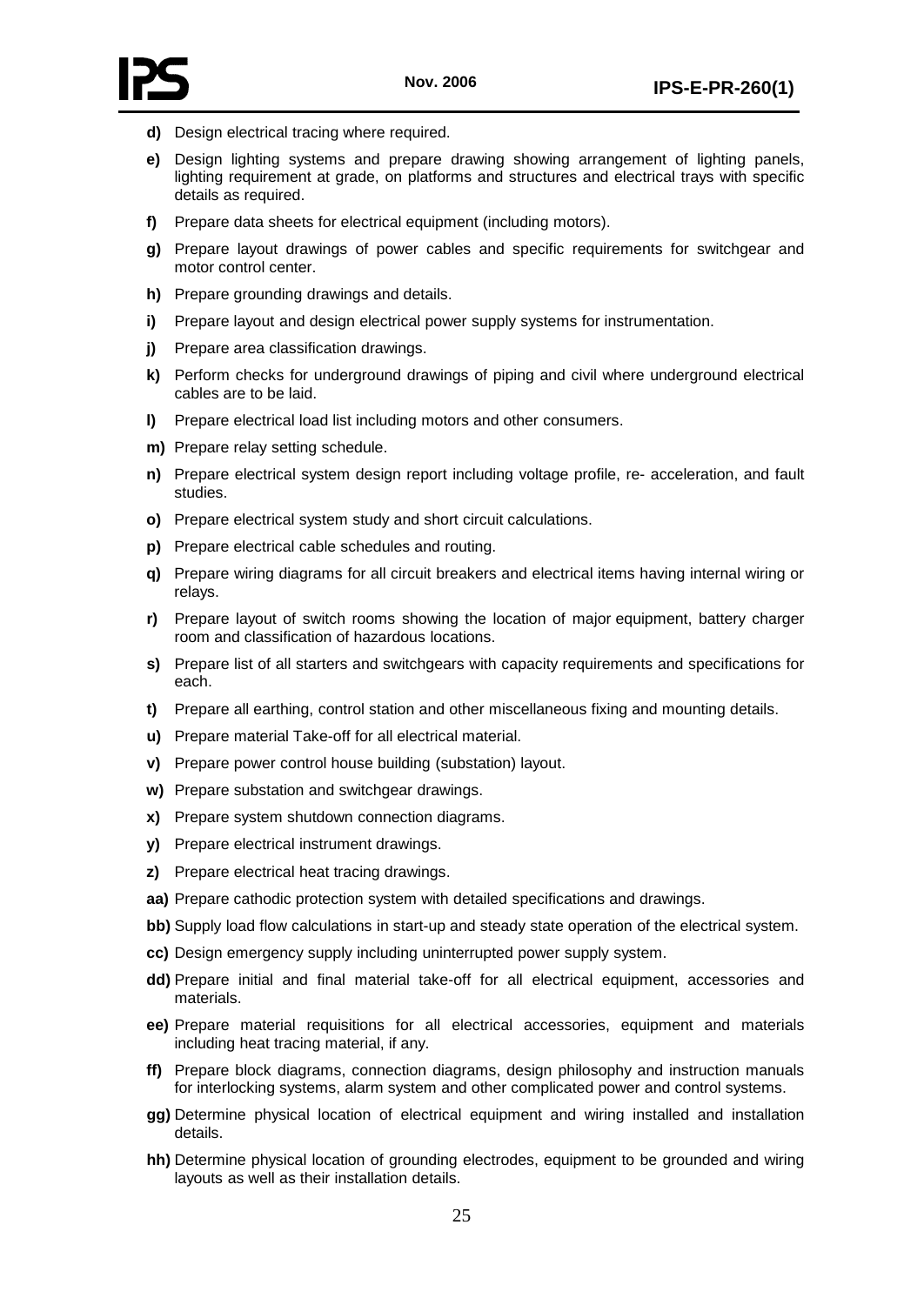

- **ii)** Prepare engineering, manufacturing, inspection requirements, construction/erection, precommissioning and commissioning specifications and procedures for all electrical components, equipment, accessories and materials.
- **ji)** Prepare cable cutting schedule.
- **kk)** Prepare cable orientation on trays and /or trenches.
- **ll)** Prepare cable room tray orientation.
- **mm)** Prepare PDCS installation.
- **nn)** Prepare PDCS I/O list (including serial links).
- **oo)** Prepare logic sequence diagram for PDCS.
- **pp)** Prepare PDCS software details.
- **qq)** Prepare operation and maintenance manual for PDCS completed with illustrated spare list.
- **rr)** Check vendor's drawings and data for conformance with Contract requirements.
- **ss)** Supply all other services as may be required to complete the above.

# <span id="page-30-0"></span>**9.11 Telecommunication**

- **a)** Establish job specifications for the telecommunication systems.
- **b)** Prepare detailed drawings and specifications for the telecommunication systems.
- **c)** Perform checks for underground drawings of piping and civil where underground telecommunication cables are to be laid.
- **d)** Check vendor's drawings and data for conformance with Contract requirement.
- **e)** Supply all other services as may be required to complete the above.

# <span id="page-30-1"></span>**9.12 Miscellaneous and/or special equipment**

- **a)** Establish job specifications for miscellaneous and/or special equipment.
- **b)** Prepare detailed specifications, data sheets, duty specifications (where applicable) for each item.
- **c)** Review vendor's drawings and technical documents for conformance with Contract requirements.
- **d)** Supply all other services as may be required to complete the above.

# <span id="page-30-2"></span>**9.13 Insulation and painting**

Establish job specifications for all insulation and painting items.

Prepare insulation schedules for equipment and piping showing operating temperature, insulation, service, type and thickness of insulation and reference to the applicable specifications.

- **a)** Prepare painting schedule and paint/painting application specifications
- **b)** Prepare insulation and painting bill of material.
- **c)** Prepare methods and procedures of surface preparation in detail.
- **d)** Prepare methods and procedures of painting of equipment and material in the manufacturer workshop and at Site in detail.
- <span id="page-30-3"></span>**e)** Supply all other services as may be required to complete the above.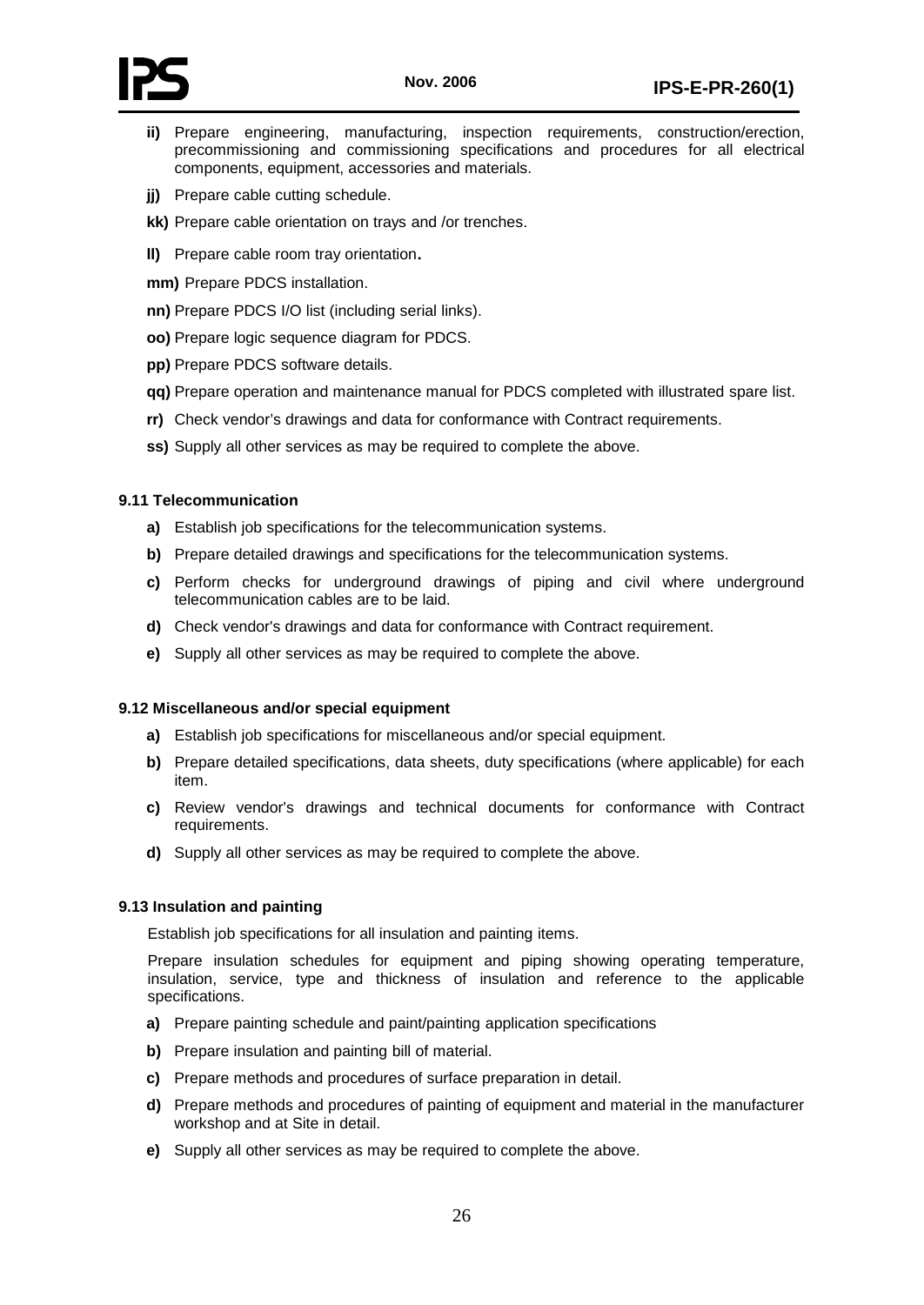# **9.14 Fireproofing**

- **a)** Prepare fireproofing specifications for steel structure and vessel skirt or supports.
- **b)** Establish job specifications for fireproofing.
- **c)** Prepare drawings covering specific details for fireproofing.
- **d)** Prepare fireproofing material specification and bill of quantities.
- **e)** Supply all other services as may be required to complete the above.

# <span id="page-31-0"></span>**9.15 Fire fighting system**

- **a)** Establish job specifications for fire fighting system.
- **b)** Prepare detail specification, data sheet and detail drawings for fire fighting system.
- **c)** Perform checks for underground drawings of piping and civil where underground fire fighting system is to be laid.
- **d)** Check vendor's drawings and data for conformance with Specifications.
- **e)** Prepare overall design basis and specification of fixed fire and gas systems and fire fighting equipments.
- **f)** Supply all other services as may be required to complete the above.

### <span id="page-31-2"></span><span id="page-31-1"></span>**10. Procurements Services**

#### **10.1 General**

The procurement of Materials shall be carried out based on the engineering works inclusive but not limited to data sheets, specifications and drawings. The issued drawings and documents to vendors for requisition and purchasing shall be approved by Company.

- **a)** Perform all procurement services for the purchase of all equipment and materials.
- **b)** Procure all of the Equipment and Materials including bulk Materials of the project based on the engineering works approved by the Company. The spare parts shall be in congruence with the relevant job specifications.
- **c)** Utilize his own resources to carry out any expediting and inspection that may be necessary to ensure that the Materials are delivered in accordance with the project schedule and the relevant specifications.
- **d)** Prepare Material Selection Guides based upon final process flow diagrams and submit to the Company for approval.
- **e)** Prepare material selection guides based upon project specification Materials requirements and data given in the Basic Design Package and published corrosion data by the acceptable international committee (e.g., NACE) approved by Company. In general, the materials shall be selected to reflect up-to-date, proven and established technology if not specified in the Basic Design Packages.
- **f)** Arrange third party inspection as foreseen in the Contract.

The procurement services main activities shall include but not be limited to:

- **a)** Prepare job specifications.
- **b)** Compiling all relevant Specifications and data sheets.
- **c)** Preparation of the requisitions for purchase of Materials
- **d)** Technical bid evaluation.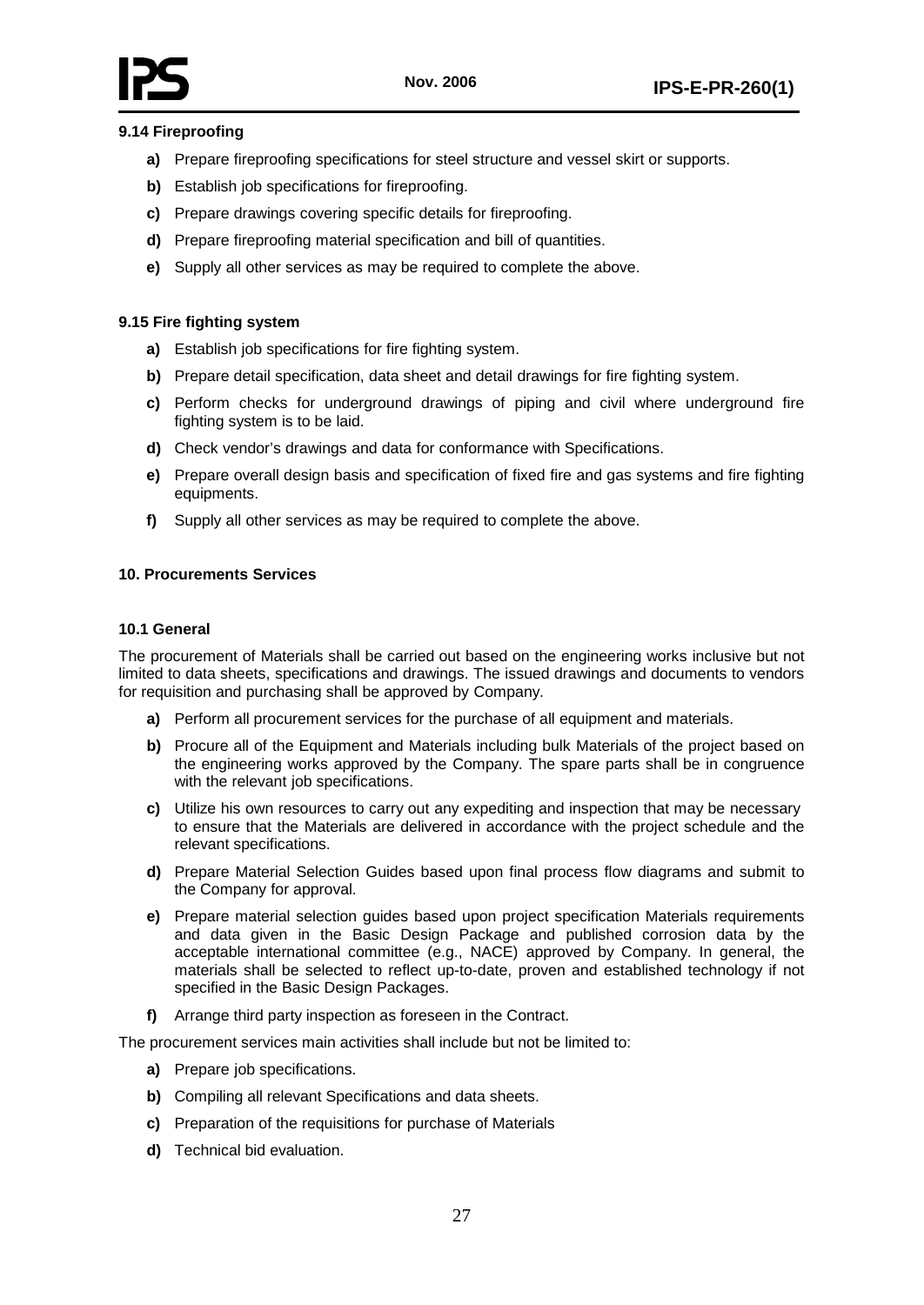

- **e)** Technical and commercial negotiations with vendors including clarification of technical questions that may arise from vendors.
- **f)** Preparation and issue of purchase order after Company approval.
- **g)** Checking of orders confirmation.
- **h)** Preparation and issue of variations to purchase order if necessary.
- **i)** Checking vendors' documents and drawings for conformance with Contract/purchase order requirements.
- **j)** Control, tracing and monitoring of Materials.
- **k)** Desk and outside expediting.
- **l)** Expediting of documents, drawing and spare part lists with vendors.
- **m)** Proper inspection of the Materials.
- **n)** Checking invoices.
- **o)** Provision and arrangements for all risk insurance up to Site where the Materials are to be installed.
- **p)** Cargo inspection.
- **q)** Arrangement for packaging.
- **r)** Arrangement for shipment with shipping agency.
- **s)** Preparation of necessary documentation for shipment/custom clearance/exportation / importation.
- **t)** Planning and co ordinations of all the procurement activities.
- **u)** Reporting on progress.
- **v)** Expediting delivery in such manner that allow completion of the Works on time.
- **w)** Supply all other services as may be required to complete the above.

# <span id="page-32-0"></span>**10.2 Enquiries/request for quotation**

**10.2.1** The Contractor shall prepare enquiries in accordance with the Contract requirements and state that Materials required for the Company and for the Project.

**10.2.2** Enquiries for Materials shall include the provision of approved job specifications, process duty specifications, data sheets, all other necessary documents and drawings as required and whenever applicable spare for construction, commissioning and one years operation.

The required Vendor assistance is to be defined. In general, Vendor assistance during commissioning is to be requested for major equipment such as major rotating machinery , Boilers, Furnaces, Internal of towers, Package units, high and medium voltage Panels, etc, that shall be agreed upon by the Company before issuance of purchase order. Enquiries shall also state requirements for items such as drawings and documentation.

**10.2.3** Enquiries for major Equipment shall be issued to Company for review and approval.

**10.2.4** The Contractor shall solicit competitive quotations from a sufficient number of approved vendors (Listed in the Contract's attachments) for the respective Materials to assure the receipt of a minimum of three acceptable bids. Exceptions to this would be subjected to approval of Company.

**10.2.5** All requests for quotation are to contain the following note:

**a)** Review all attachments with care. Strict compliance as requested is mandatory for bid evaluation .Any exceptions/deviation to Specifications and/or "Terms and Conditions of Purchase", must be clearly stated in a separate section titled "Exception/Deviation in the quotation".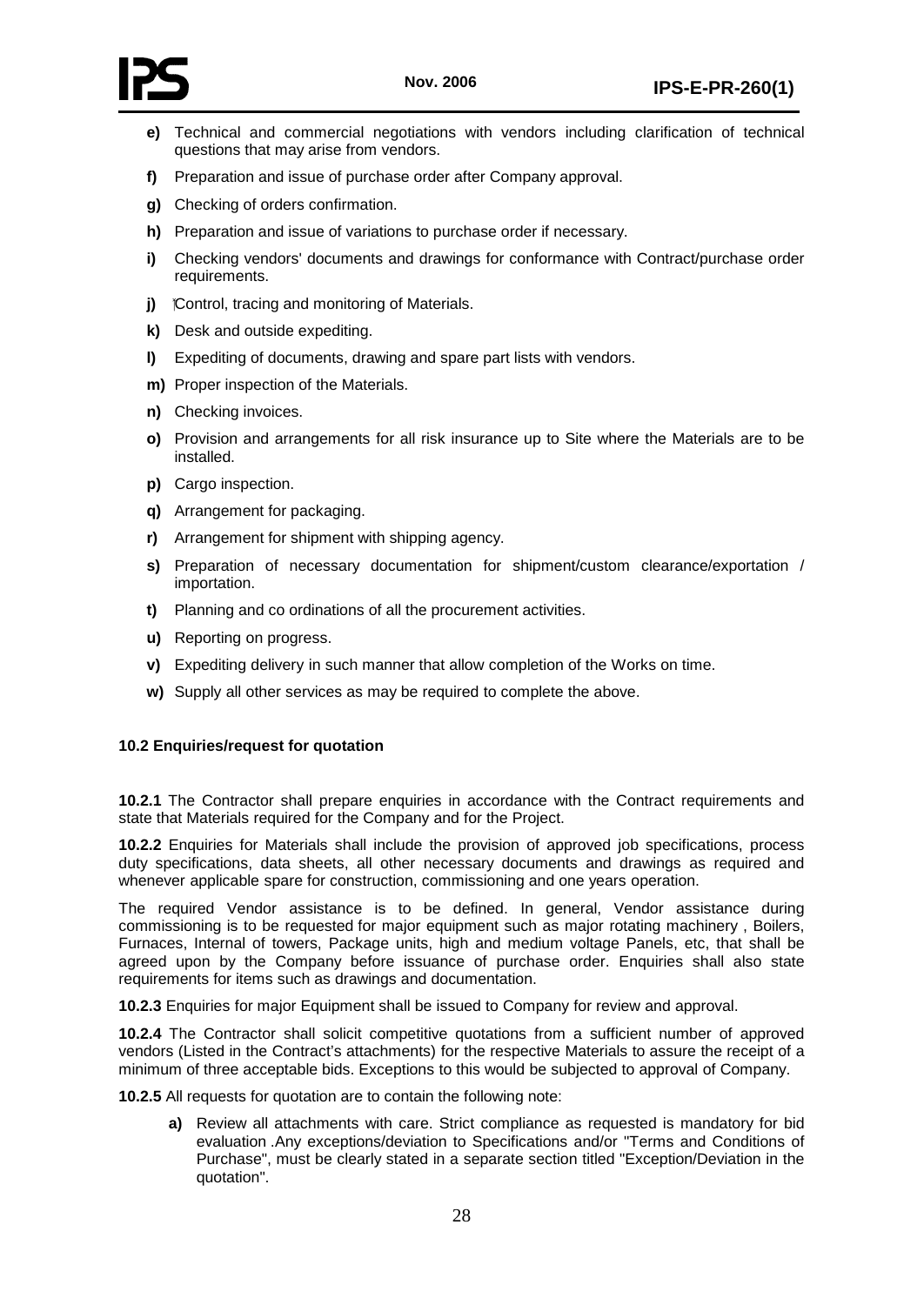



- **b)** All engineering and design data including technical information of all quotations shall be in English with consistent use of metric units of measurements. All drawings, instructions for installation, operating manuals, maintenance manuals, and any other printed matter pertaining to the equipment furnished by Contractor / vendor/ and sub-vendor shall be in the English language"
- Requests for Quotation shall state requirements for and shall request bidder to furnish of the following as well:
	- **a)** Shipping promise.
	- **b)** Shipping point .
	- **c)** Method of shipment .
	- **d)** Delivery Point.
	- **e)** Spare parts (The price list for two years operating spare part shall be furnished in the SPIR).
	- **f)** Free access to expediters and inspectors, including Company's representatives .
	- **g)** Drawings and data sheet.
	- **h)** Installation, operating and maintenance instructions .

# <span id="page-33-0"></span>**10.3 Bid analysis**

**10.3.1** Contractor shall prepare technical bid analysis and evaluation reports for the Materials inclusive of necessary tabulation from the three vendors for each case and submit to Company for review and approval. The mentioned bid evaluation reports shall also include:

- **a)** Contractor proposed selected vendors with indication of reason for selection.
- **b)** In case where a Vendor's bid is not acceptable, a statement for the reason for its rejection.
- **c)** Un-priced vendor quotation.
- **d)** List of rejected vendors because of non conformity with the Contract requirements with non conformitance items in detail.
- **e)** Differences in operating costs and maintenance cost, including contractors procedures and methods to calculate all of the said parameters if requested by Company.
- **f)** Special tools and tackles required for erection, precommissioning, commissioning, operation and maintenance of the equipment wherever necessary.

**10.3.2** Consideration of standardization of equipment in the interest of simplifying and minimizing the stock of spare parts of particular interest to Company will be the Contractor's efforts in dealing realistically with the following:

- **a)** Grouping together the various types and models of related functional equipment to encourage selection of a single vendor.
- **b)** Maximizing interchangeability in each unit.

**10.3.3** Contractor shall submit one copy of all technical communications with vendors to Company.

# <span id="page-33-1"></span>**10.4 The Company review and approval**

The Company will review and check the submitted technical analysis and evaluation to ascertain compliance of the quotations with the contract requirements and approve recommended vendor for respective materials, otherwise the Company will indicate preferred vendor among the above mentioned three bidders provided that any cost consequent and cost effectiveness (if any) to be compensated as per Contract. For any deviation from the Contract requirements the Contractor shall obtain the approval of Company before the issuance of technical analysis and evaluation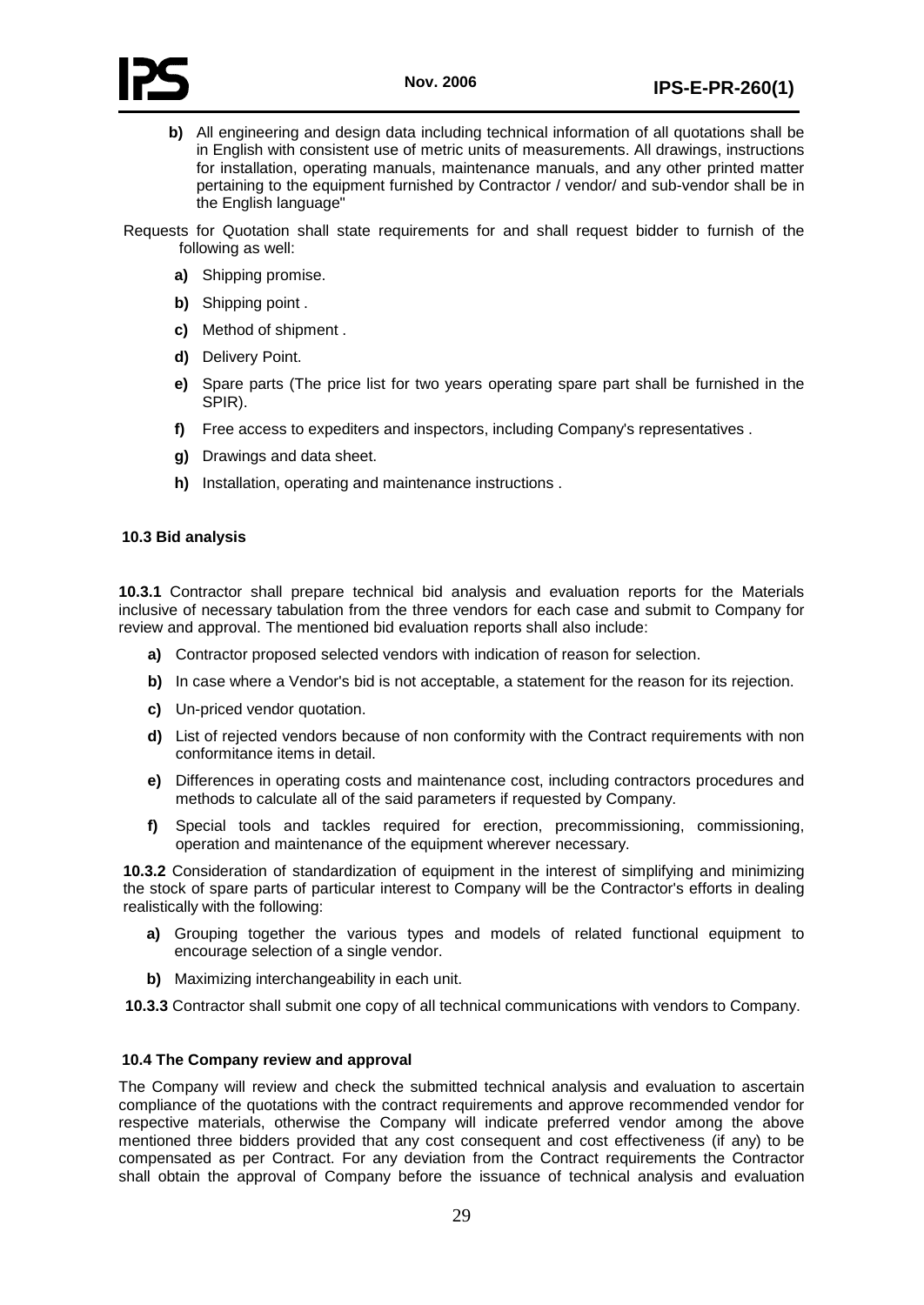report. Such approval or ascertainment shall not relieve the Contractor from his responsibility and obligation under the Contract.

### <span id="page-34-0"></span>**10.5 Purchase orders**

**10.5.1** Purchase orders shall give a complete description of items required. Separate purchase orders shall be issued by Contractor for the vendor services e.g., assistance in erection or commissioning of equipment.

**10.5.2** The following information and document shall be requested in purchase order:

- **a)** Guarantees (Refer to Article 6.5.11 below) .
- **b)** Required drawings and data sheets .
- **c)** Schedule for drawings and data submitting.
- **d)** Expediting, inspection and shipping requirements (including test certificate required) .
- **e)** Spares parts information as per SPIR form in accordance with the original manufacturer's documents.
- **f)** Storage conditions.
- **g)** Operating and maintenance manuals.
- **h)** Any other required mechanical catalogue information.

**10.5.3** The Contractor shall indicate the following notes on all purchase orders:

**a)** Progress Report:

Unless otherwise the delivery schedule is included in this purchase order, within thirty days from date of order, vendor shall submit the detail program for the engineering, Materials procurement, fabrication and delivery for this purchase order followed by a progress report issued each months until final delivery.

Items to be purchased are subject to inspection and Company approval, and any items not conforming approved Specifications shall be rejected.

#### **b)** Complete Order:

This order will not be considered complete until the Contractor is in receipt, in proper form, of all the engineering data requirements, drawings, spare parts lists and instruction manuals. Payment, or in the case of progressive payment, final payment will be withheld pending receipt of any or all of the above data".

The following statement should be included on each purchase order as the last paragraph:

**c)** Notice of Shipment:

Items to be purchased are subject to inspection and Company approval, and any items not conforming approved Specifications shall be rejected.

**10.5.4** All applicable specifications, standards, drawings and standard notes shall be listed on the purchase order and shall be attached to it.

**10.5.5** Purchase orders shall state the delivery date as a specific date and not as a period of time from the order date.

**10.5.6** Copies of purchase orders shall be distributed in accordance with Project Coordination Procedure at the time that orders are placed. Purchase orders or attachments shall list details of Iranian authorities involved and Contractor shall forward copies of purchase orders to these Authorities.

**10.5.7** Additions, deletions and corrections as approved by Company are to be made by supplement to the purchase order.

**10.5.8** Purchase orders shall include following requirements: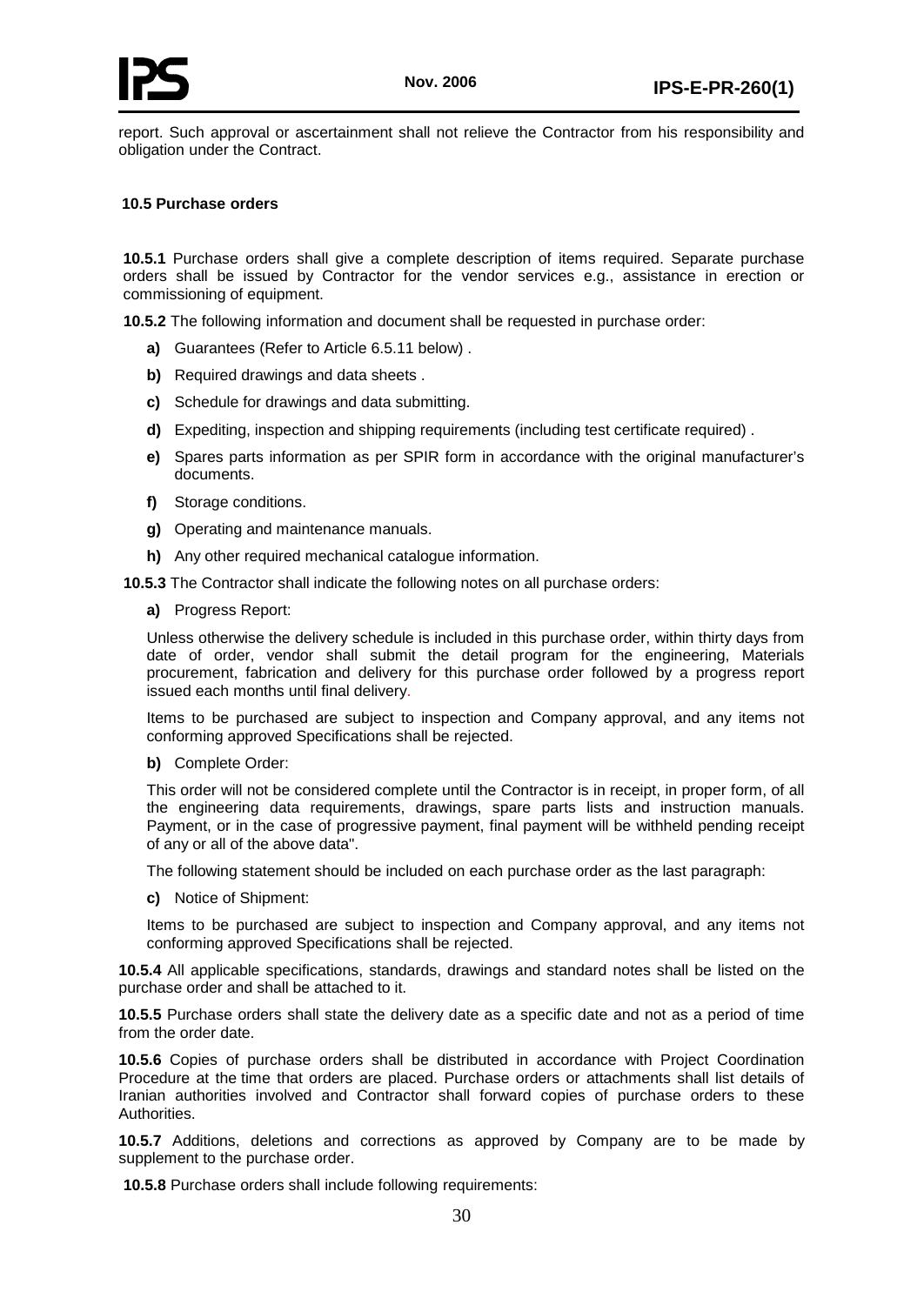

- **a)** Place of delivery.
- **b)** Required spares for precommissioning, commissioning, two years operation and capital spare parts (if applicable).
- **c)** Special tools and tackles required for erection, precommissioning, commissioning, operation and maintenance of the equipment wherever necessary.
- **d)** Any other required mechanical catalogues/information to enable Contractor to fulfill his contractual obligations stipulated in Contract documents.

#### <span id="page-35-0"></span>**10.6 Provision of data**

Contractor shall ensure that vendor provides all drawings and data requirements as stated on the respected purchase order. An order shall not be considered as completed until every such document has been received and accepted as satisfactory by Contractor and Company.

### <span id="page-35-1"></span>**10.7 Inspection**

- **a)** Inspection shall be made in accordance with the Contract requirements.
- **b)** The Contractor shall not accept from vendors any Materials which are not of acceptable quality of workmanship, or fails to comply with the Specifications and/or which are required to have the inspection as above but which have not performed satisfactory in such inspection.
- **c)** Shop inspection and testing report shall be delivered to Company not later than 30 days after performance of the inspection. However it must be delivered before issue of Contractor's invoice.
- **d)** The Company reserves the right for his representative and/or agent to visit vendor's shop, and those of their sub-suppliers, at any time, for the purpose of inspecting Materials. Arrangements for these visits shall in all cases be made through Contractor. Such visits will not relieve Contractor or any vendor or sub-contractor of his responsibility for inspection as detailed above. If the Contractor intends to subcontract inspection at vendor's shop partly or in whole, then the inspection agency to be used shall have the prior approval of the Company. Contractor shall, in conjunction with the Company make any necessary arrangements to obtain the approvals of statutory authorities where required in connection with inspection of Materials.
- **e)** Contractor shall give to the Representative Engineer 60 calendar days advance notice of any test per coordination procedure to be made by vendor and/or Contractor in order that Company representative may witness any such test.
- **f)** Third party inspection shall be arranged by the Contractor as foreseen in the Contract.
- **g)** The Contractor shall supply all other services as may be required to complete the above.

# <span id="page-35-2"></span>**10.8 Shipment**

- **a)** Contractor shall establish maximum allowable shipping dimensions and masses (weights and volumes), and any other specific requirements which may be needed for shipment of Materials.
- **b)** Contractor shall prepare a detailed Shipping Procedure for review and approval of the Company.
- **c)** Contractor shall provide for shipment all risk insurance for Materials shipment to the Site where the respective Materials are to be installed in Iran.
- **d)** Purchase orders shall be accompanied by copies of shipping instructions (i.e., Packing, Marking and Documentation attachment).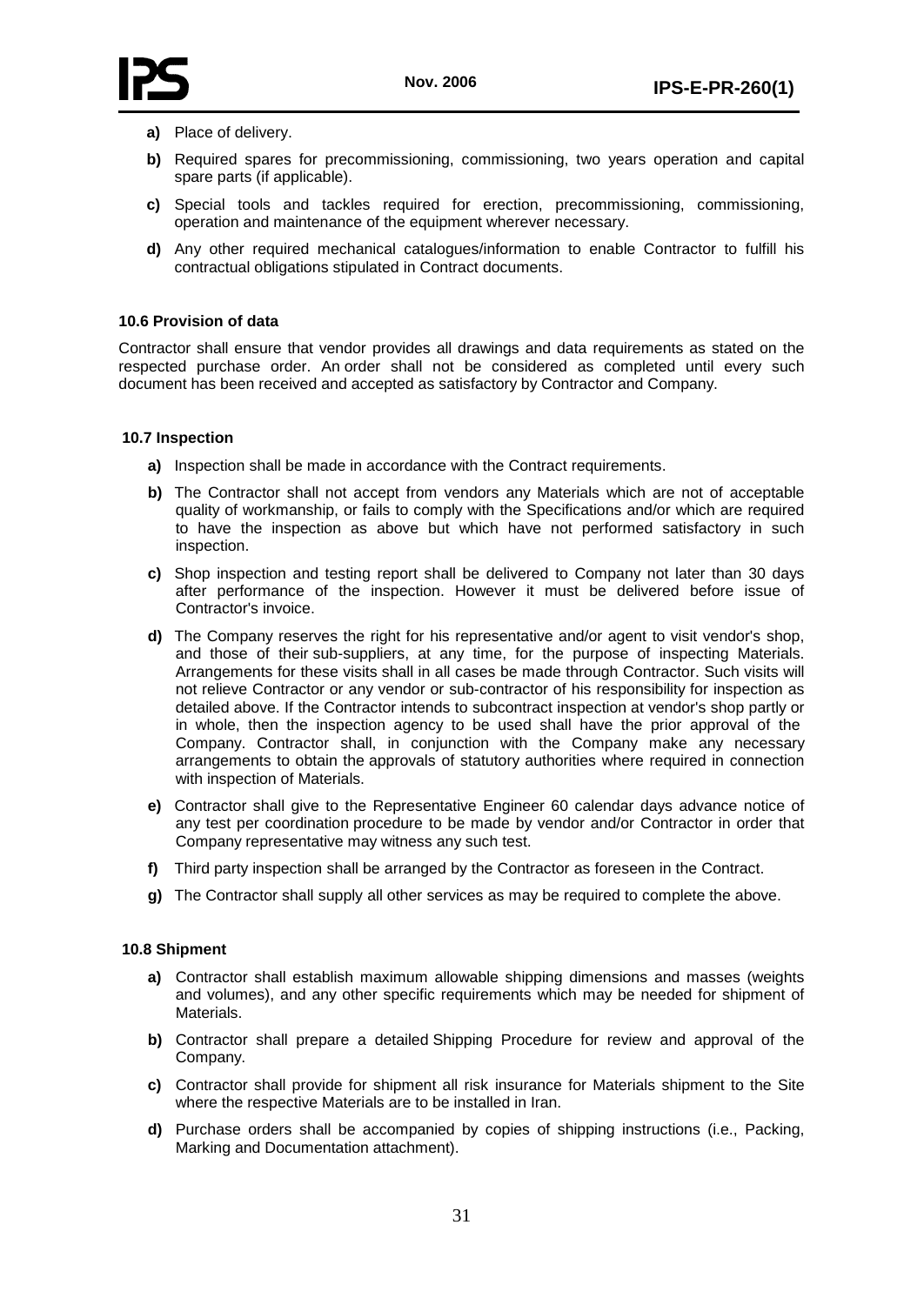

- **e)** Contractor shall provide all necessary documentation required for the export of the Materials from foreign country, import of Materials into Iran, custom clearance as well as inside Iran shipment and shall make all necessary arrangement for the mentioned transportation and custom clearance.
- **f)** Contractor shall ensure that all necessary customs clearance documentations are available at the port of entry prior to arrival to custom to avoid delay in custom clearance. Materials going by air or overland shall be accompanied by the necessary customs clearance documentation.
- **g)** Contractor shall ensure that the required custom clearance certificate issued by Iranian custom authorities (identified as Green Customs Document) have been handed over to him and shall deliver the same to the Company immediately after custom clearance of the Materials.

### <span id="page-36-0"></span>**10.9 Progress control and expediting**

- **a)** Contractor shall expedite delivery in such manner that satisfy the time for completion and to maintain the integrity of the Works.
- **b)** Any delays that may affect the Project schedule shall immediately be brought to the attention of the Company, together with actions to be taken to improve the situation.
- **c)** Materials shall be inspected regularly and as a minimum monthly inspection shall be made to all vendors and sub-suppliers of major equipment and other Materials likely to be critical for the completion of the Project.
- **d)** The Company reserves the right for his representatives and/or agent to visit Vendor's and sub-suppliers' works, for the purpose of expediting Materials and Equipment. Arrangements for these visits shall in all cases be made through Contractor. Such visits shall in no way be construed as relieving Contractor of his responsibility for expediting as detailed above
- **e)** Contractor shall maintain Materials Progress Report to record the status of all items procured by Contractor. These reports shall be issued to Company at least monthly throughout the Project execution period until all Materials have been received at Site where the Materials shall be installed.
- **f)** Contractor shall establish the format of Materials Progress Report.
- **g)** Materials Progress Report shall include, as applicable, at least the following:
	- **1)** Requisition number, revision number and revision issue date.
	- **2)** Equipment item number.
	- **3)** Brief description of Materials.
	- **4)** Date of issue of enquiry .
	- **5)** Due dates for bids .
	- **6)** Planned and actual order placement date .
	- **7)** Purchase order number.
	- **8)** Name of Vendor, and country of origin.
	- **9)** Delivery schedule viz. Contractual promise, latest promise. Total slippage, slippage at last check.
	- **10)** Expediting activity details (viz. date of last check and nature. Of check-by telephone, cable, letter or personal visit).
	- **11)** Inspection date (or a note if inspection has been waived) .
	- **12)** Date of issue of shipping instructions to the Vendor .
	- **13)** Ex-works date (actual).
	- **14)** Iranian port receipt date (estimated and actual).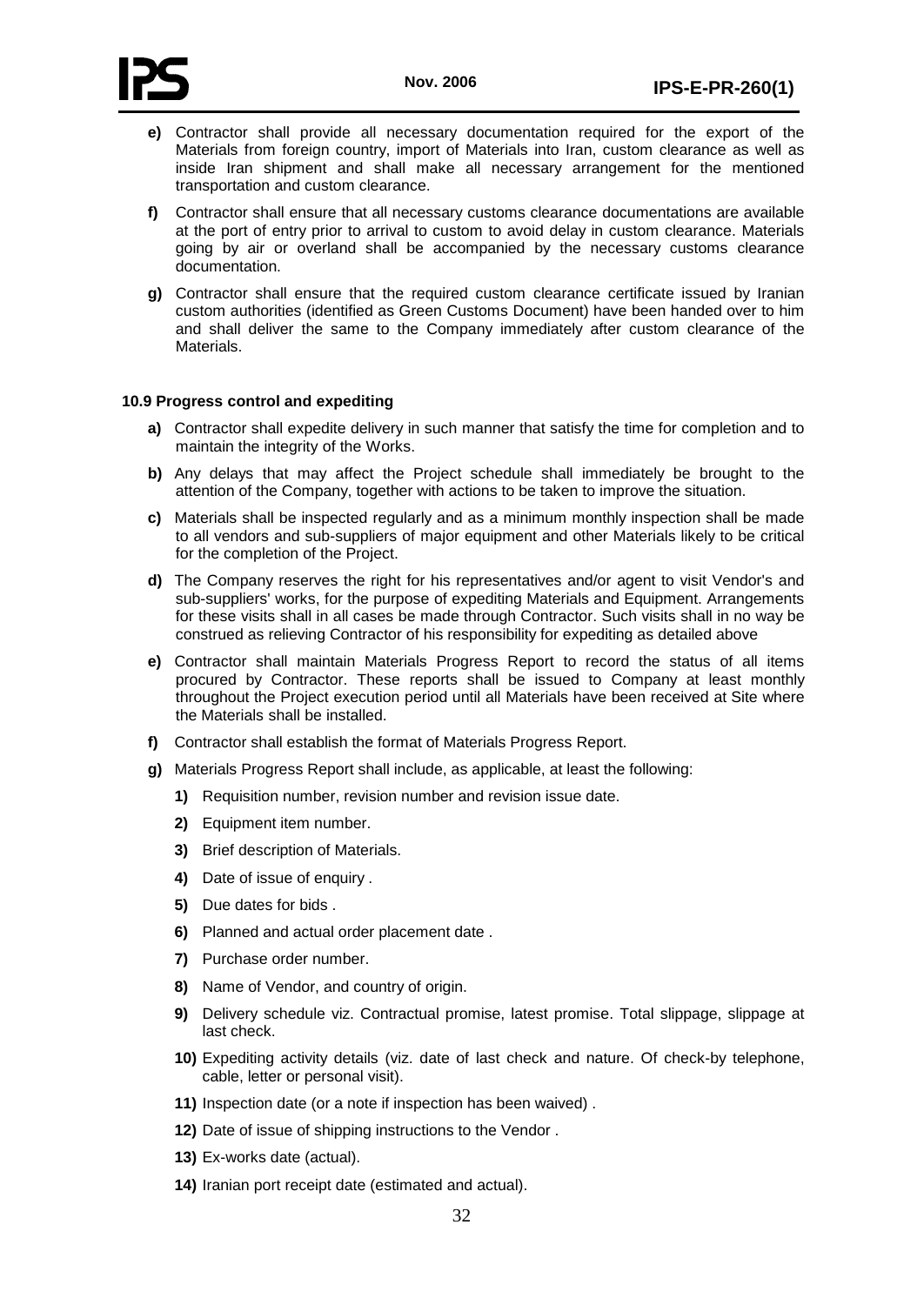- **15)** Custom clearance date.
- **16)** Site (Where the Materials shall be installed) receipt date (estimated and actual).
- **17)** Any problem (anticipated or existing) at the date of report and Contractor solution and arrangement for solving problem.
- **h)** After order placement regular checks shall be made to obtain latest dates promised by vendors, and latest dates anticipated by Contractor.
- **i)** The promised delivery date must take into account time allocated for shop inspection, preparation for dispatch and any intervening holidays.
- **j)** Separate records shall be maintained for spare parts.
- **k)** Separate records shall be maintained for Overage, Shortage and Damage (OSD) of delivered items.

### <span id="page-37-0"></span>**10.10 Vendor specialists**

Contractor shall provide the services of vendor specialists as required for supervision and assistance of erection, pre-commissioning and commissioning of the Materials, e.g., Compressors, Rotating Machines, Tower Internals, Boilers, Fired Heaters, high & medium voltage Panels, Packaged Units and complex instrumentation such as PCS/SGS/F&G/PLC, and Telecommunication equipment.

### <span id="page-37-1"></span>**10.11 Guarantee**

- **a)** Prior to order placement, Contractor shall obtain guarantee from vendors, and shall ensure that these guarantees are fully transferable to the Company. The guarantee shall not be less than the requirement stipulated in the conditions of Contract.
- **b)** In the event that Materials require repair/replacement but are not covered by vendor's guarantee, e.g., damage during transport or construction, Contractor shall ensure that necessary repair/replacement is carried out at no cost to Company.

# <span id="page-37-2"></span>**11. Reimbursable Material**

Contractor shall provide the services for items covered by provisional sum listed in the Contract in accordance with the provisions therein**.**

# <span id="page-37-3"></span>**12. Supply of Materials**

**12.1** Contractor shall supply on the basis of delivery terms specified in the Contract.

**12.2** Packaging, loading, unloading, transportation, insurance, customs clearance of Materials shall be carried out by Contractor.

**12.3** All Materials shall be new.

**12.4** Contractor shall submit to Company the shipping documents and shall accept and supply any Materials subject to the conditions of Contract.

**12.5** Contractor shall prepare and submit to Company for review and the approval procedures defining controls for the receipt, storage, custody and distribution of all Materials. Such procedures shall include as a minimum the followings:

- **a)** Receipt of Materials and documentations,
- **b)** Inspection at point of receipt and identification of overage/shortage and damaged (OS & D) items,
- **c)** Stock control,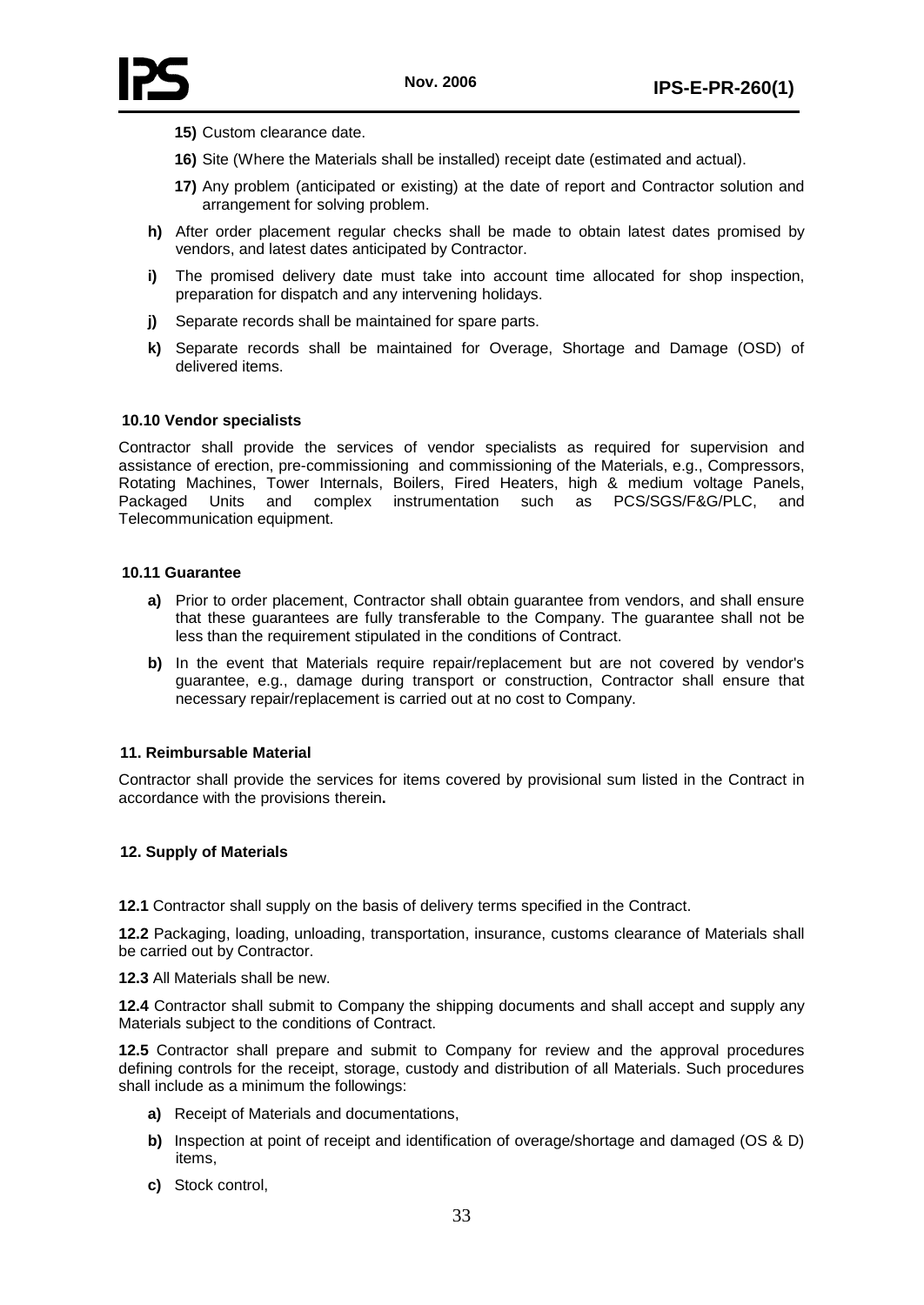- **d)** Storage and custody of Materials, external and internal, including environmentally controlled areas,
- **e)** Materials handling,
- **f)** Checking for conformity with Contract requirements.
- **g)** Quality control of vendor/supplier furnished item,
- **h)** Return or replacement of uncertified Materials.

**12.6** Contractor shall submit Materials certificates for Company approval. Materials survey reports shall also be included as part of test and inspection dossiers.

# <span id="page-38-0"></span>**13. PROCEDURES**

The Contractor shall prepare procedures as set forth in Article 6.1.2(4) above and any other procedures as required for completion of the Works and submit for the Company for approval.

# <span id="page-38-1"></span>**14. DETAIL DESIGN & ENGINEERING DOCUMENTS**

### <span id="page-38-2"></span>**14.1 Language**

'The ruling language' shall be the English language. However from time to time the 'Company' may instruct that certain correspondence etc. shall be in both Farsi and English.

### <span id="page-38-3"></span>**14.2 Documents Mutually Explanatory**

The several documents forming the 'Contract' are to be taken as mutually explanatory. In case of discrepancies between the several documents forming the 'Contract', precedence shall take place in the order designated in the Contract. Any ambiguities in the documents and/or drawings shall be referred to the 'Engineer' for correct interpretation. In no case shall any ambiguities and/or discrepancies between the several 'Contract Documents' form the basis of a claim for additional payment under the 'Contract'.

#### <span id="page-38-4"></span>**14.3 Drawings and Approvals**

**14.3.1** The 'Contractor' shall submit to the 'Engineer' for approval, within the times named in the 'Contract', such drawings, samples, patterns and models as may be required by the Coordination Procedure as provided in Section 7 of this Standard, or as the 'Engineer' may reasonably require, provided that the 'Contractor' shall not be under any obligation to supply copies of shop drawings.

Within the ten (10) working days after receiving such drawings, samples, patterns and models the 'Engineer' shall signify his approval or otherwise the document are deemed to be approved. Copies of all drawings which require to be approved by the 'Engineer' shall be provided in triplicate by the 'Contractor'. The 'Contractor' shall supply additional copies of approved drawings in accordance with the details set out in the 'Contract'.

**14.3.2** Drawings approved as above described shall not be issued except as provided in the Contract.

**14.3.3** The 'Engineer' shall have the right at all reasonable times to inspect at the premises of the 'Contractor' all drawings or any portion of the 'Works'.

**14.3.4** The 'Contractor' shall, within the times named in the 'Contract', provide drawings showing the manner in which the 'Plant' is to be assembled and erected with information relating, unless otherwise agreed, only to the 'Works', required for preparing suitable access to the 'Plant' and any necessary equipment to the point on 'Site' where the 'Plant' is to be erected and for making all necessary connections to the 'Plant' (whether such connections are to be made by the 'Contractor'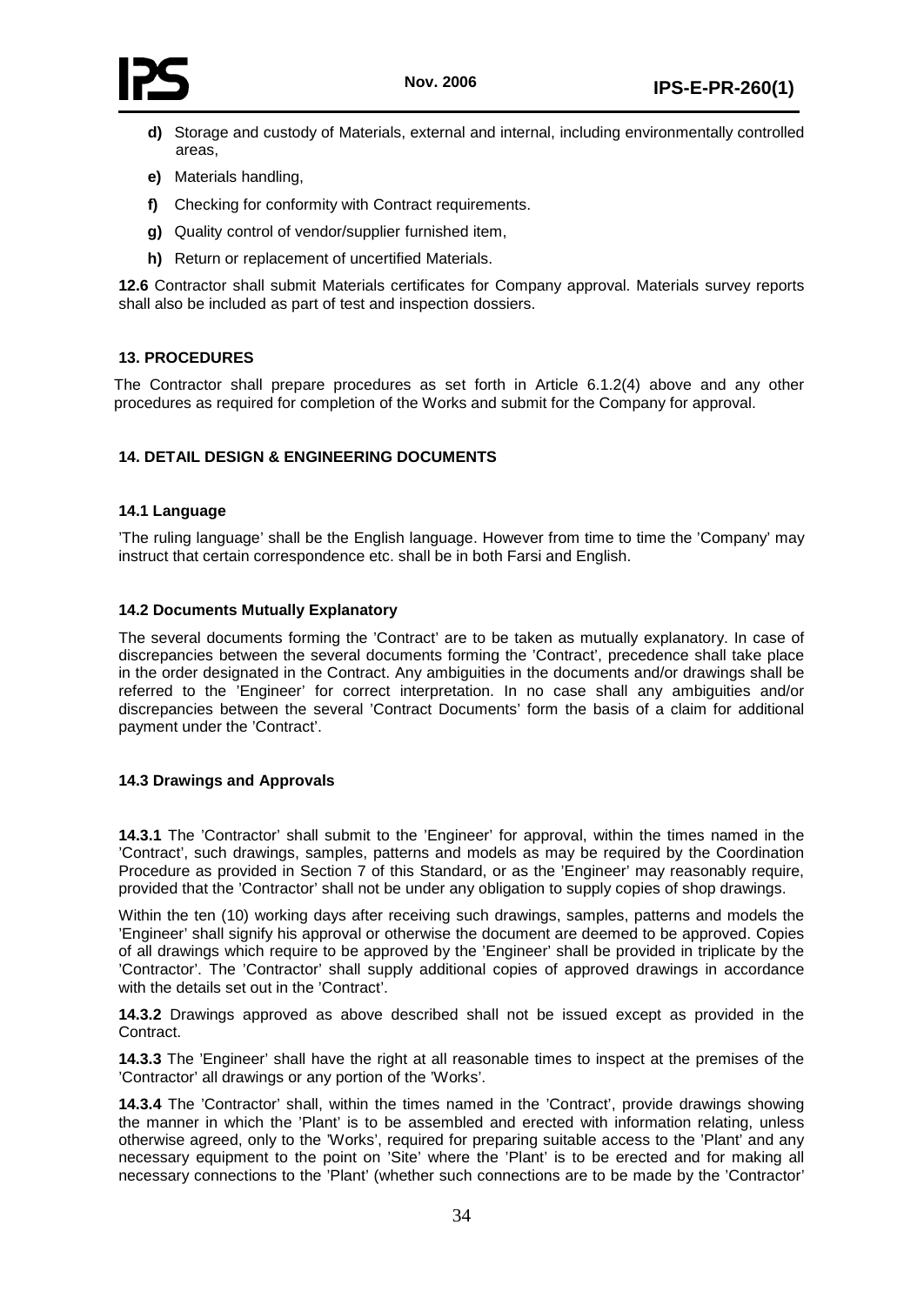

under the 'Contract' or not).

**14.3.5** The title of all drawings, specifications and other documents prepared by the 'Contractor' shall be vested in the 'Company' and all such drawings, specifications, etc. shall be clearly marked to the effect, provided, however, that the 'Company' shall hold in confidence and cause its employees to hold in confidence all information disclosed by licensor and if required by licensor, will conclude a Secrecy Agreement with licensor.

**14.3.6** Any expenses resulting from an error or omission in or from delay in delivery of the drawings and information mentioned in this Clause 8.3 shall be borne by the 'Contractor'.

### <span id="page-39-0"></span>**14.4 Job Specifications, Manuals and other Engineering Documents**

Contractor shall:

- **a)** Furnish Company with the piecemeal hard copies and electronic file of the Job Specification and fifteen (15) (approved by Company) final bound copies and three (3) sets of editable type electronic files of the Job Specifications.
- **b)** Furnish Company with the piecemeal hard copies and electronic file and three (3) sets of editable type electronic files and fifteen (15) copies of (approved by Company) separately bound volumes and indexed Plant Technical Manuals for each Unit.
- **c)** Furnish Company with three (3) sets of editable type electronic files and five (5) copies in bound volumes and indexed Plant Equipment Manuals.

The Contents of Plant Technical Manuals and Plant Equipment Manuals shall as a minimum, satisfy the requirements of IPS-E-PR-300.

- **d)** Furnish Company with four (4) copies of Spare Parts List and Interchangeability records for two years operating Spare Parts duly and completely recorded (inclusive of actual price figures) in the SPIR form included in Appendix F of this Standard.
- **e)** Furnish Company with three editable type electronic files and fifteen (15) sets of separately bound copies of Operating Manuals for each Unit. Operating Manual shall be submitted to Company at least three (3) months prior to Completion of the relevant Unit.

The contents of Operating Manuals shall as a minimum satisfy the requirements of the IPS-E-PR-290.

**Note: Contractor shall also furnish Company with revised sheets and drawings of Operating Manuals prepared, as may be requested by Company and / or due to changes made by the Contractor.**

- **f)** Furnish Company with 4 hard copies and 3 editable electronic files of Operability and Performance Test Procedures and submit for Company's approval not later than 3 months prior to Completion of the respective part of the Works.
- **g)** Furnish Company with three hard copies and two electronic files of the Operating and Maintenance Instructions Manuals together with drawings for the Materials in sufficient details to enable the Company to operate and maintain the equipment, and where applicable, dismantle; reassemble and adjust all parts of the equipment three months before Completion of the relevant Unit.
- **h)** Furnish Company with the revised sheets / drawings of any and all documents and Manuals as may be requested by Company and/or due to changes made by the Contractor.
- **i)** Furnish Company with calculation methods and procedures, all drawings, data sheets, specifications, calculation, cost data, Materials requisitions and all other technical and commercial information.
- **j)** Furnish unpriced purchase order (3 copies in each case) for Materials before shipment of the respective Materials to the Site (for two years operating spare parts, the priced purchase orders shall be furnished).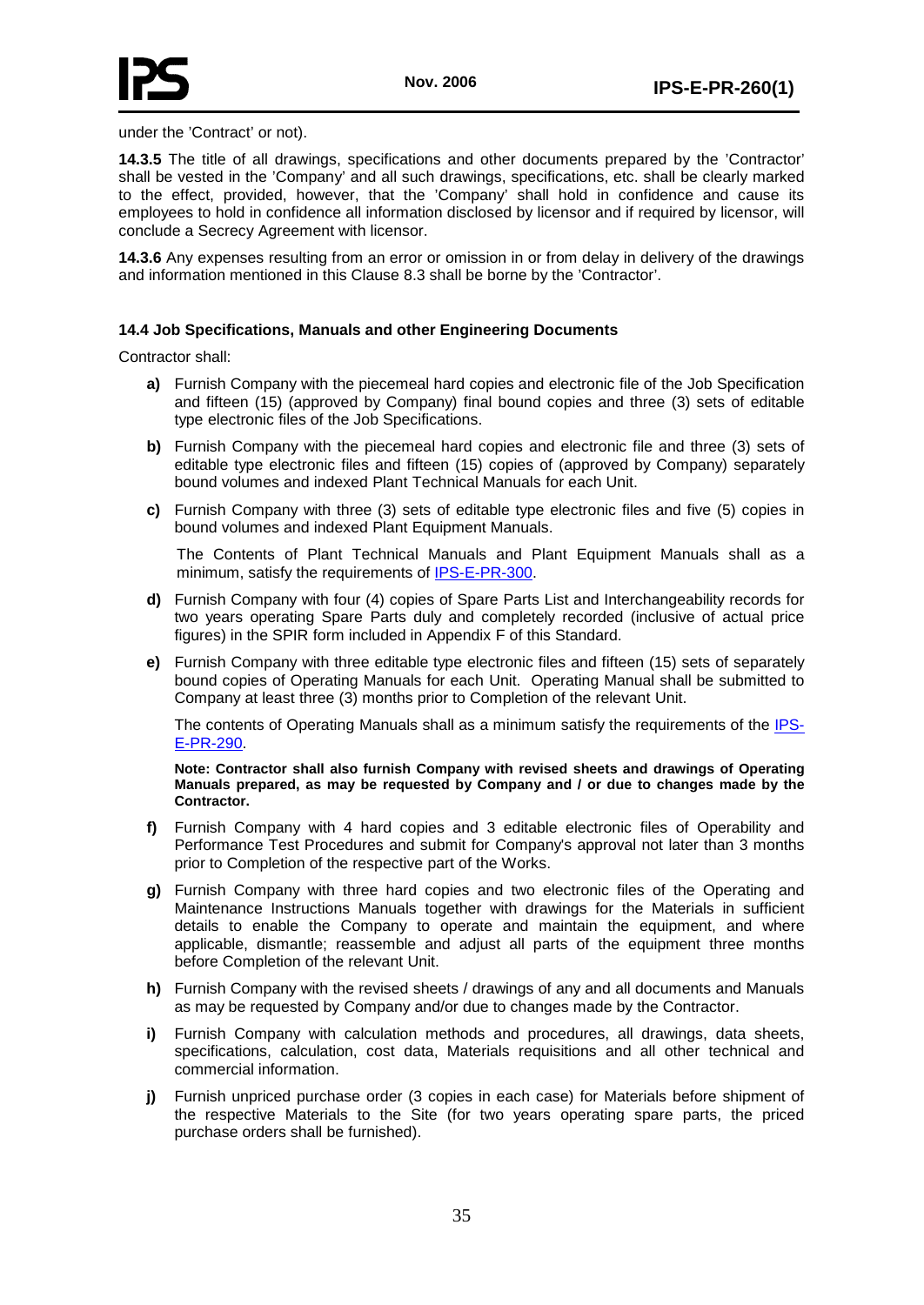



- **k)** Furnish the Basic Designers and/or Licensors with those portions of Detailed Design which are required to be reviewed and or approved by them, as specified in the relevant Basic Design documents.
- **l)** Unless otherwise specified, furnish Company with four (4) sets of as-built drawings in hard copies and three (3) sets of editable type electronic files not later than 3 months after Completion and in any case before the Provisional Acceptance. However in case any change(s) occur after issuance of the Provisional Acceptance Certificate, the as-built drawings shall be revised accordingly. Contractor shall furnish Company with the said revised as-built drawings in the same number as mentioned above, not later than the date of Final Acceptance Certificate.

**Note: Drawing sizes shall be per** *U***IPS-E-PR-230***<sup>U</sup>* **unless otherwise specified in** *U***IPS-E-PR-290***<sup>U</sup>* **and IPS-E-PR-300** for the inclusion in the Operating Manual and Plant Technical Manual **respectively.** 

- **m)** Produce the required copies of maintenance schedule for each unit of the plant. This schedule shall state routine inspection and maintenance requirements during operation, routine shutdowns and general overhauls. Schedules shall be in English and in a format agreed with the Company. The schedule shall give the timing and outline the action for inspection and maintenance in respect of items such as:
	- **1)** Lubrication of machinery and moving parts,
	- **2)** Topping up or refilling of filled systems,
	- **3)** Checking of flow in Equipment and piping in services liable to fouling,
	- **4)** Checking of wear in moving parts and electrical contacts,
	- **5)** Checking of calibration of instrumentation,
	- **6)** Checking of relay settings and operations,
	- **7)** Checking of wall thickness of Equipment and piping in erosive or corrosive services,
	- **8)** Electrical insulation tests,
	- **9)** Checking of vibration in rotating Equipment,
	- **10)** Scale formation in boilers,
	- **11)** Correct functioning of steam traps,
	- **12)** Checking of relief valve settings.
- **n)** Coordinate with Basic Designer/Licensor of unit in case of discrepancies in Technical documents provided by them for rectification the same.

#### <span id="page-40-0"></span>**14.5 Format**

All drawings and manuals prepared by the 'Contractor' shall be prepared in English and shall be in accordance with the 'Company's' standards with regards to sizes, titles, etc.

#### <span id="page-40-1"></span>**14.6 Mistakes in Drawings**

The 'Contractor' shall be responsible for any discrepancies, errors, or omissions in the drawings and other particulars supplied by him, whether such drawings and particulars have been approved by the 'Engineer' or not, provided that such discrepancies, errors, or omissions be not due to inaccurate information or particulars furnished in 'Writing' to the 'Contractor' by the 'Company' or the 'Engineer'. The 'Company' shall be responsible for drawings and information supplied in 'Writing' by the 'Company' or the 'Engineer' and for the details of special work specified by either of them.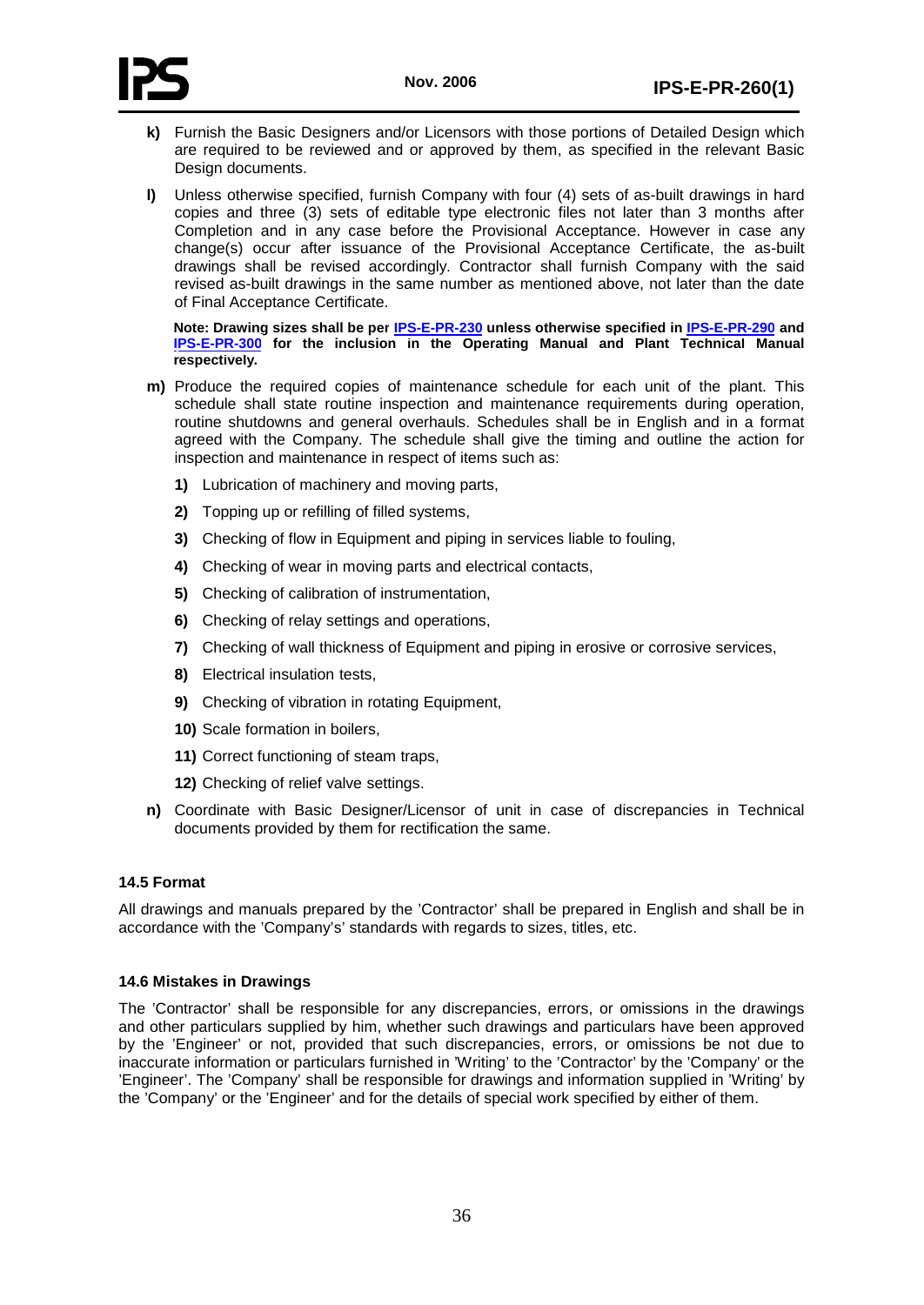# **APPENDICES**

# **APPENDIX A**

# <span id="page-41-0"></span>**TYPICAL PROJECT QUALITY ASSURANCE ORGANIZATION/INTERFACE**

<span id="page-41-1"></span>**(Typical only for Task Force Undertaking Full Range of Engineering/Procurement and Construction)**



**LEGEND:**

- $\overline{\phantom{a}}$ **REPORTING RELATIONSHIP**
- **FUNCTIONAL GUIDANCE**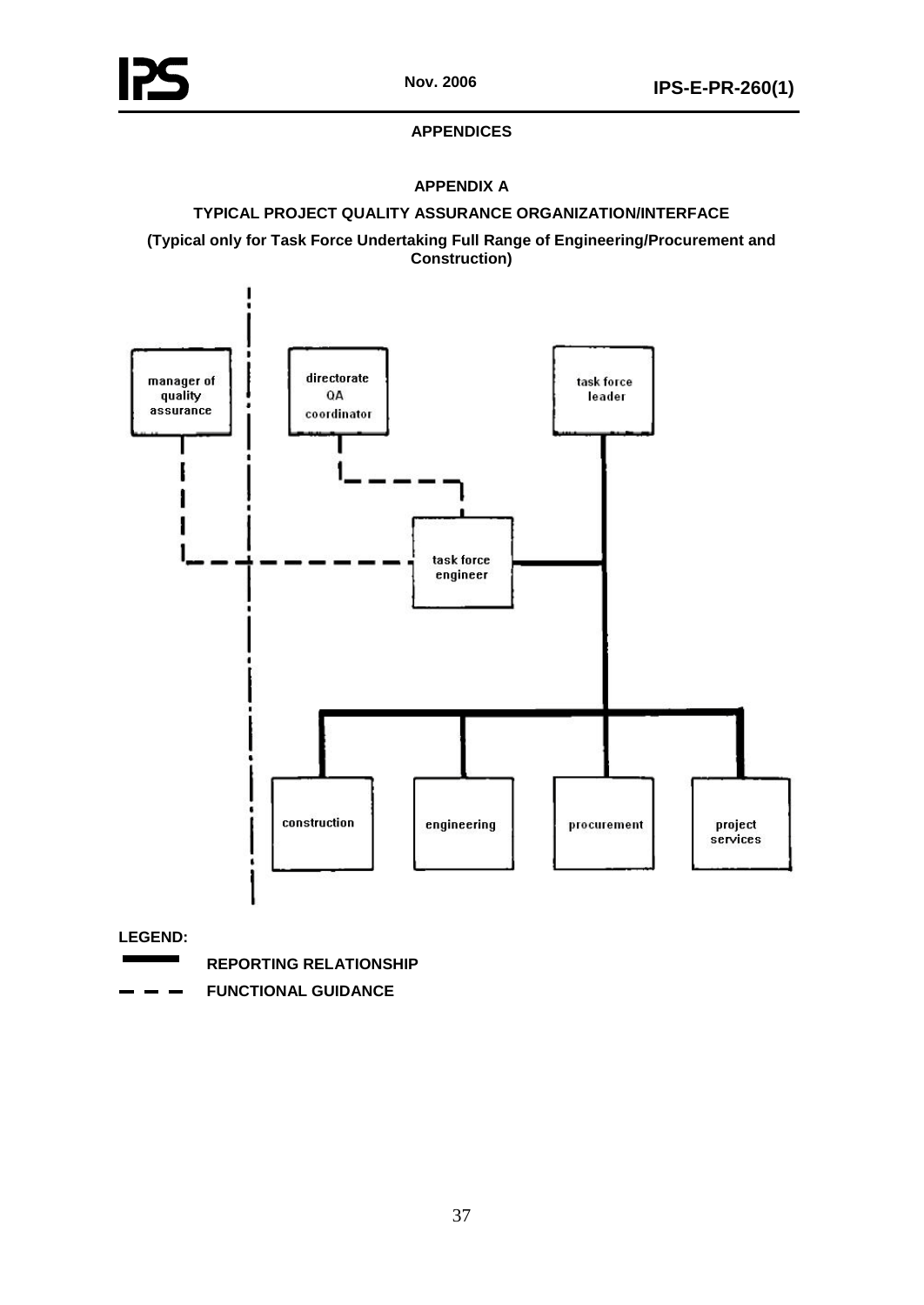# **APPENDIX B**

# **PROJECT CONTROL AND SCHEDULING METHODS AND PROCEDURES (TYPICAL)**

# <span id="page-42-0"></span>**Level 1: Milestone Level Control**

- **a)** Project Master Schedule.
- **b)** Progress Curves.

# **Level 2: Summary Level Controls**

**a)** 90-day Kick-Off Schedule.

# **Level 3: Detail Level Controls**

- **a)** Critical Activity Listing.
- **b)** Manpower Histograms.
- **c)** Schedule Trend Meetings.
- **d)** 90-day Bar Charts.
- **e)** Subcontract Preparation Schedule (if required for the construction phase).

# **Level 4: Working Level Controls**

- **a)** Physical Progress Measurement.
- **b)** Weekly Work Schedules.
- **c)** Deviation List.

# **B.1) Level 1:**

# **B.1.1) Level 1(a): Project master schedule**

The project master schedule shall be in bar chart format and limited in detail, but shall highlight all major project milestones as agreed with the Company and provide sufficient information to allow management to evaluate the overall status of the project at a glance. It shall be updated to show progress achieved and issued as part of the Monthly Progress Report. It shall clearly identify:

- Start and complete dates for engineering by discipline and for procurement.
- Material delivery and shipping periods.
- Site mobilization and construction activities (if required).
- Mechanical Completion and ready for startup dates (if required).

# **B.1.2) Level 1(b): Progress curves**

As an aid in planning and control, overall progress and manpower curves shall be developed to monitor Engineering and Procurement progress.

The development of these curves shall be based on the approved Master Schedule and shall include breakdowns for all disciplines and sub-contracts to cover:

- Engineering document release.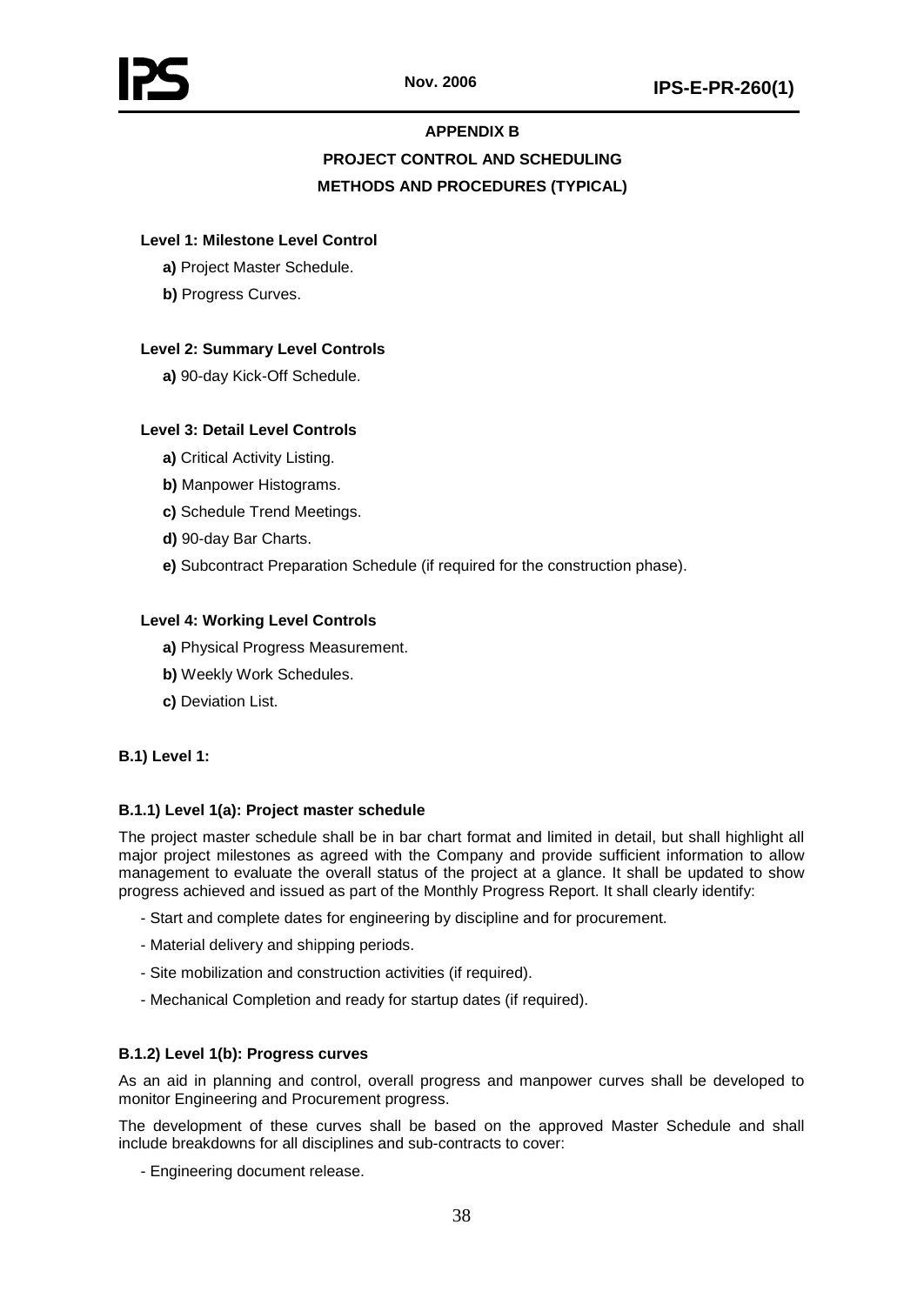

- Equipment and material purchase, manufacture and delivery.
- Fabrication/construction progress (if required).

The curves shall be updated monthly to display actual progress throughout the project duration and issued with the Monthly Progress Report.

# **B.2) Level 2:**

## **B.2.1) Level 2(a): 90-day kick-off schedule**

At the start of the project, a 90-day Kick-Off schedule shall be issued which shall illustrate in detail all work anticipated within that period. This schedule shall be updated weekly and used for project control until the detailed planning effort has been implemented.

# **B.3) Level 3:**

# **B.3.1) Level 3(a): Critical activity listing**

The computer produced critical path printout shall include a listing of activities at negative and zero float or up to a predetermined level of positive float which enables detailed analysis of the activities, and the formulation of action plans to reduce criticality and ensure completion of the project on schedule.

# **B.3.2) Level 3(b): Manpower histograms**

Actual manpower should be plotted against current forecast requirements, as generated by the CPM (Critical Path Methods) network, so that sufficient resources are being mobilized to accomplish the work planned. The histograms indicate manpower for Engineering, Procurement and Construction (if required).

# **B.3.3) Level 3(c): Schedule trend meetings**

Weekly meetings should hold between all key members of the project team to:

- Review possible scope changes.
- Review the critical activity list.
- Review progress achieved.
- Identify current and potential future problem areas.
- Formulate action plans to resolve problem areas.
- Follow-up on previous action plans.

# **B.3.4) Level 3(d): 90-day bar charts**

The action plans identified at the schedule trend meetings to eliminate negative float such that, activities are achieved to schedule and include any scope changes, shall be entered into the computer system. The computer shall then be used to generate a bar chart schedule, sorted by discipline, showing the planned activities for the next 90-day period. The bar charts shall be used so that all personnel on the project implement the agreed activities for completion of the overall project on schedule. The 90-day bar charts shall be re-issued on a monthly basis to the Engineering and procurement task force teams.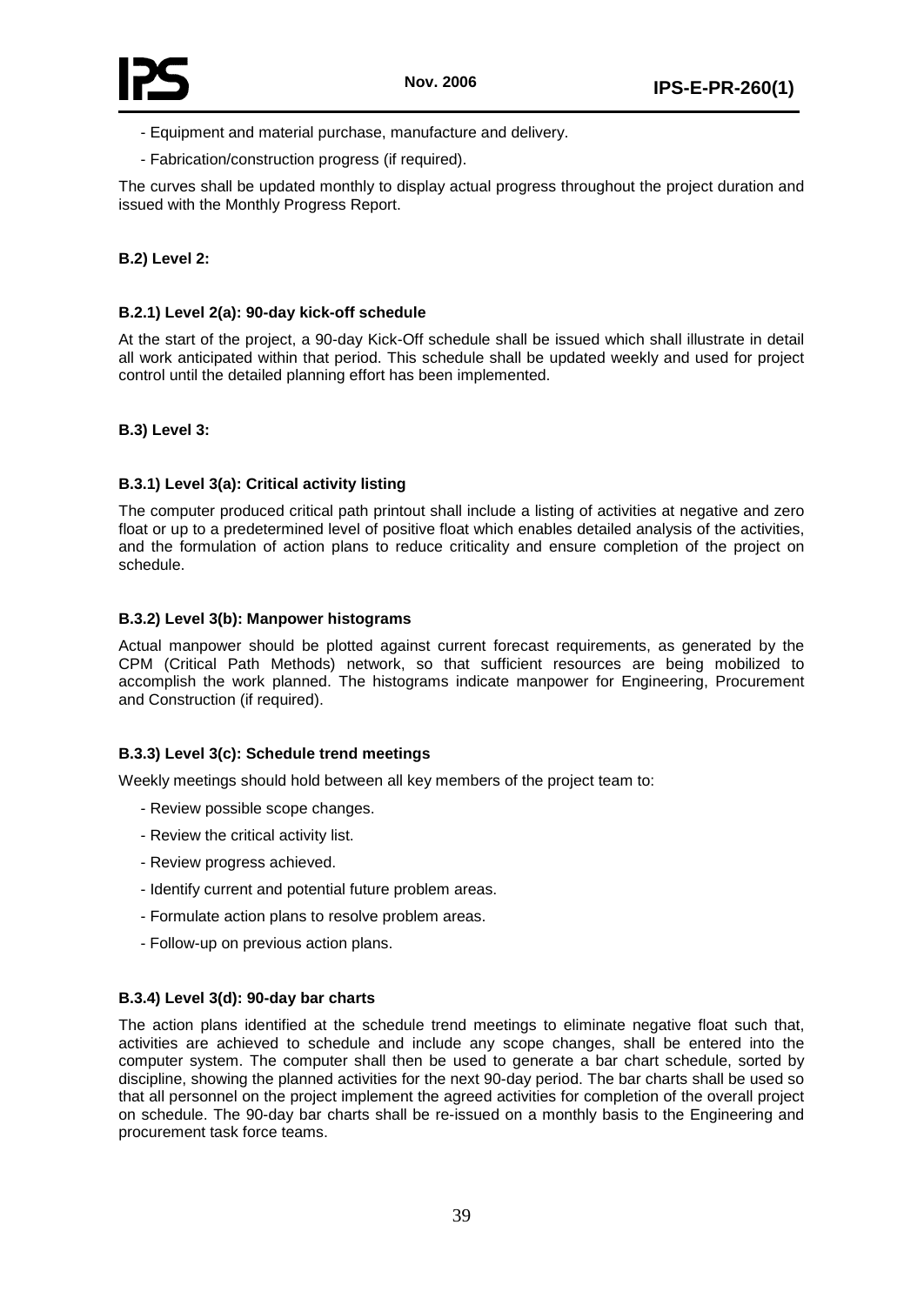# **B.3.5) Level 3(e): Subcontract preparation schedule (if required)**

A subcontract preparation schedule shall be printed in bar chart form and shall show the activities required by all project groups to formulate subcontracts, review bids received and place the subcontracts according to the agreed milestone dates for the commencement of construction.

# **B.4) Level 4:**

# **B.4.1) Level 4(a): Physical progress measurement**

All disciplines on the project shall prepare detailed control documents for major activities. The following areas of effort shall be measured and compared with the detailed schedules:

# **Engineering**

- Drawings to be issued for approval.
- Drawings to be issued for construction.
- Requisitions to be issued for quotation.
- Requisitions to be issued for purchase.
- Model progress.
- Piping isometrics issued.
- Physical percentage complete by discipline.
- Overall percent complete.

#### **Procurement**

- Material requisitions enquiries issued.
- Purchase orders issued.
- Pieces of equipment and bulk materials delivered to site.
- Subcontracts placed.

**B.4.2) Level 4(b):** Weekly work schedules applicable for construction stage.

**B.4.3) Level 4(c):** Deviation list applicable for construction phase.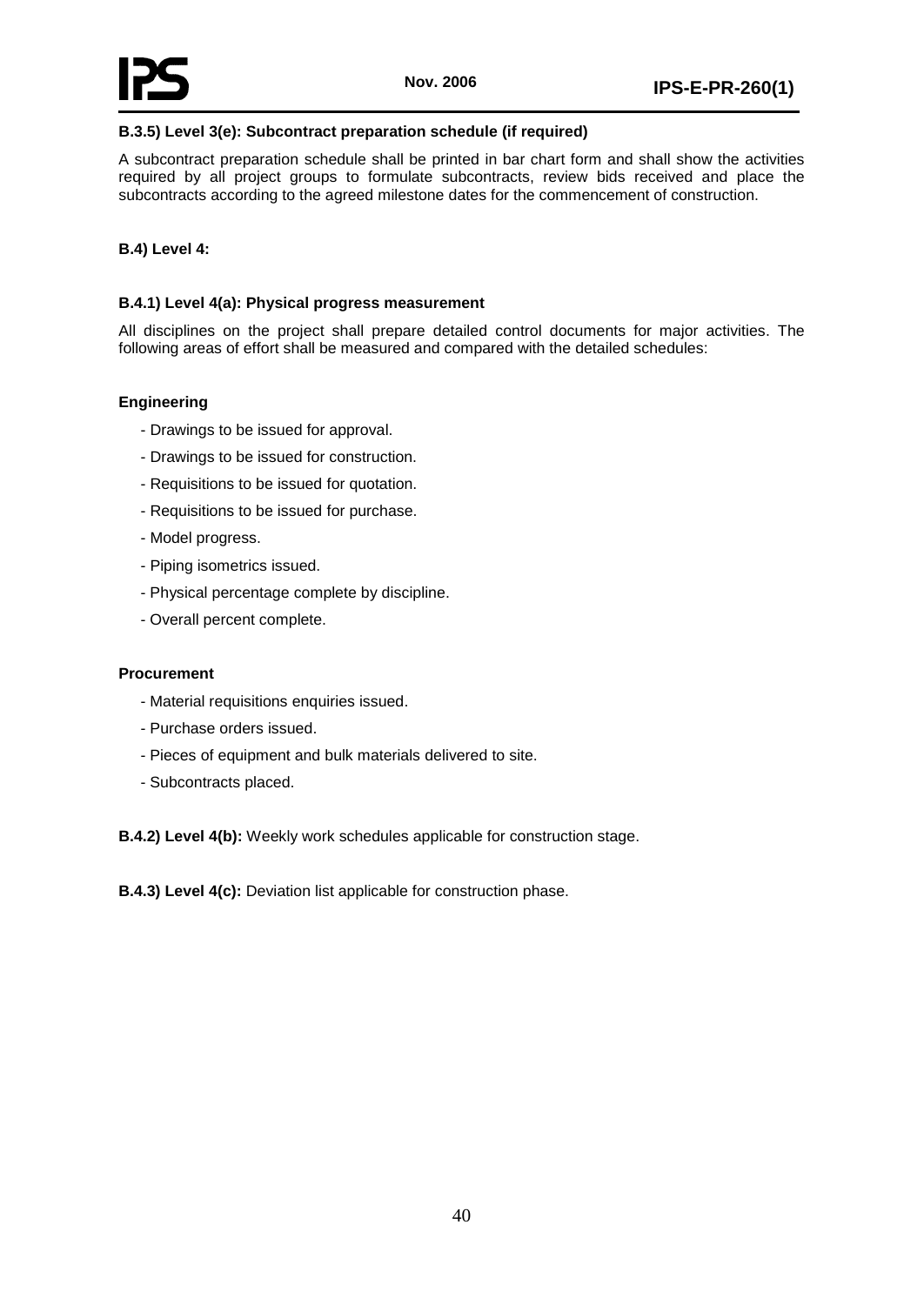# **APPENDIX C**



<span id="page-45-0"></span>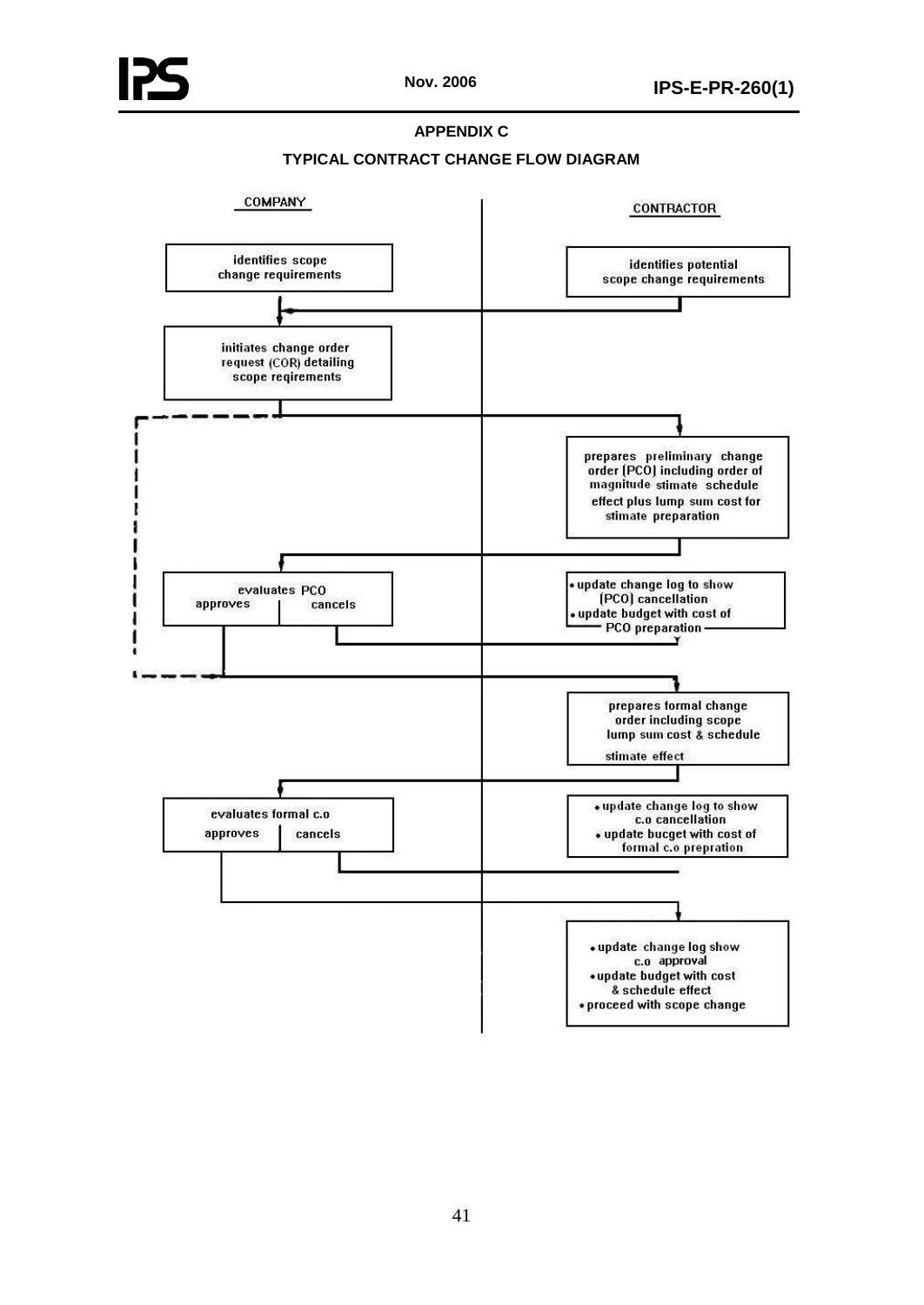# **APPENDIX D**

### <span id="page-46-0"></span>**SUPPLY OF SPARE PARTS, MISCELLANEOUS EQUIPMENT AND MATERIALS, CHEMICALS AND CATALYSTS**

#### **D.1 General**

Supply of spare parts and other special items may be included in the Contract in the lump sum price and/or as reimbursable items. However, in any case, an expert team of the Company consisting of the necessary specialists in the various fields is required to review the Contractor and/or Vendor(s) recommendations and issue final Company's approval for supply of spare parts.

This Appendix outlines minimum requirements for supply of spare parts, miscellaneous equipment and materials, chemicals and catalysts, if all procurement activities of such materials to be carried out by the Contractor.

**D.1.1** For the supply of materials and equipment hereinafter provided, the Contractor shall act as purchasing agent of the Company, providing also for the relevant payments to the supplier, forwarding agent, shipper and insurer. The Contractor shall submit to the Company a program of his services under this section and, when this is agreed by the Company it shall be included, in the Contract.

**D.1.2** The Contractor shall not be responsible for the supply of any quarantee other than those of the manufacturer. These guarantees to be transferred directly to the Company.

**D.1.3** The Contractor shall report to the Company monthly the value of materials and equipment ordered.

**D.1.4** The Contractor shall invoice monthly to the Company in the currency requested the amount of the fee due to the Contract for the services rendered based upon the purchase orders issued during that month.

**D.1.5** The Contractor shall arrange for marine insurance in accordance with the provisions of the Contract.

**D.1.6** Spare parts, miscellaneous equipment & materials, catalysts and chemicals as listed in Appendix D may be purchased on reimbursable basis if required by the Contract, In case, those items to be supplied as lump sum price, detail specification and conditions of purchasing to be defined in the Contract.

# **D.2 Supply of Spare Parts**

**D.2.1** The Contractor shall arrange complete recommendation and interchangeability record forms according to the Spare Parts List and Interchangeability Record Forms (SPIR Forms) as shown in Appendix E, as a condition of each purchase order for suppliers of equipment and from each Manufacturer of parts bought by suppliers.

**D.2.2** The Contractor shall include his own recommendation in the space provided on the form referred to above after reviewing the suppliers proposals and quotation and interchangeability between all orders placed on the same supplier except as provided for herein below.

**D.2.3** The Contractor shall prepare interchangeability charts for those items which occur in significant numbers between different suppliers and between different categories of equipment and are of significant cost such as seals, furnace and exchanger tubes, safety valves and instruments. Contractor shall compile a consolidated summary of spare parts for all equipment to determine maximum interchangeability and minimize spare parts inventory.

**(to be continued)**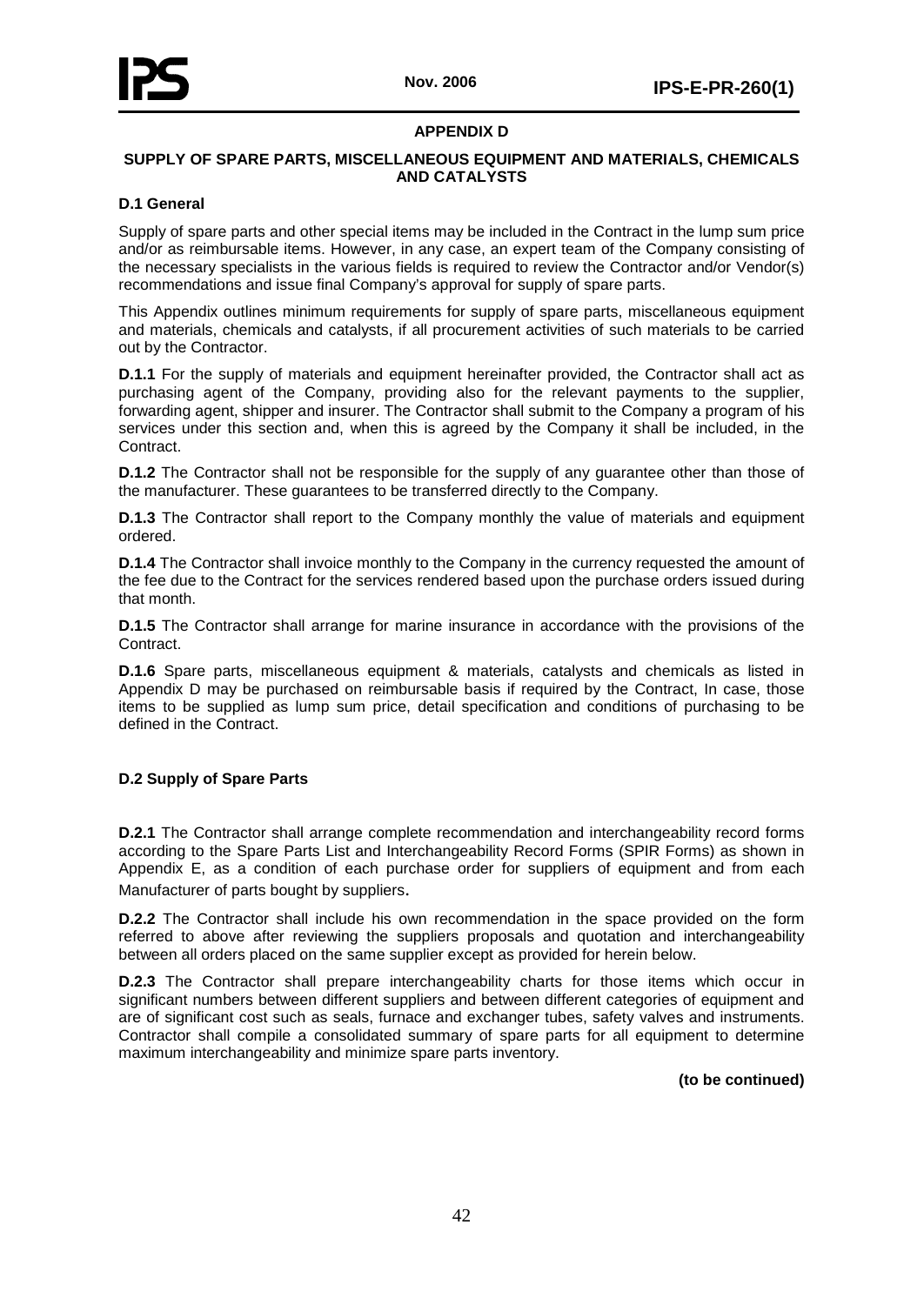# **APPENDIX D (continued)**

**D.2.4** The Contractor shall prepare his own recommendations for spares for general materials such as pipes, valves, pipe fittings, bolts, gaskets packing, electrical material, etc.

**D.2.5** The Company shall complete the form with purchasing instructions after consultation with his coding adviser.

**D.2.6** The Company shall provide the Contractor with an identification code and the Contractor shall arrange with the supplier for each item to be tagged according to this identification code and for inclusion of the same identification in packing lists and invoices.

**D.2.7** When submitting bid analyses for engineered equipment, Contractor shall also submit priced spare parts list(s) including lubricants, chemicals, etc. and recommended Spare parts list for startup and two years operation.

**D.2.8** The Company may withhold consideration of any bid tabulations unless they are recommended by the required spare parts information, and will not be responsible for any delays which result due to this requirement not being met.

**D.2.9** Vendor spare parts recommendations must be complete with prices, complete parts list and sectional drawings showing interchangeability of parts. Standard items, (e.g., bearings, oil seals, gaskets, packing, valves, fittings, etc.) shall be identified with manufacturers size, cataloge or part number and description.

**D.2.10** The Contractor shall expedite the delivery, inspect the major spare parts, inspect all tagging of the spare parts, check invoices and forward one copy of each packing list to the Company as soon as possible after shipment. One copy of packing list shall be packed with each shipment. The Contractor shall provide shipping documents made out in the name of the Company.

# **D.3 Supply of Miscellaneous Equipment and Materials**

**D.3.1** The Contractor shall prepare and issue enquiries and purchase orders for the items listed in Appendix D, as the Company will require and for their spares, providing for delivery FOB including packing for ocean shipment.

**D.3.2** The Contractor shall follow the same procedure for spare pasts as in Section 2 above.

**D.3.3** The Contractor shall expedite the delivery, inspect, accept the equipment and spares, check invoices, arrange shipment and insurance and forward one copy of each invoice and of each packing list to the Company as soon as possible after shipment.

**D.3.4** The Contractor shall provide shipping documents made out in the name of the Company.

# **D.4 Supply of Chemicals and Catalysts**

**D.4.1** The Company shall provide the Contractor with a detailed list stating quantities and types of catalysts and quantities and specification of chemicals.

**D.4.2** The Contractor shall prepare and issue inquiries and purchase orders for the items according to the above list.

**D.4.3** The Contractor shall submit the quotations to the Company who shall issue purchasing instructions to the Contractor.

**D.4.4** The Contractor shall expedite the delivery and accept the catalysts, check invoices, arrange shipping and insurance and forward one copy of each invoice and of each packing list to the Company as soon as possible after shipment.

**D.4.5** The insurance shall include the platinum content of platformer (Catalytic Reformer) catalyst and/or any high value material content of other catalysts as required by the Company. The Contractor shall also arrange for guarding as may be required during loading.

**D.4.6** The Contractor shall provide shipping documents made out in the name of the Company.

**(to be continued)**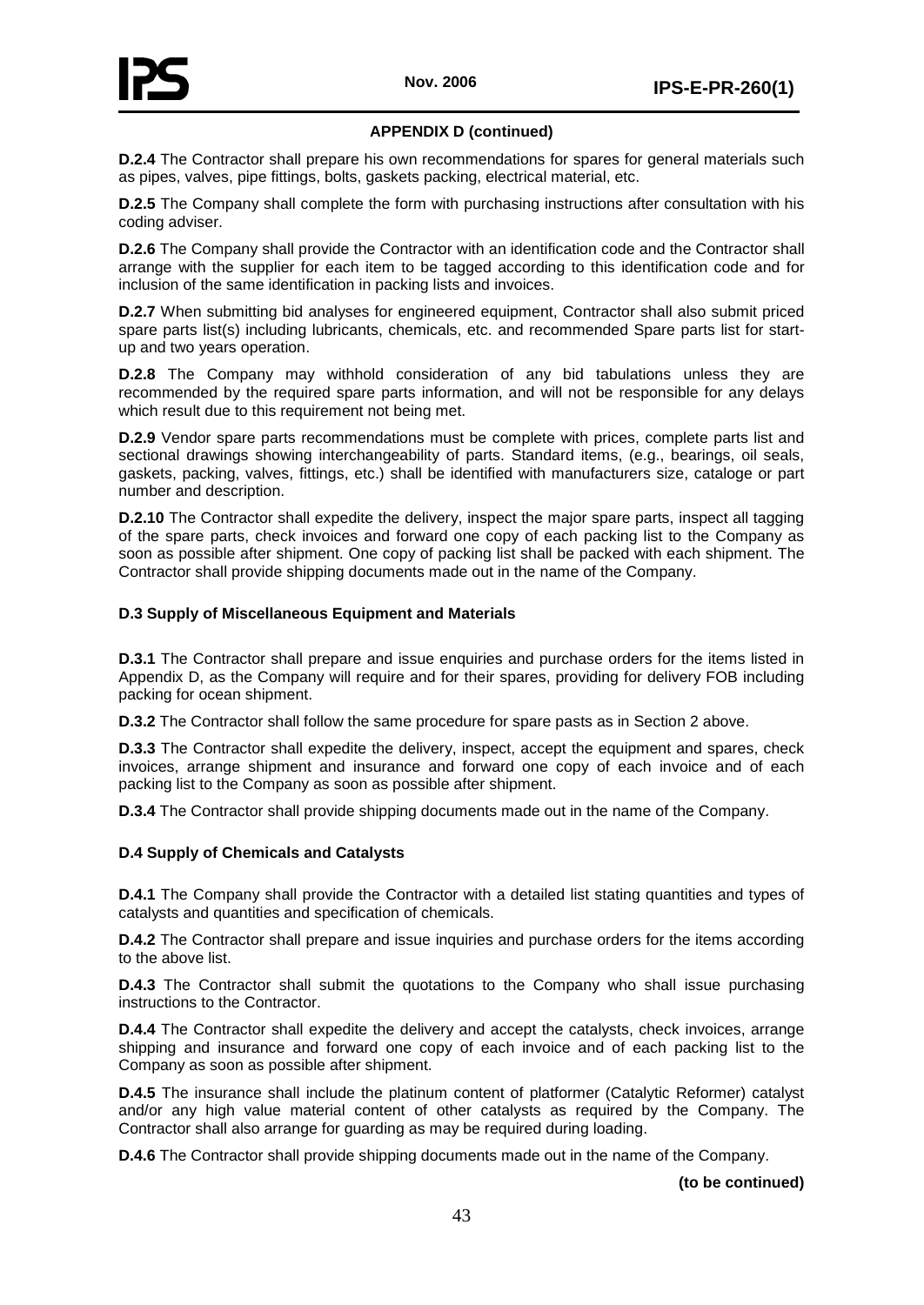# **APPENDIX D (continued)**

# **D.5 Spare Parts-MESC Numbering and SPIR Forms**

Contractor shall be responsible for preparing spare parts interchangeability list, as follows:

# **D.5.1 Contractor's responsibility**

**D.5.1.1** The Contractor shall give and shipping services for: (1) all construction/ commissioning spares and (2) a recommended two years operating supply.

# **D.5.1.2 Delivery**

The Contractor shall be responsible for the on time delivery of all spares by means of regular and normal transportation in order that they will be on hand at the site in advance of the time for the start of precommissioning.

# **D.5.1.3 Recommendations**

The Contractor shall assist in obtaining vendors recommendation of the amount of all spares required. He shall pass on to the Company his own independent recommendation.

# **D.5.2 Spare parts list and interchangeability record (SPIR) form**

All spare parts recommendations shall be made on a spare parts list and interchangeability record (SPIR) form, a copy of which is attached in Appendix E, this applies to construction/commissioning spares, as well as operating spares.

**D.5.2.1** The Contractor shall assist in having the SPIR form filled out by the manufacturer/supplier of the equipment.

**D.5.2.2** The Contractor shall verify the completed form from the manufacturer/supplier for accuracy and completeness, fill in his spare parts recommendation, forward it to the Company.

**D.5.2.3** The completed SPIR forms shall be supported by the following documents:

- **a)** Complete manufacturer's parts list.
- **b)** Relevant drawings, cataloges, pamphlets and bulletins of the main of primary equipment.
- **c)** Relevant parts lists, drawings, sketches and pamphlets of subsuppliers of auxiliary equipment.

**D.5.2.4** Guidelines for completion of the "SPIR" form is presented in the Appendix E.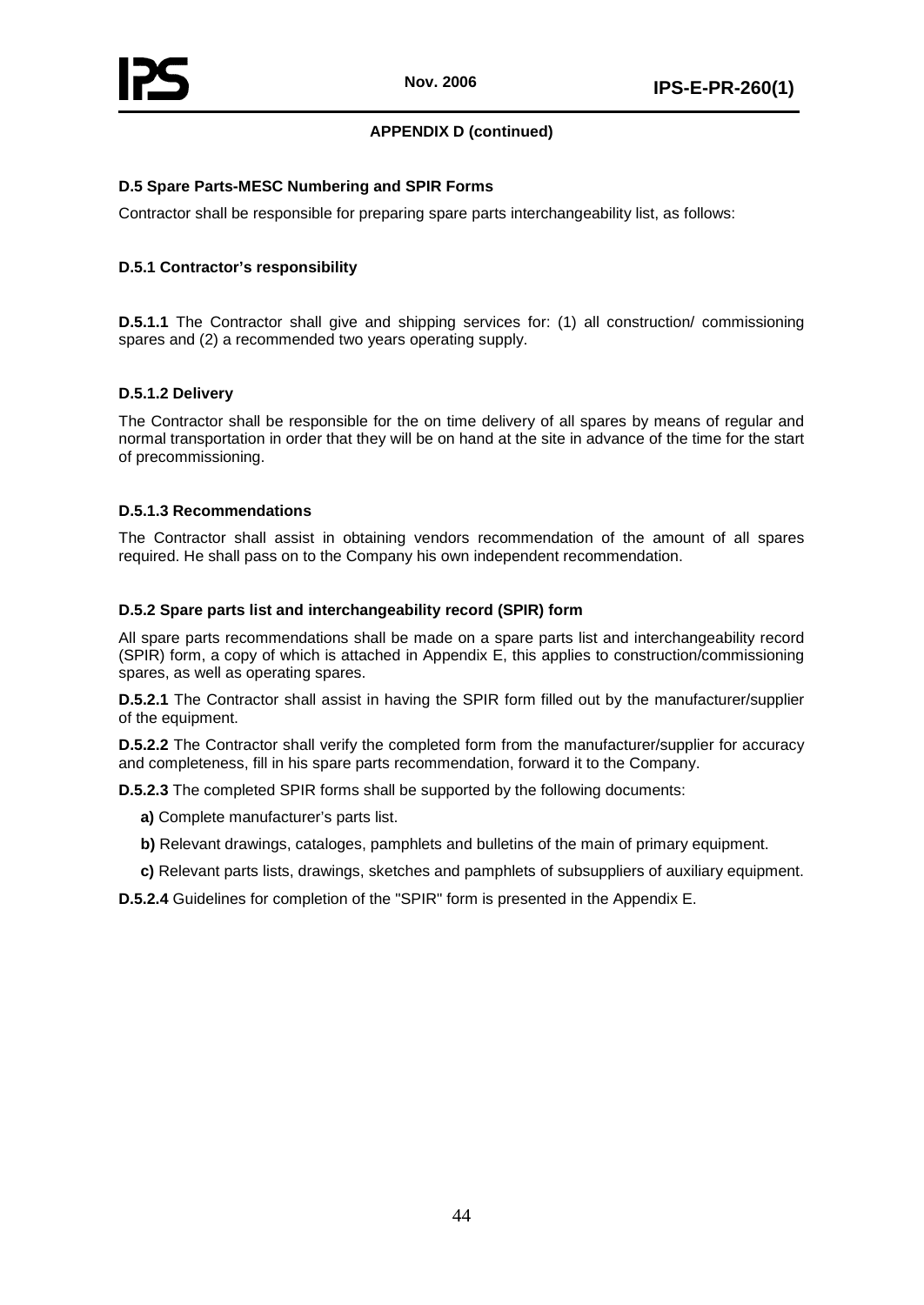

# **APPENDIX E**

# **REIMBURSABLE ITEMS**

<span id="page-49-0"></span>**E.1** If required by the Contract, the following items purchased in accordance with the provisions of this Section, will be payable on reimbursable basis. Detail specifications and conditions of purchasing in each case shall be foreseen in the Contract if these items to be supplied based on lump sum price.

- One or two years spare parts for permanent plant equipment and material.
- Laboratory equipment.
- Laboratory chemical.
- Laboratory books, manuals, etc.

- Laboratory furnishings, consisting of permanently installed counters, sinks, cabinets, and vent hoods.

- Fire trucks, trailers and accessories.
- Foam liquid
- Portable monitors
- Fire fighting tools and spares.
- Fire extinguishers.
- Fire hose reels for buildings.
- Fire fighting supplies and spares.
- Main workshop equipment and spares.
- Mobile maintenance equipment and spares.
- Safety equipment and spares.
- Inspection tools and spares.
- Instrument shop fixed and portable equipment, tools and spares.
- Electrical shop equipment, tools and spares.
- Miscellaneous maintenance tools and spares.
- Catalysts for Licensed Units as may be requested by the Company.
- Portable maintenance tools that may be required for specific equipment, such as:

- Diaphragm seal cutting tool for high pressure heat exchangers in accordance with the Company's specifications.

- Portable skyclimbers and cables for stacks.
- Portable equipment and materials for loading and unloading catalysts, etc.
- Bolt tensioners, with accessories and spares.
- Test pumps.
- Bins and racks for workshop and stores building.
- Clinic equipment.
- Cafeteria and kitchen equipment (fixed and movable).
- Transport and Mobile Plant equipment (fixed and movable).

**E.2** The followings are excluded from the reimbursable items and may be included in the Lump-Sum Prices as required by the Company:

- Cost of initial charge of chemicals and lubricating oils for the first year of operation.
- Cost of catalysts involving precious materials such as molecular sieves/catalysts for PSA "Pressure Swing Adsorption Unit, etc.
- Cost of spare parts for construction period and refinery and/or plant commissioning.

**E.3** Costs for the supply of spare parts, miscellaneous equipment and materials, catalysts and chemicals in accordance with Appendix E hereto, shall be payable to the Contractor on reimbursable basis.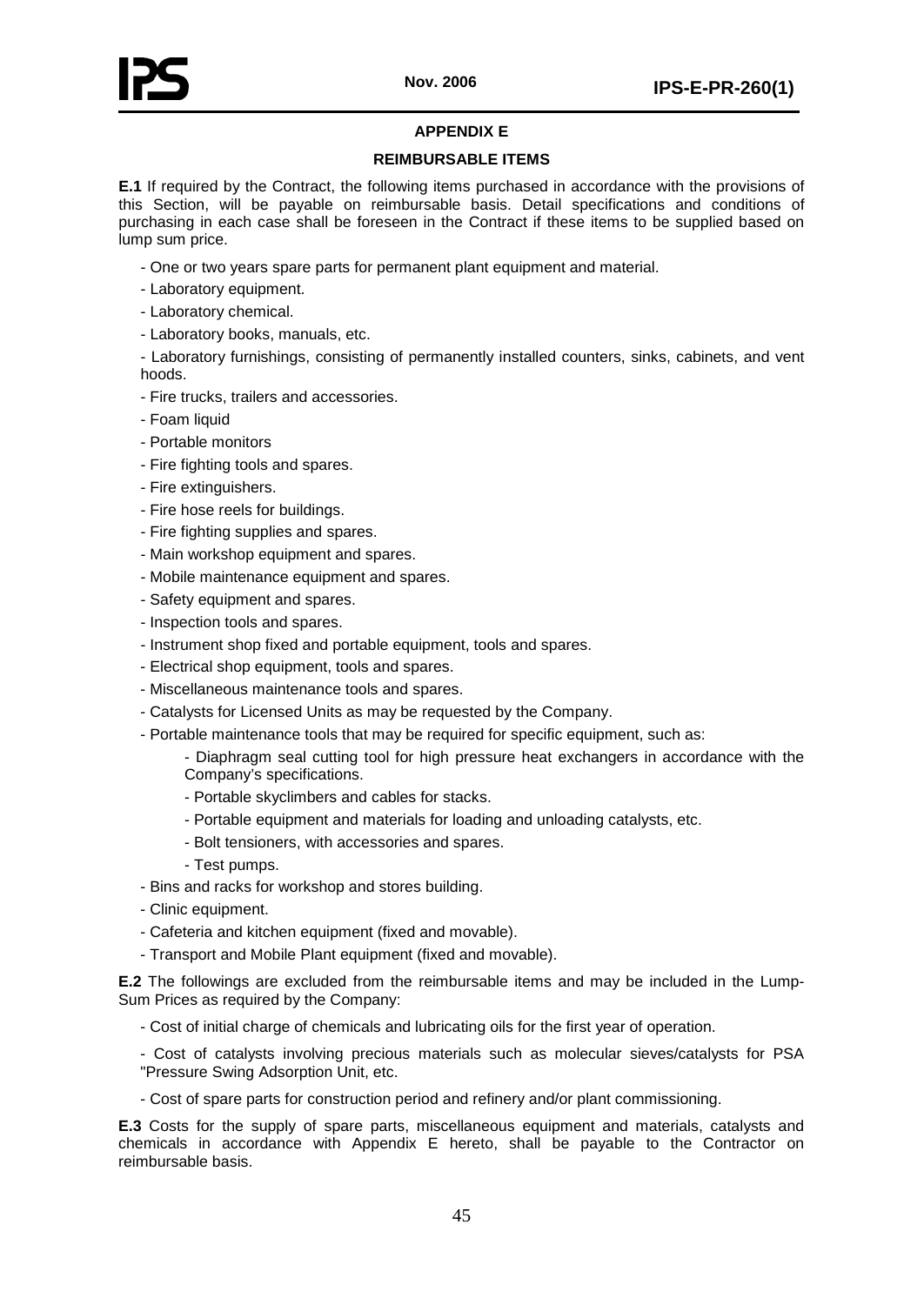# **APPENDIX F**

# **GUIDELINES FOR THE COMPLETION OF THE SPARE PARTS LIST AND**

# **INTERCHANGEABILITY RECORD FORM**

<span id="page-50-1"></span><span id="page-50-0"></span>**F.1** The Manufacturer/Supplier shall complete the following part of the "SPIR" form attached as Fig. E.1 as per listed sequence in English language.

- Line 1: Plant registration/item number or tag number of equipment/instruments/etc. as stated on requisitions and/or purchase orders.
- **Line 2:** Model, type or other identification of equipment/instruments/etc., ordered.
- Line 3: Serial number of each equipment/instruments/etc., ordered.
- Line 6: Purchase order number reference of equipment/instruments/etc.
- **Line 6A:** Unit of measure, i.e., No., set, pair, roll, etc.
- **Line 4:** Number of identical equipment/etc., of particular model or type being supplied against purchase order number mentioned under Line 6.
- **Column 8:** Parts description of all component parts considered by supplier as being required for maintenance of equipment/etc., listed in Lines 1, 2 and 3. However all items specified in the appropriate equipment list shall be shown separately.
- **Column 9:** Drawing number/Part number as per supplier's parts list or drawing.
- **Column 10:** Part identification number showing interchangeability within equipment Manufacturer's organization.

**Note: Identical parts, regardless of whether they have the same part number or drawing number, should be shown only once (see also line 5).**

- **Column 11:** Material specification of parts listed in Column 8.
- Line 5: Enter in appropriate square the number of parts (listed in column) fitted in each applicable Unit, for groups of identical Units, denote quantity per Unit below quantity

shown in Line 4.

- **Column 7:** Total number of identical parts listed in Column 8 for all equipment/etc. for identical units multiply quantity in Line 5 by number in same column in Line 4 and enter overall total of each line in Column 7.
- **Column 12:** Total spare parts recommended for 2 years operation and commissioning period.
- **Column 18:** Unit price (up to two decimals) for recommended spare parts of Column 12.
- **Column 20:** Original identification number for all items of third party Manufacture (Boughtout items), such as ball/roller bearings mechanical seals, couplings, bearing locknuts, bearing lockwashers, v-belts, bolts/nuts, gaskets, O-Rings and the like, these items should be fully identified by Manufacturer's numbers, types, sizes, etc.

**F.2** The Contractor shall complete the following part of the "SPIR" form:

- **Column 13:** Contractor's recommended spare parts for 2 years operation.
- **Column 14:** Contractor's recommended spare parts for the commissioning period.

**(to be continued)**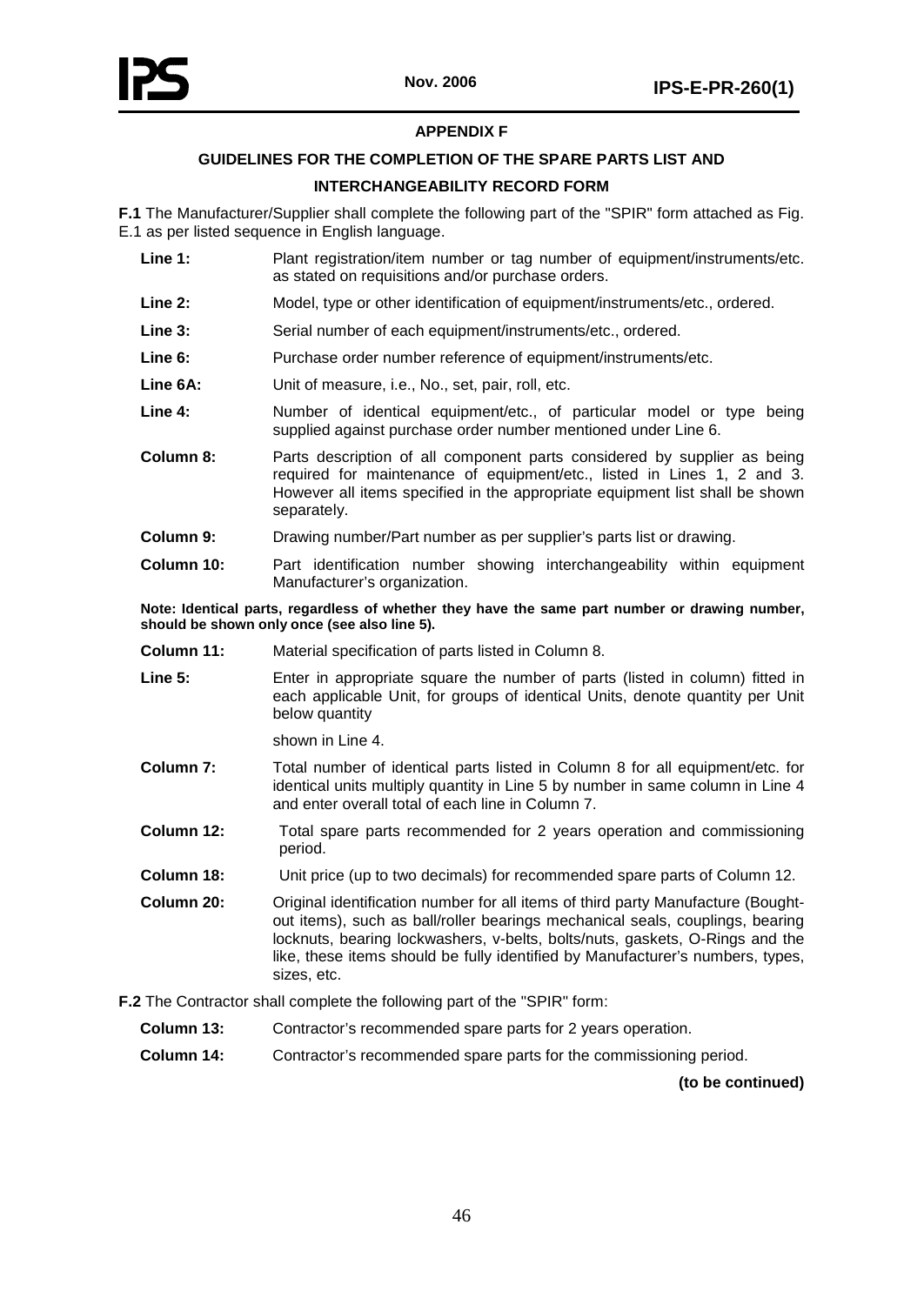# **APPENDIX F (continued)**

- **Column 19:** Total price (up to two decimals) of the spare parts for 2 years operation and the commissioning period set upon the quantities approved by the Company (see Column 15).
- **Column 22:** This column has to be filled out for the respective spare parts purchase order-item reference. This number should be tagged to the respective material for easy identification upon receipt at site.

**F.3** The following parts of the "SPIR" form shall be completed by the Company:

- **Column 15:** Final quantity to be ordered and approved by the Company.
- **Column 21:** This column has to be used to indicate the equipment class:
	- **V-For:** Vital equipment, a breakdown of which would mean an immediate and serious interruption of vital operations in field or plant and with no risk in the ordering and stocking of spare parts can be justified.
	- **E-For:** Essential equipment, engaged in primary operations, but with which a calculated risk can be taken in ordering and stocking of spare parts.
	- **A-For:** Auxiliary, general purpose-and stand-by equipment, for secondary operations, the temporary lack of spare parts would not have a serious effect.

Under this heading also comes the equipment of which there is a large number of Units in use, thus ensuring a sufficient degree of protection in case of failure of one or more Units.

**F.4** The MESC Project team should complete the following parts of the "SPIR" form:

| Column 16: | For allocation of the final MESC number.                                                                   |
|------------|------------------------------------------------------------------------------------------------------------|
| Column 17: | For the classification of spare parts, i.e.:                                                               |
| C-For:     | Parts wearing out or deteriorating during normal operations, thus showing a<br>fairly regular consumption. |
| Q-For:     | Parts not normally stocked, but ordered on request only.                                                   |
| I-For:     | Insurance items.                                                                                           |
| O-For:     | Temporary code number.                                                                                     |

**(to be continued)**